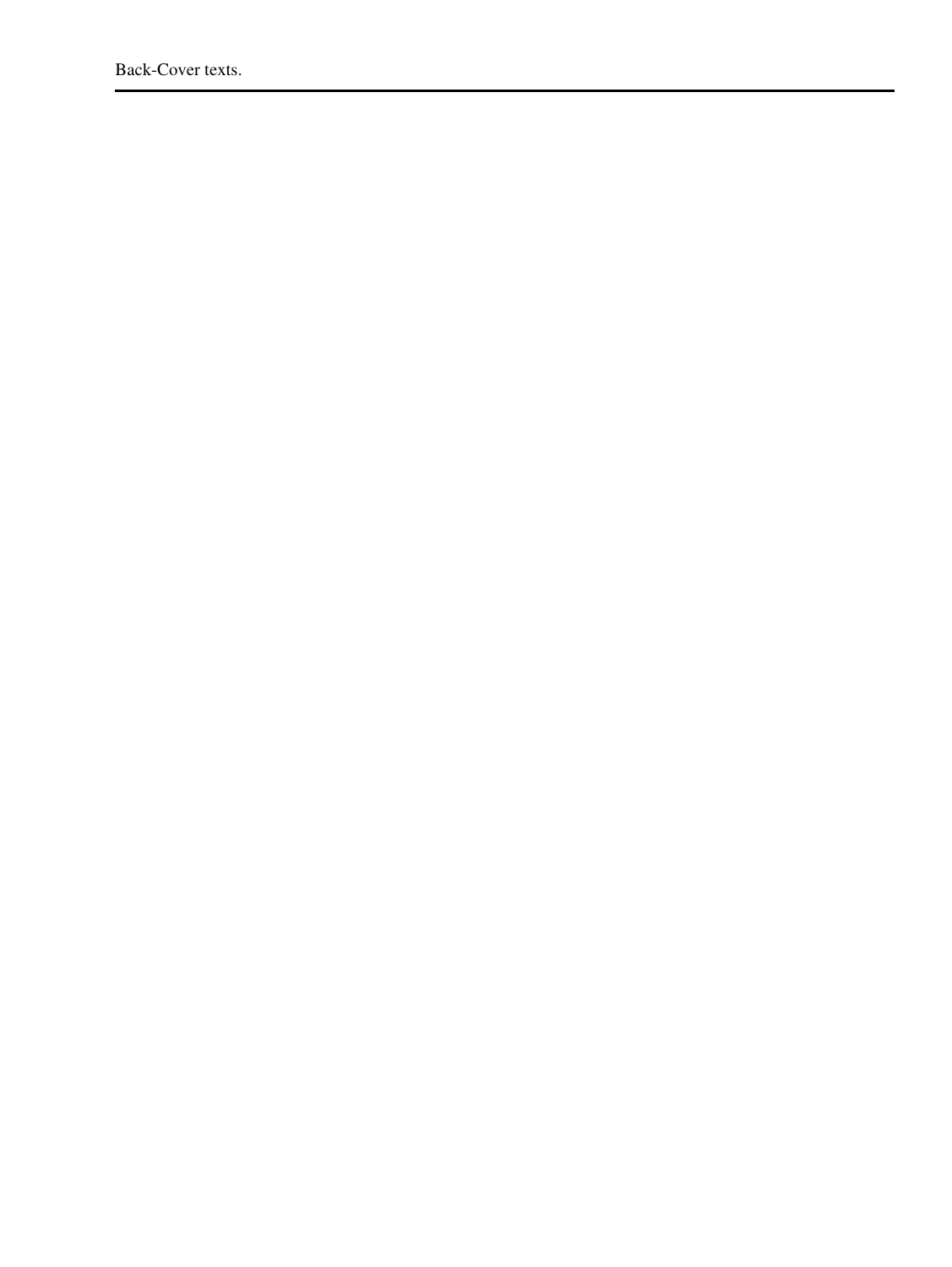# **Table of Contents**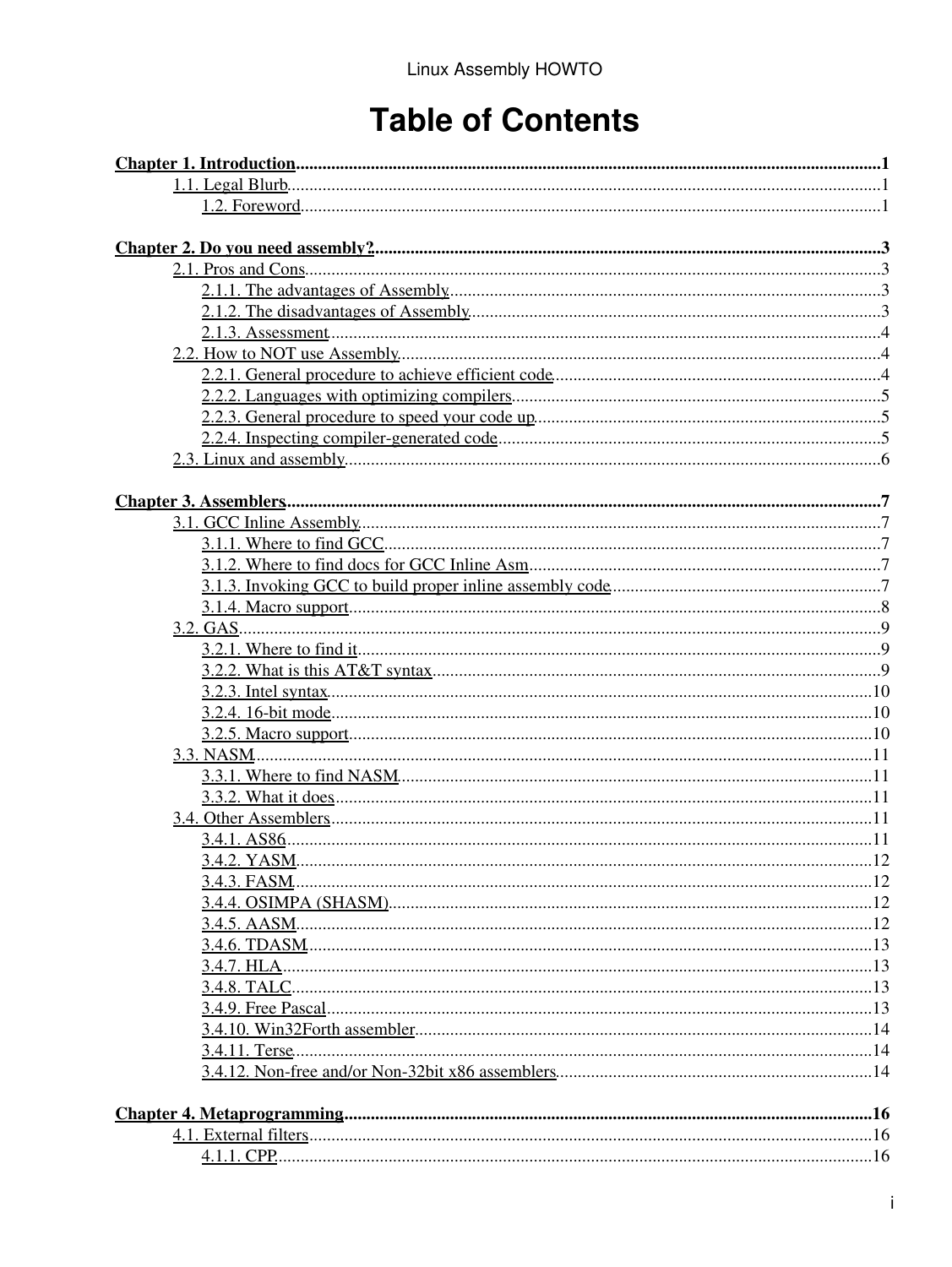# **Table of Contents**

| <b>Chapter 4. Metaprogramming</b> |  |
|-----------------------------------|--|
|                                   |  |
|                                   |  |
|                                   |  |
|                                   |  |
|                                   |  |
|                                   |  |
|                                   |  |
|                                   |  |
|                                   |  |
|                                   |  |
|                                   |  |
|                                   |  |
|                                   |  |
|                                   |  |
|                                   |  |
|                                   |  |
|                                   |  |
|                                   |  |
|                                   |  |
|                                   |  |
|                                   |  |
|                                   |  |
|                                   |  |
|                                   |  |
|                                   |  |
|                                   |  |
|                                   |  |
|                                   |  |
|                                   |  |
|                                   |  |
|                                   |  |
|                                   |  |
|                                   |  |
|                                   |  |
|                                   |  |
|                                   |  |
|                                   |  |
|                                   |  |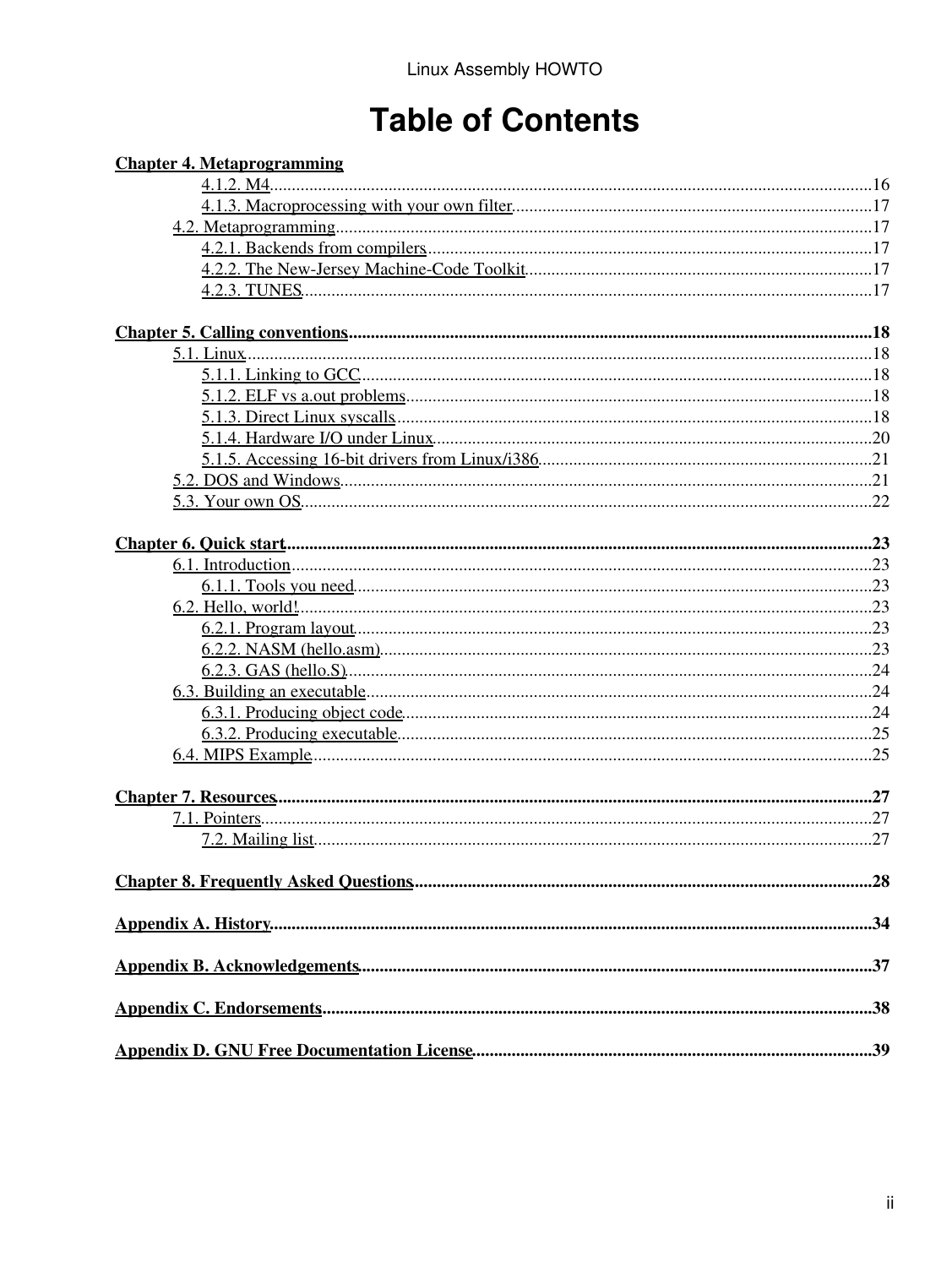# <span id="page-4-0"></span>**Chapter 1. Introduction**

You can skip this chapter if you are familiar with HOWTOs, or just hate to read all this assembly-unrelated crap.

#### <span id="page-4-1"></span>**1.1. Legal Blurb**

Permission is granted to copy, distribute and/or modify this document under the terms of the GNU Free Documentation License Version 1.1; with no Invariant Sections, with no Front-Cover Texts, and no Back-Cover texts. A copy of the license is included in the appendix.

The most recent official version of this document is available from the Linux Assembly and LDP sites. If you are reading a few-months-old copy, consider checking the above URLs for a new version.

#### <span id="page-4-2"></span>**1.2. Foreword**

This document aims answering questions of those who program or want to program 32-bit x86 assembly using *free software*, particularly under the Linux operating system. At many places Universal Resource Locators (URL) are given for some software or documentation repository. This document also points to other documents about non-free, non-x86, or non-32-bit assemblers, although this is not its primary goal. Also note that there are FAQs and docs about programming on your favorite platform (whatever it is), which you should consult for platform-specific issues, not related directly to assembly programming.

Because the main interest of assembly programming is to build the guts of operating systems, interpreters, compilers, and games, where C compiler fails to provide the needed expressiveness (performance is more and more seldom as issue), we are focusing on development of such kind of software.

If you don't know what *free software* is, please do read *carefully* the GNU General Public License (GPL or copyleft), which is used in a lot of free software, and is the model for most of their licenses. It generally comes in a file named COPYING (or COPYING.LIB). Literature from the Free Software Foundation (FSF) might help you too. Particularly, the interesting feature of free software is that it comes with source code which you can consult and correct, or sometimes even borrow from. Read your particular license carefully and do comply to it.

#### **1.3. Contributions**

This is an interactively evolving document: you are especially invited to ask questions, to answer questions, to correct given answers, to give pointers to new software, to point the current maintainer to bugs or deficiencies in the pages. In one word, contribute!

To contribute, please contact the maintainer.

At the time of writing, it is Leo Noordergraaf taking over from Konstantin Boldyshev (since version 0.6) and Francois-Rene Rideau (since version 0.5).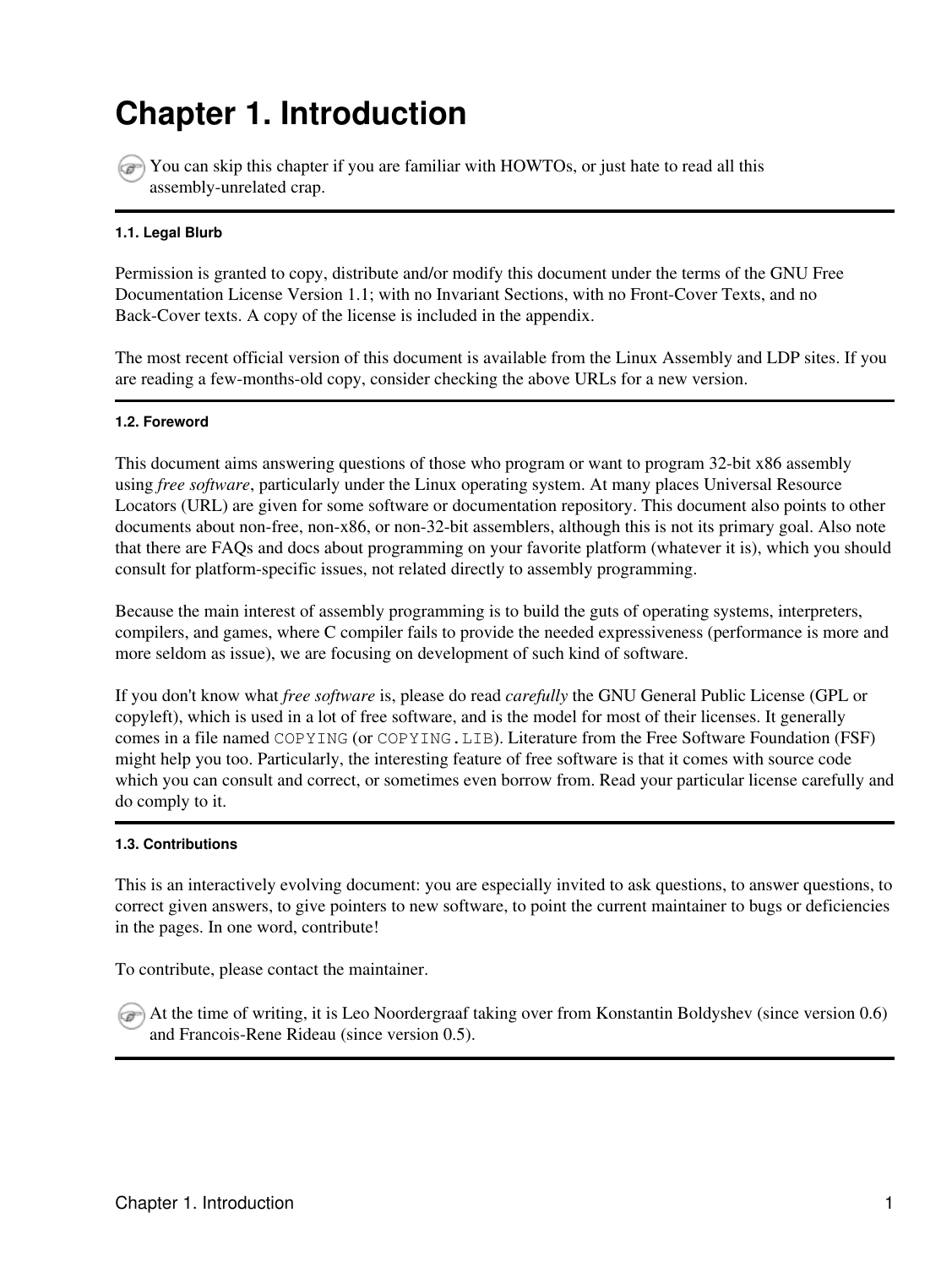#### **1.4. Translations**

Korean translation of this HOWTO is avalilable at http://kldp.org/HOWTO/html/Assembly-HOWTO/. Turkish translation of this HOWTO is available at http://belgeler.org/howto/assembly-howto.html.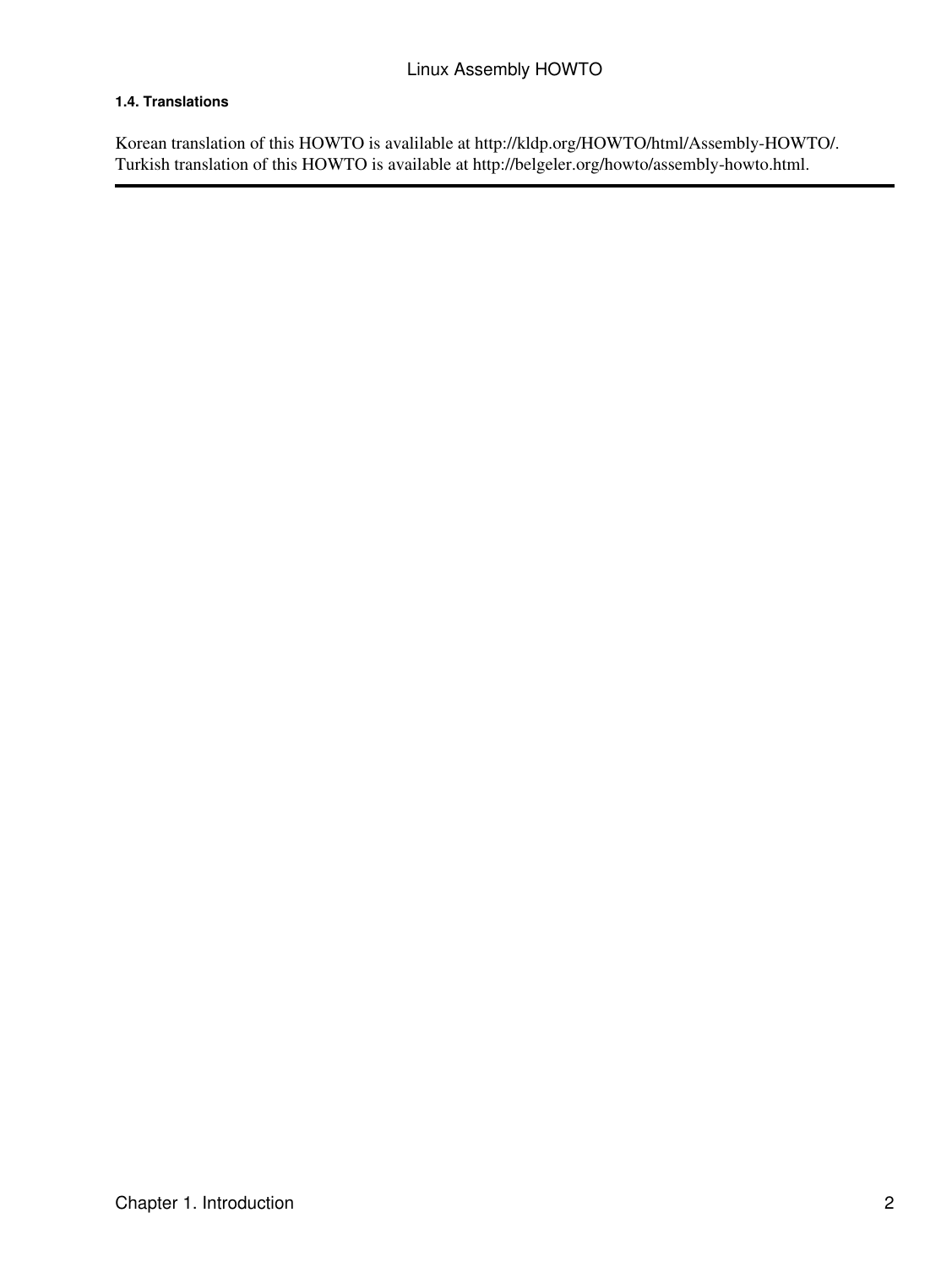# <span id="page-6-0"></span>**Chapter 2. Do you need assembly?**

Well, I wouldn't want to interfere with what you're doing, but here is some advice from the hard-earned experience.

## <span id="page-6-1"></span>**2.1. Pros and Cons**

## <span id="page-6-2"></span>**2.1.1. The advantages of Assembly**

Assembly can express very low-level things:

- you can access machine-dependent registers and I/O
- you can control the exact code behavior in critical sections that might otherwise involve deadlock between multiple software threads or hardware devices
- you can break the conventions of your usual compiler, which might allow some optimizations (like temporarily breaking rules about memory allocation, threading, calling conventions, etc)
- you can build interfaces between code fragments using incompatible conventions (e.g. produced by different compilers, or separated by a low-level interface)
- you can get access to unusual programming modes of your processor (e.g. 16 bit mode to interface startup, firmware, or legacy code on Intel PCs)
- you can produce reasonably fast code for tight loops to cope with a bad non-optimizing compiler (but then, there are free optimizing compilers available!)
- you can produce hand-optimized code perfectly tuned for your particular hardware setup, though not to someone else's
- you can write some code for your new language's optimizing compiler (that is something what very few ones will ever do, and even they not often)
- i.e. you can be in complete control of your code

## <span id="page-6-3"></span>**2.1.2. The disadvantages of Assembly**

Assembly is a very low-level language (the lowest above hand-coding the binary instruction patterns). This means

- it is long and tedious to write initially
- it is quite bug-prone
- your bugs can be very difficult to chase
- your code can be fairly difficult to understand and modify, i.e. to maintain
- the result is non-portable to other architectures, existing or upcoming
- your code will be optimized only for a certain implementation of a same architecture: for instance, among Intel-compatible platforms each CPU design and its variations (relative latency, through-output, and capacity, of processing units, caches, RAM, bus, disks, presence of FPU, MMX, 3DNOW, SIMD extensions, etc) implies potentially completely different optimization techniques. CPU designs already include: Intel 386, 486, Pentium, PPro, PII, PIII, PIV; Cyrix 5x86, 6x86, M2; AMD K5, K6 (K6-2, K6-III), K7 (Athlon, Duron). New designs keep popping up, so don't expect either this listing and your code to be up-to-date.
- you spend more time on a few details and can't focus on small and large algorithmic design, that are known to bring the largest part of the speed up (e.g. you might spend some time building very fast list/array manipulation primitives in assembly; only a hash table would have sped up your program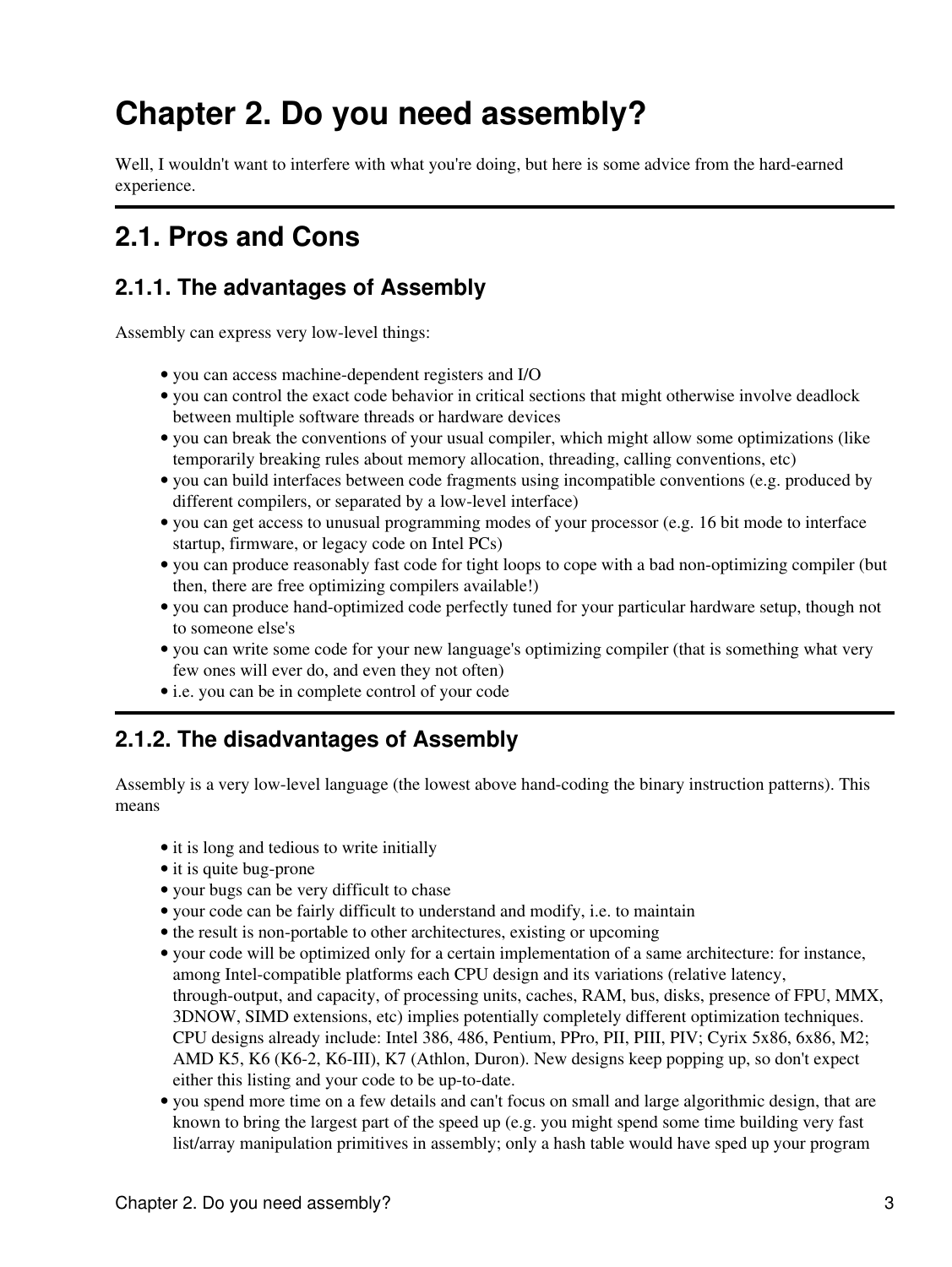much more; or, in another context, a binary tree; or some high-level structure distributed over a cluster of CPUs)

- a small change in algorithmic design might completely invalidate all your existing assembly code. So that either you're ready (and able) to rewrite it all, or you're tied to a particular algorithmic design
- On code that ain't too far from what's in standard benchmarks, commercial optimizing compilers outperform hand-coded assembly (well, that's less true on the x86 architecture than on RISC architectures, and perhaps less true for widely available/free compilers; anyway, for typical C code, GCC is fairly good);
- And in any case, as moderator John Levine says on comp.compilers,

"compilers make it a lot easier to use complex data structures, and compilers don't get bored halfway through and generate reliably pretty good code."

They will also *correctly* propagate code transformations throughout the whole (huge) program when optimizing code between procedures and module boundaries.

## <span id="page-7-0"></span>**2.1.3. Assessment**

All in all, you might find that though using assembly is sometimes needed, and might even be useful in a few cases where it is not, you'll want to:

- minimize use of assembly code
- encapsulate this code in well-defined interfaces
- have your assembly code automatically generated from patterns expressed in a higher-level language than assembly (e.g. GCC inline assembly macros)
- have automatic tools translate these programs into assembly code
- have this code be optimized if possible
- All of the above, i.e. write (an extension to) an optimizing compiler back-end.

Even when assembly is needed (e.g. OS development), you'll find that not so much of it is required, and that the above principles retain.

See the Linux kernel sources concerning this: as little assembly as needed, resulting in a fast, reliable, portable, maintainable OS. Even a successful game like DOOM was almost massively written in C, with a tiny part only being written in assembly for speed up.

## <span id="page-7-1"></span>**2.2. How to NOT use Assembly**

## <span id="page-7-2"></span>**2.2.1. General procedure to achieve efficient code**

As Charles Fiterman says on comp.compilers about human vs computer-generated assembly code:

The human should always win and here is why.

First the human writes the whole thing in a high level language.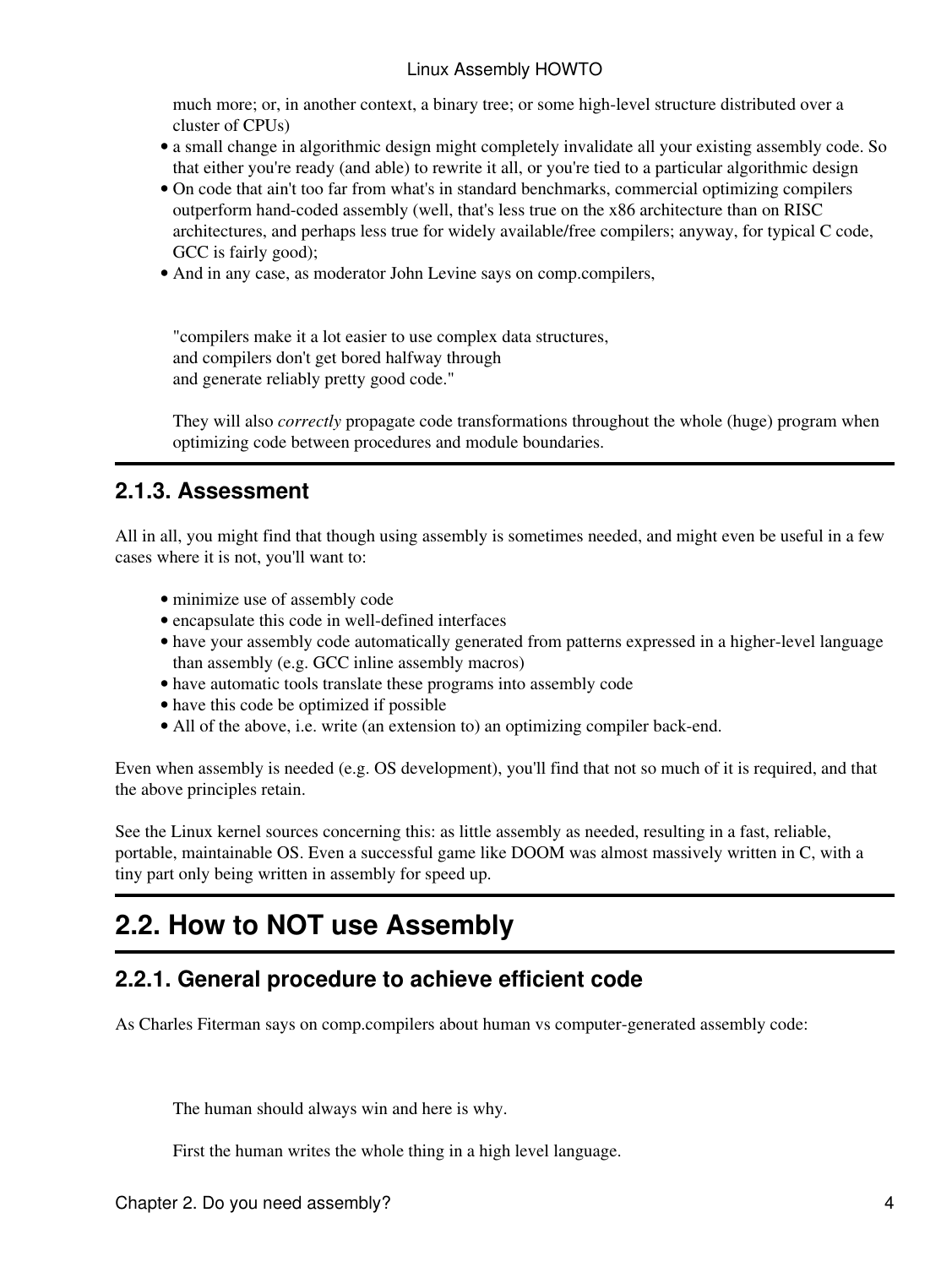Second he profiles it to find the hot spots where it spends its time. Third he has the compiler produce assembly for those small sections of code. Fourth he hand tunes them looking for tiny improvements over the machine generated code.

The human wins because he can use the machine.

### <span id="page-8-0"></span>**2.2.2. Languages with optimizing compilers**

Languages like ObjectiveCAML, SML, CommonLISP, Scheme, ADA, Pascal, C, C++, among others, all have free optimizing compilers that will optimize the bulk of your programs, and often do better than hand-coded assembly even for tight loops, while allowing you to focus on higher-level details, and without forbidding you to grab a few percent of extra performance in the above-mentioned way, once you've reached a stable design. Of course, there are also commercial optimizing compilers for most of these languages, too!

Some languages have compilers that produce C code, which can be further optimized by a C compiler: LISP, Scheme, Perl, and many other. Speed is fairly good.

## <span id="page-8-1"></span>**2.2.3. General procedure to speed your code up**

As for speeding code up, you should do it only for parts of a program that a profiling tool has consistently identified as being a performance bottleneck.

Hence, if you identify some code portion as being too slow, you should

- first try to use a better algorithm;
- then try to compile it rather than interpret it;
- then try to enable and tweak optimization from your compiler;
- then give the compiler hints about how to optimize (typing information in LISP; register usage with GCC; lots of options in most compilers, etc).
- then possibly fallback to assembly programming

Finally, before you end up writing assembly, you should inspect generated code, to check that the problem really is with bad code generation, as this might really not be the case: compiler-generated code might be better than what you'd have written, particularly on modern multi-pipelined architectures! Slow parts of a program might be intrinsically so. The biggest problems on modern architectures with fast processors are due to delays from memory access, cache-misses, TLB-misses, and page-faults; register optimization becomes useless, and you'll more profitably re-think data structures and threading to achieve better locality in memory access. Perhaps a completely different approach to the problem might help, then.

## <span id="page-8-2"></span>**2.2.4. Inspecting compiler-generated code**

There are many reasons to inspect compiler-generated assembly code. Here is what you'll do with such code:

- check whether generated code can be obviously enhanced with hand-coded assembly (or by tweaking compiler switches)
- when that's the case, start from generated code and modify it instead of starting from scratch
- more generally, use generated code as stubs to modify, which at least gets right the way your assembly routines interface to the external world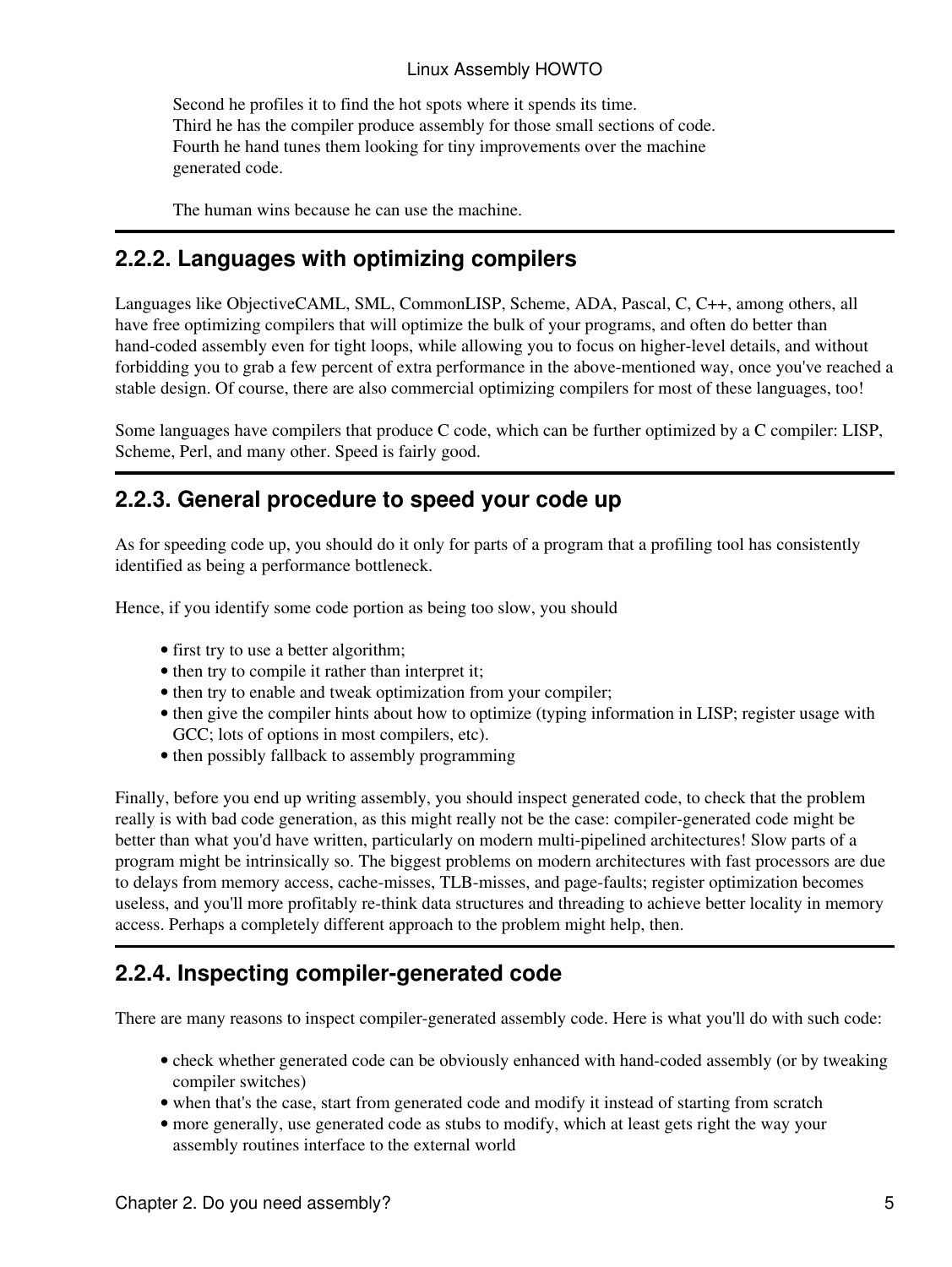• track down bugs in your compiler (hopefully the rarer)

The standard way to have assembly code be generated is to invoke your compiler with the  $-S$  flag. This works with most Unix compilers, including the GNU C Compiler (GCC), but YMMV. As for GCC, it will produce more understandable assembly code with the -fverbose-asm command-line option. Of course, if you want to get good assembly code, don't forget your usual optimization options and hints!

# <span id="page-9-0"></span>**2.3. Linux and assembly**

As you probably noticed, in general case you don't need to use assembly language in Linux programming. Unlike DOS, you do not have to write Linux drivers in assembly (well, actually you can do it if you really want). And with modern optimizing compilers, if you care of speed optimization for different CPU's, it's much simpler to write in C. However, if you're reading this, you might have some reason to use assembly instead of  $C/C++$ .

You may *need* to use assembly, or you may *want* to use assembly. In short, main practical (*need*) reasons of diving into the assembly realm are *small code* and *libc independence*. Impractical (*want*), and the most often reason is being just an old crazy hacker, who has twenty years old habit of doing everything in assembly language.

However, if you're porting Linux to some embedded hardware you can be quite short at the size of whole system: you need to fit kernel, libc and all that stuff of (file|find|text|sh|etc.) utils into several hundreds of kilobytes, and every kilobyte costs much. So, one of the possible ways is to rewrite some (or all) parts of system in assembly, and this will really save you a lot of space. For instance, a simple **httpd** written in assembly can take less than 600 bytes; you can fit a server consisting of kernel, httpd and ftpd in 400 KB or less. Think about it.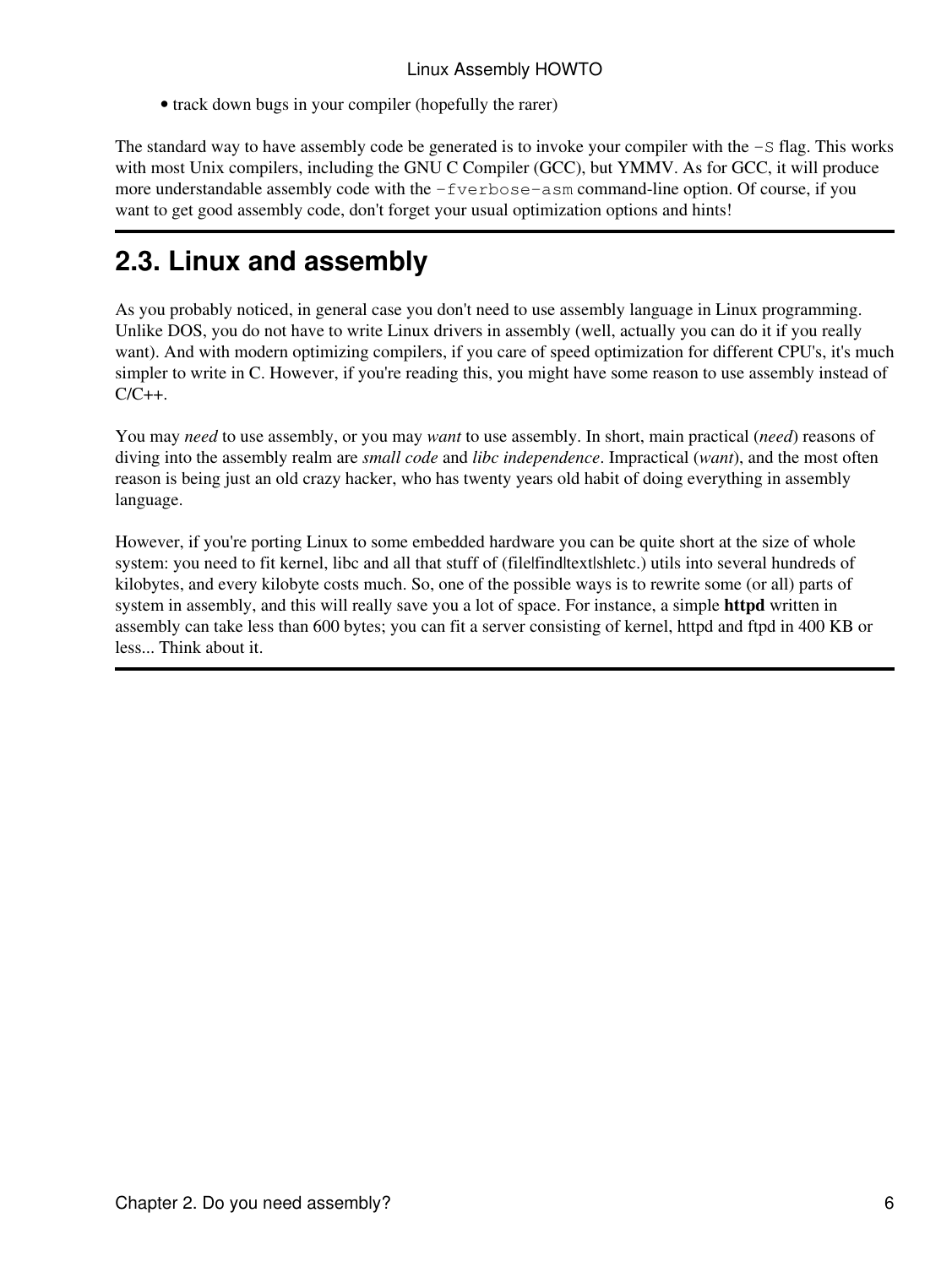# <span id="page-10-0"></span>**Chapter 3. Assemblers**

## <span id="page-10-1"></span>**3.1. GCC Inline Assembly**

The well-known GNU C/C++ Compiler (GCC), an optimizing 32-bit compiler at the heart of the GNU project, supports the x86 architecture quite well, and includes the ability to insert assembly code in C programs, in such a way that register allocation can be either specified or left to GCC. GCC works on most available platforms, notably Linux, \*BSD, VSTa, OS/2, \*DOS, Win\*, etc.

## <span id="page-10-2"></span>**3.1.1. Where to find GCC**

GCC home page is http://gcc.gnu.org.

DOS port of GCC is called DJGPP.

There are two Win32 GCC ports: cygwin and mingw

There is also an OS/2 port of GCC called EMX; it works under DOS too, and includes lots of unix-emulation library routines. Look around the following site: ftp://ftp.leo.org/pub/comp/os/os2/leo/gnu/emx+gcc/.

## <span id="page-10-3"></span>**3.1.2. Where to find docs for GCC Inline Asm**

The documentation of GCC includes documentation files in TeXinfo format. You can compile them with TeX and print then result, or convert them to . info, and browse them with emacs, or convert them to . html, or nearly whatever you like; convert (with the right tools) to whatever you like, or just read as is. The .info files are generally found on any good installation for GCC.

The right section to look for is C Extensions:: Extended Asm::

Section Invoking GCC:: Submodel Options::i386 Options:: might help too. Particularly, it gives the i386 specific constraint names for registers: abcdSDB correspond to %eax, %ebx, %ecx, %edx, %esi, %edi and %ebp respectively (no letter for %esp).

The DJGPP Games resource (not only for game hackers) had page specifically about assembly, but it's down. Its data have nonetheless been recovered on the DJGPP site, that contains a mine of other useful information: http://www.delorie.com/djgpp/doc/brennan/.

GCC depends on GAS for assembling and follows its syntax (see below); do mind that inline asm needs percent characters to be quoted, they will be passed to GAS. See the section about GAS below.

Find *lots* of useful examples in the linux/include/asm-i386/ subdirectory of the sources for the Linux kernel.

## <span id="page-10-4"></span>**3.1.3. Invoking GCC to build proper inline assembly code**

Because assembly routines from the kernel headers (and most likely your own headers, if you try making your assembly programming as clean as it is in the linux kernel) are embedded in extern inline functions, GCC must be invoked with the  $-0$  flag (or  $-02$ ,  $-03$ , etc), for these routines to be available. If not, your code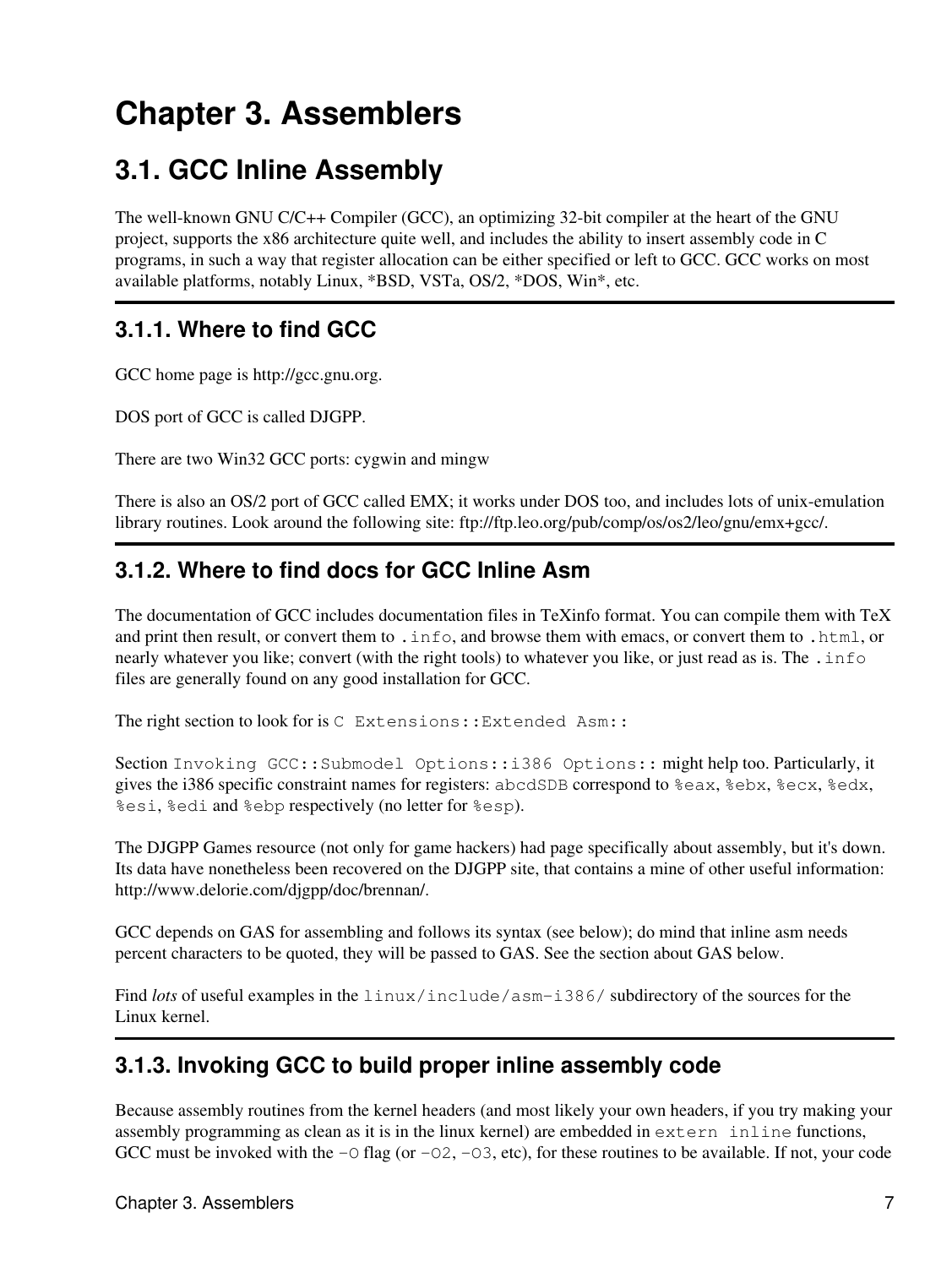may compile, but not link properly, since it will be looking for non-inlined extern functions in the libraries against which your program is being linked! Another way is to link against libraries that include fallback versions of the routines.

Inline assembly can be disabled with  $-\text{fno-asm}$ , which will have the compiler die when using extended inline asm syntax, or else generate calls to an external function named asm() that the linker can't resolve. To counter such flag, -fasm restores treatment of the asm keyword.

More generally, good compile flags for GCC on the x86 platform are

#### **gcc -O2 -fomit-frame-pointer -W -Wall**

-O2 is the good optimization level in most cases. Optimizing besides it takes more time, and yields code that is much larger, but only a bit faster; such over-optimization might be useful for tight loops only (if any), which you may be doing in assembly anyway. In cases when you need really strong compiler optimization for a few files, do consider using up to  $-06$ .

-fomit-frame-pointer allows generated code to skip the stupid frame pointer maintenance, which makes code smaller and faster, and frees a register for further optimizations. It precludes the easy use of debugging tools (**gdb**), but when you use these, you just don't care about size and speed anymore anyway.

 $-W$  -Wall enables all useful warnings and helps you to catch obvious stupid errors.

You can add some CPU-specific  $-m486$  or such flag so that GCC will produce code that is more adapted to your precise CPU. Note that modern GCC has -mpentium and such flags (and PGCC has even more), whereas GCC 2.7.x and older versions do not. A good choice of CPU-specific flags should be in the Linux kernel. Check the TeXinfo documentation of your current GCC installation for more.

-m386 will help optimize for size, hence also for speed on computers whose memory is tight and/or loaded, since big programs cause swap, which more than counters any "optimization" intended by the larger code. In such settings, it might be useful to stop using C, and use instead a language that favors code factorization, such as a functional language and/or FORTH, and use a bytecode- or wordcode- based implementation.

Note that you can vary code generation flags from file to file, so performance-critical files will use maximum optimization, whereas other files will be optimized for size.

To optimize even more, option -mregparm=2 and/or corresponding function attribute might help, but might pose lots of problems when linking to foreign code, *including libc*. There are ways to correctly declare foreign functions so the right call sequences be generated, or you might want to recompile the foreign libraries to use the same register-based calling convention...

Note that you can add make these flags the default by editing file

 $\sqrt{\text{usr}/\text{lib}/\text{gcc}-\text{lib}/\text{i}486-\text{linux}/2.7.2.3/\text{specs}}$  or wherever that is on your system (better not add  $-W$  -Wall there, though). The exact location of the GCC specs files on system can be found by **gcc** -v.

### <span id="page-11-0"></span>**3.1.4. Macro support**

GCC allows (and requires) you to specify register constraints in your inline assembly code, so the optimizer always know about it; thus, inline assembly code is really made of patterns, not forcibly exact code.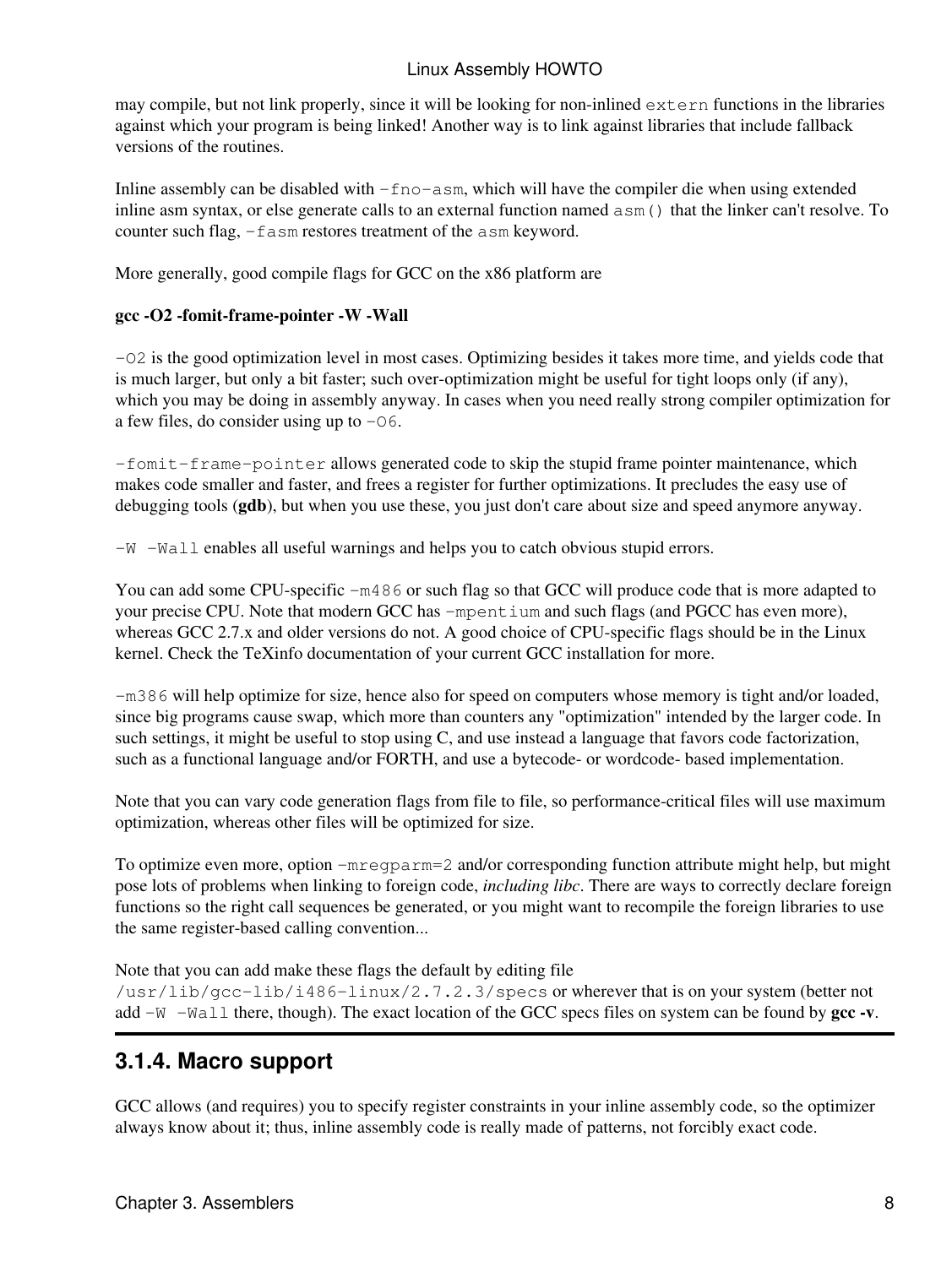Thus, you can put your assembly into CPP macros, and inline C functions, so anyone can use it in as any C function/macro. Inline functions resemble macros very much, but are sometimes cleaner to use. Beware that in all those cases, code will be duplicated, so only local labels (of 1: style) should be defined in that asm code. However, a macro would allow the name for a non local defined label to be passed as a parameter (or else, you should use additional meta-programming methods). Also, note that propagating inline asm code will spread potential bugs in them; so watch out doubly for register constraints in such inline asm code.

Lastly, the C language itself may be considered as a good abstraction to assembly programming, which relieves you from most of the trouble of assembling.

## <span id="page-12-0"></span>**3.2. GAS**

GAS is the GNU Assembler, that GCC relies upon.

## <span id="page-12-1"></span>**3.2.1. Where to find it**

Find it at the same place where you've found GCC, in the binutils package. The latest version of binutils is available from http://sources.redhat.com/binutils/.

## <span id="page-12-2"></span>**3.2.2. What is this AT&T syntax**

Because GAS was invented to support a 32-bit unix compiler, it uses standard AT&T syntax, which resembles a lot the syntax for standard m68k assemblers, and is standard in the UNIX world. This syntax is neither worse, nor better than the Intel syntax. It's just different. When you get used to it, you find it much more regular than the Intel syntax, though a bit boring.

Here are the major caveats about GAS syntax:

- Register names are prefixed with  $\frac{1}{6}$ , so that registers are  $\frac{1}{6}$ eax,  $\frac{1}{6}$ dl and so on, instead of just eax, dl, etc. This makes it possible to include external C symbols directly in assembly source, without any risk of confusion, or any need for ugly underscore prefixes.
- The order of operands is source(s) first, and destination last, as opposed to the Intel convention of destination first and sources last. Hence, what in Intel syntax is move eax, edx (move contents of register edx into register eax) will be in GAS syntax mov  $\text{sedx}, \text{seax}.$
- The operand size is specified as a suffix to the instruction name. The suffix is b for (8-bit) byte, w for  $(16-bit)$  word, and  $\perp$  for  $(32-bit)$  long. For instance, the correct syntax for the above instruction would have been movl %edx, %eax. However, gas does not require strict AT&T syntax, so the suffix is optional when size can be guessed from register operands, and else defaults to 32-bit (with a warning).
- Immediate operands are marked with a \$ prefix, as in addl \$5, %eax (add immediate long value 5 to register %eax).
- Missing operand prefix indicates that it is memory-contents; hence movl \$foo, %eax puts the *address* of variable foo into register %eax, but movl foo,%eax puts the *contents* of variable foo into register %eax.
- Indexing or indirection is done by enclosing the index register or indirection memory cell address in parentheses, as in testb  $$0x80,17$  ( $%ebp$ ) (test the high bit of the byte value at offset 17 from the cell pointed to by %ebp).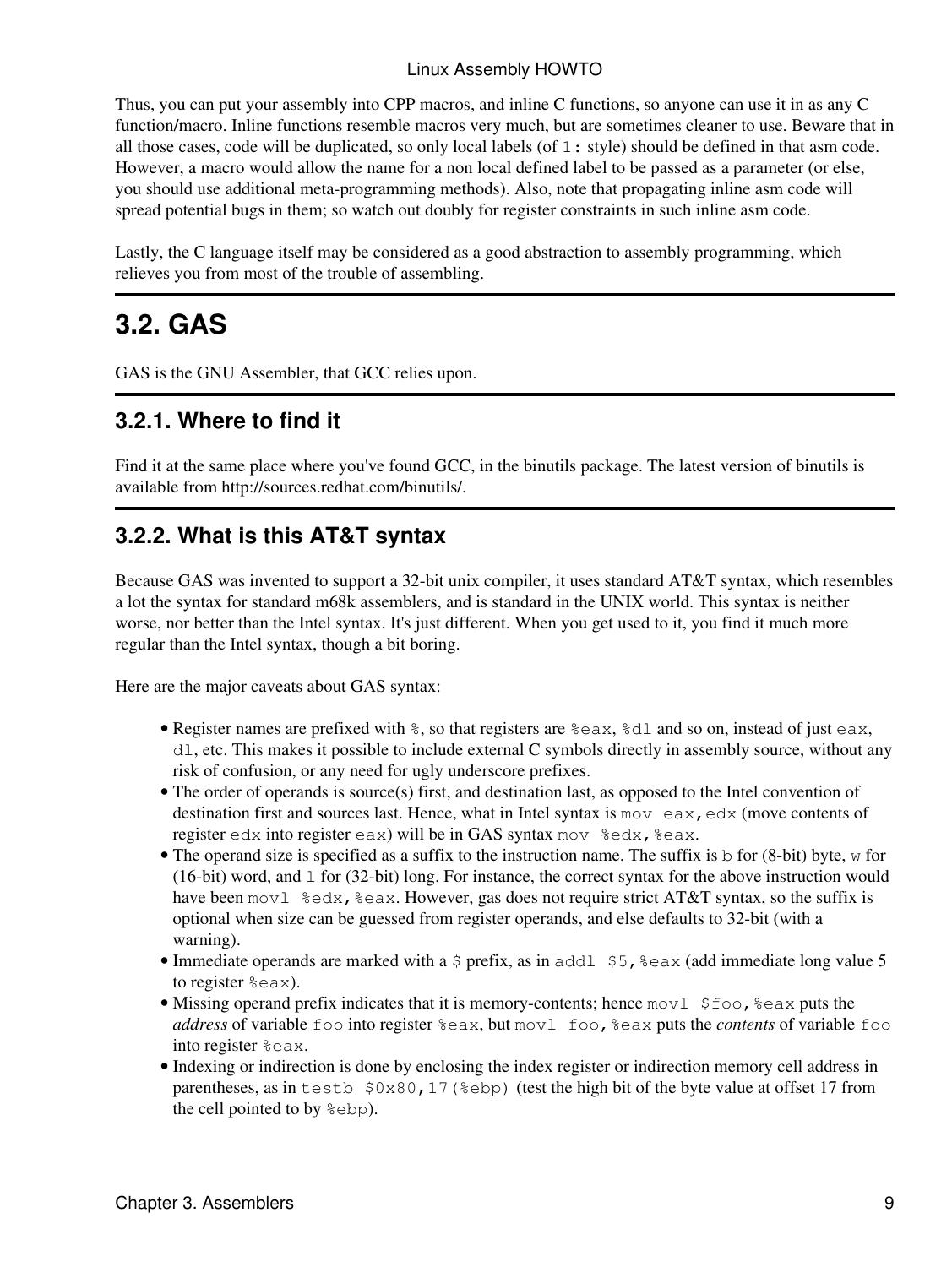Note: There are few programs which may help you to convert source code between AT&T and Intel assembler syntaxes; some of the are capable of performing conversion in both directions.

GAS has comprehensive documentation in TeXinfo format, which comes at least with the source distribution. Browse extracted .info pages with Emacs or whatever. There used to be a file named gas.doc or as.doc around the GAS source package, but it was merged into the TeXinfo docs. Of course, in case of doubt, the ultimate documentation is the sources themselves! A section that will particularly interest you is Machine Dependencies::i386-Dependent::

Again, the sources for Linux (the OS kernel) come in as excellent examples; see under linux/arch/i386/ the following files: kernel/\*.S, boot/compressed/\*.S, math-emu/\*.S.

If you are writing kind of a language, a thread package, etc., you might as well see how other languages ( OCaml, Gforth, etc.), or thread packages (QuickThreads, MIT pthreads, LinuxThreads, etc), or whatever else do it.

Finally, just compiling a C program to assembly might show you the syntax for the kind of instructions you want. See section above.

### <span id="page-13-0"></span>**3.2.3. Intel syntax**

Good news are that starting from binutils 2.10 release, GAS supports Intel syntax too. It can be triggered with .intel\_syntax directive. Unfortunately this mode is not documented (yet?) in the official binutils manual, so if you want to use it, try to examine http://www.lxhp.in-berlin.de/lhpas86.html, which is an extract from AMD 64bit port of binutils 2.11.

### <span id="page-13-1"></span>**3.2.4. 16-bit mode**

Binutils (2.9.1.0.25+) now fully support 16-bit mode (registers *and* addressing) on i386 PCs. Use .code16 and .code32 to switch between assembly modes.

Also, a neat trick used by several people (including the oskit authors) is to force GCC to produce code for 16-bit real mode, using an inline assembly statement asm(".code16\n"). GCC will still emit only 32-bit addressing modes, but GAS will insert proper 32-bit prefixes for them.

### <span id="page-13-2"></span>**3.2.5. Macro support**

GAS has some macro capability included, as detailed in the texinfo docs. Moreover, while GCC recognizes .s files as raw assembly to send to GAS, it also recognizes .S files as files to pipe through CPP before feeding them to GAS. Again and again, see Linux sources for examples.

GAS also has GASP (GAS Preprocessor), which adds all the usual macroassembly tricks to GAS. GASP comes together with GAS in the GNU binutils archive. It works as a filter, like and . I have no idea on details, but it comes with its own texinfo documentation, which you would like to browse (**info gasp**), print, grok. GAS with GASP looks like a regular macro-assembler to me.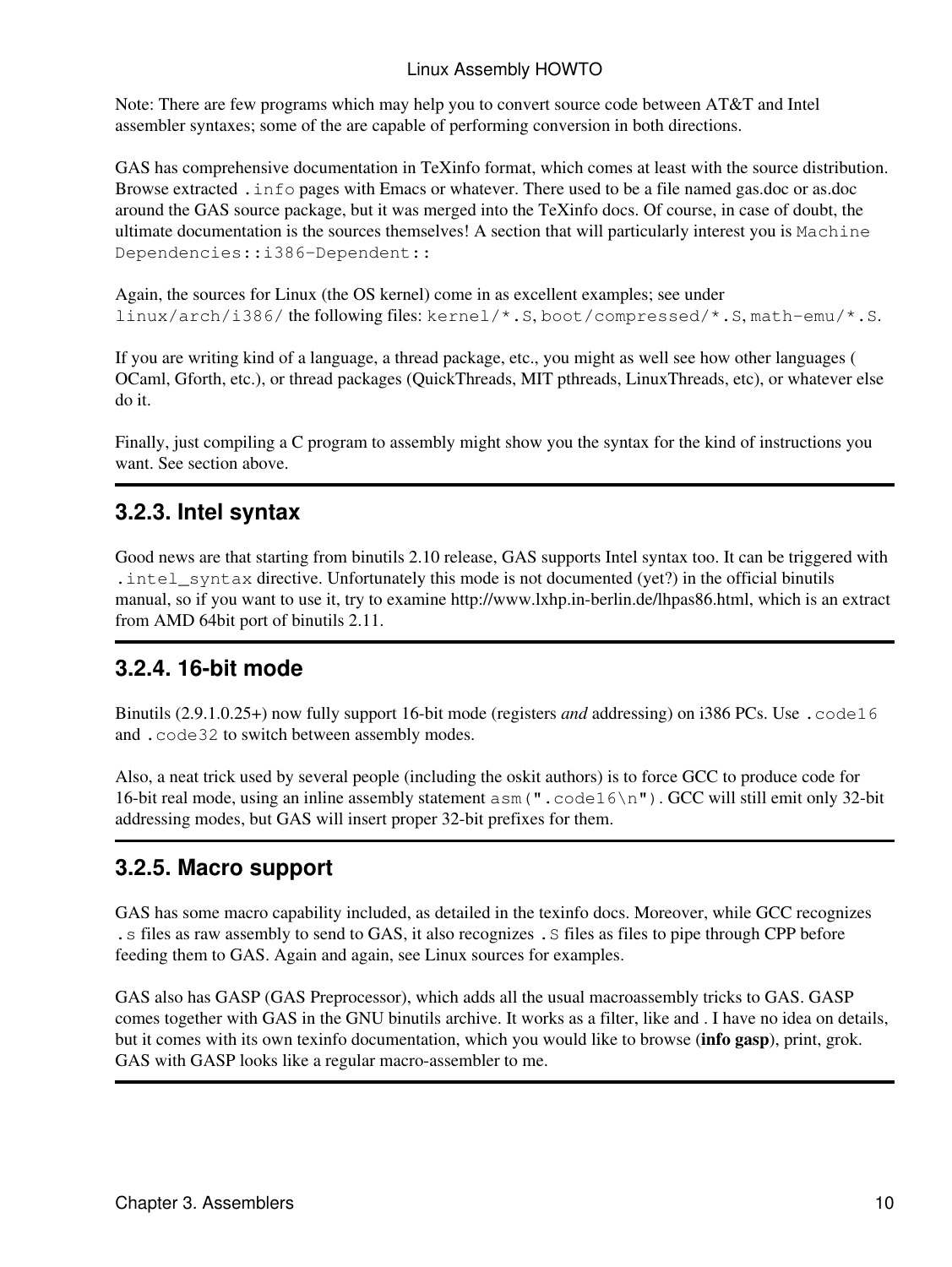# <span id="page-14-0"></span>**3.3. NASM**

The Netwide Assembler project provides cool i386 assembler, written in C, that should be modular enough to eventually support all known syntaxes and object formats.

## <span id="page-14-1"></span>**3.3.1. Where to find NASM**

http://www.nasm.us, http://sourceforge.net/projects/nasm/

Binary release on your usual metalab mirror in devel/lang/asm/ directory. Should also be available as .rpm or .deb in your usual Linux distribution.

## <span id="page-14-2"></span>**3.3.2. What it does**

The syntax is Intel-style. Comprehensive macroprocessing support is integrated.

Supported object file formats are bin, aout,  $\text{coff}, \text{elf}, \text{as86}, \text{obj}$  (DOS), win32, rdf (their own format).

NASM can be used as a backend for the free LCC compiler (support files included).

Unless you're using BCC as a 16-bit compiler (which is out of scope of this 32-bit HOWTO), you should definitely use NASM instead of say AS86 or MASM, because it runs on all platforms.

NASM comes with a disassembler, NDISASM.

Its hand-written parser makes it much faster than GAS, though of course, it doesn't support three bazillion different architectures. If you like Intel-style syntax, as opposed to GAS syntax, then it should be the assembler of choice...

Note: There are few programs which may help you to convert source code between AT&T and Intel assembler syntaxes; some of the are capable of performing conversion in both directions.

## <span id="page-14-3"></span>**3.4. Other Assemblers**

There are other assemblers with various interesting and outstanding features which may be of your interest as well.

They can be in various stages of development, and can be non-classic/high-level/whatever else. œ

## <span id="page-14-4"></span>**3.4.1. AS86**

AS86 is a 80x86 assembler (16-bit and 32-bit) with integrated macro support. It has mostly Intel-syntax, though it differs slightly as for addressing modes. Some time ago it was used in a several projects, including the Linux kernel, but eventually most of those projects have moved to GAS or NASM. AFAIK, only ELKS continues to use it.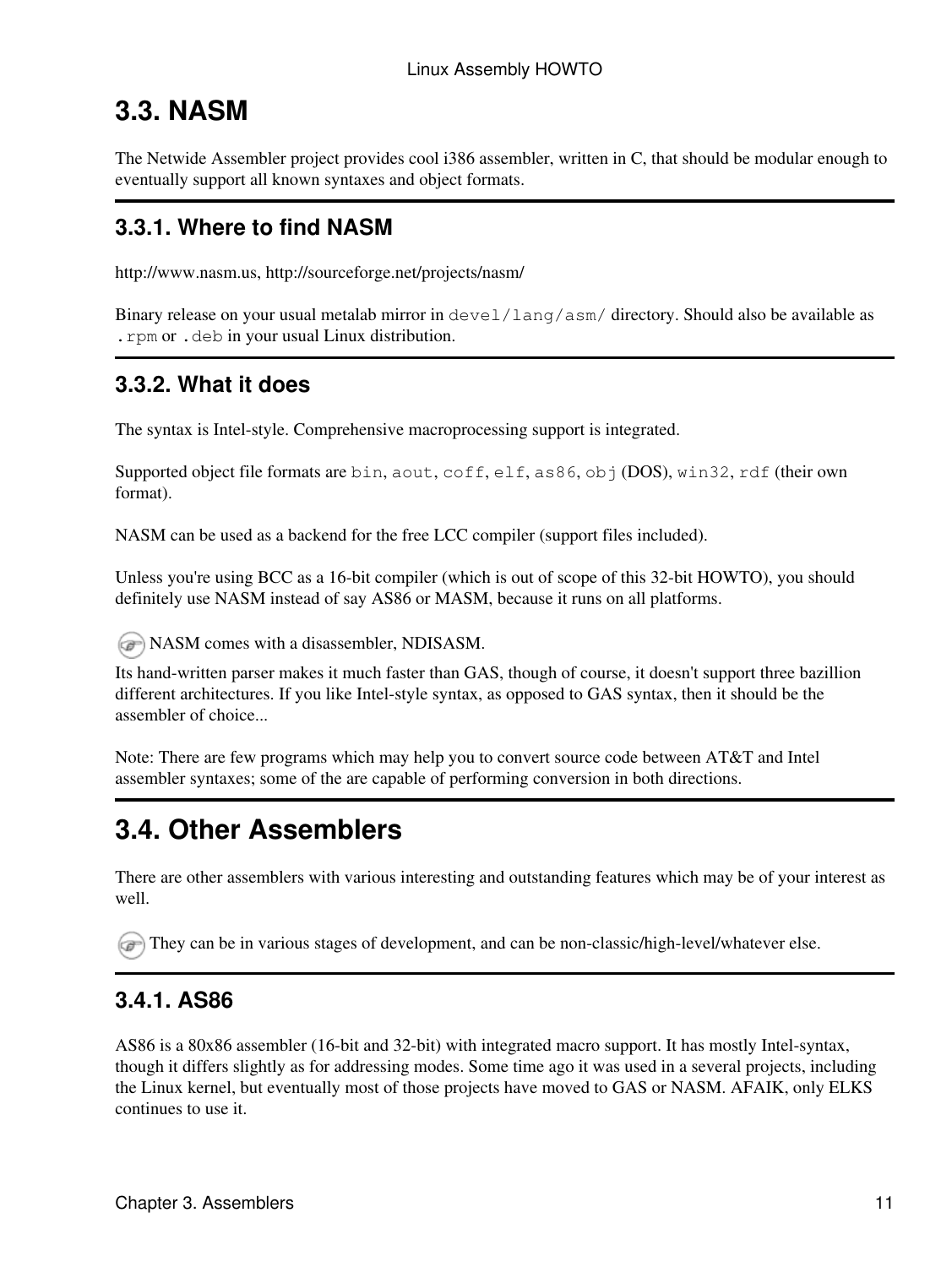AS86 can be found at http://www.debath.co.uk/dev86/, in the bin86 package with linker (ld86), or as separate archive. Documentation is available as the man page and as.doc from the source package. When in doubt, the source code itself is often a good doc: though it is not very well commented, the programming style is straightforward. AS86 is part of a number of BSD and Linux distributions.

AS86 is primarily a 16 bit assembler.

#### **Using AS86 with BCC**

Here's the GNU Makefile entry for using BCC to transform . s asm into both a.out . o object and . 1 listing:

```
%.o %.l: %.s
   bcc -3 -G -c -A-d -A-1 -A$*.1 -o $*.0 $<-
```
Remove the  $\epsilon$ , 1,  $-A-1$ , and  $-A\epsilon$   $\star$ , 1, if you don't want any listing. If you want something else than a.out, you can examine BCC docs about the other supported formats, and/or use the objcopy utility from the GNU binutils package.

### <span id="page-15-0"></span>**3.4.2. YASM**

YASM is a complete rewrite of the NASM assembler under the "new" BSD License. It is designed from the ground up to allow for multiple syntaxes to be supported (eg, NASM, TASM, GAS, etc.) in addition to multiple output object formats including COFF, Win32 and Mach-O. Another primary module of the overall design is an optimizer module.

### <span id="page-15-1"></span>**3.4.3. FASM**

FASM (flat assembler) is a fast, efficient 80x86 assembler that runs in 'flat real mode'. Unlike many other 80x86 assemblers, FASM only requires the source code to include the information it really needs. It is written in itself and is very small and fast. It runs on DOS/Windows/Linux and can produce flat binary, DOS EXE, Win32 PE, COFF and Linux ELF output. See http://flatassembler.net.

## <span id="page-15-2"></span>**3.4.4. OSIMPA (SHASM)**

osimpa is an assembler for Intel 80386 processors and subsequent, written entirely in the GNU Bash command interpreter shell. The predecessor of osimpa was shasm. osimpa is much cleaned up, can create useful Linux ELF executables, and has various HLL-like extensions and programmer convenience commands.

It is (of course) slower than other assemblers. It has its own syntax (and uses its own names for x86 opcodes) Fairly good documentation is included. Check it out: ftp://linux01.gwdg.de/pub/cLIeNUX/interim/ (Access is password controlled). You will probably not use it on regular basis, but at least it deserves your interest as an interesting idea.

## <span id="page-15-3"></span>**3.4.5. AASM**

Aasm is an advanced assembler designed to support several target architectures. It has been designed to be easily extended and, should be considered as a good alternative to monolithic assembler development for each new target CPUs and binary file formats.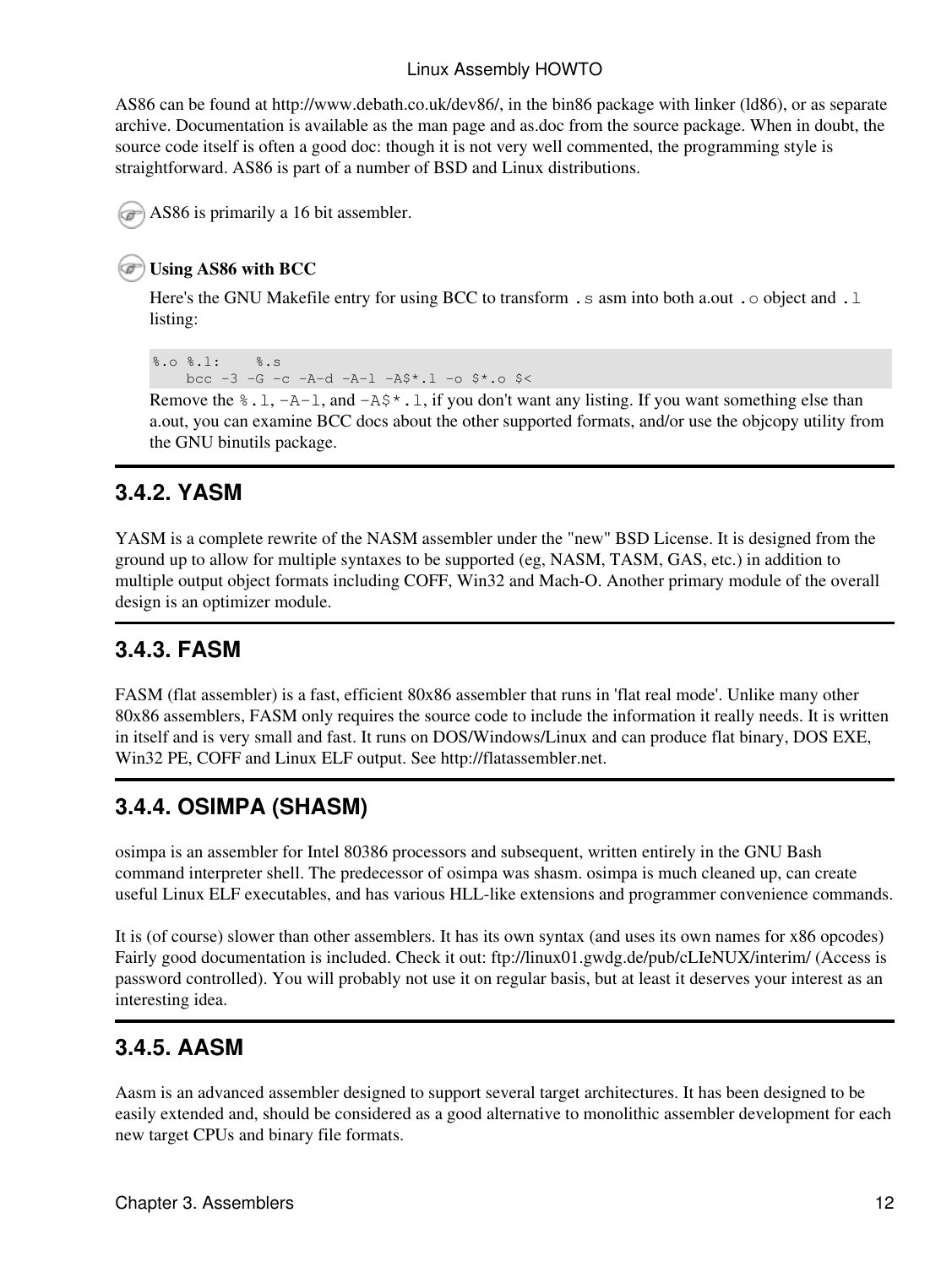Aasm should make assembly programming easier for developer, by providing a set of advanced features including symbol scopes, an expressions engine, big integer support, macro capability, numerous and accurate warning messages. Its dynamic modular architecture enables Aasm to extend its set of features with plug-ins by taking advantages of dynamic libraries.

The input module supports Intel syntax (like nasm, tasm, masm, etc.). The x86 assembler module supports all opcodes up to P6 including MMX, SSE and 3DNow! extensions. F-CPU and SPARC assembler modules are under development. Several output modules are available for ELF, COFF, IntelHex, and raw binary formats.

http://savannah.nongnu.org/projects/aasm/

## <span id="page-16-0"></span>**3.4.6. TDASM**

The Table Driven Assembler (TDASM) is a *free* portable cross assembler for any kind of assembly language. It should be possible to use it as a compiler to any target microprocessor using a table that defines the compilation process.

It is available from http://www.penguin.cz/~niki/tdasm/ but is seems it is no longer actively maintained.

## <span id="page-16-1"></span>**3.4.7. HLA**

HLA is a *H*igh *L*evel *A*ssembly language. It uses a high level language like syntax (similar to Pascal, C/C++, and other HLLs) for variable declarations, procedure declarations, and procedure calls. It uses a modified assembly language syntax for the standard machine instructions. It also provides several high level language style control structures (if, while, repeat..until, etc.) that help you write much more readable code.

HLA is free and comes with source, Linux and Win32 versions available. On Win32 you need MASM and a 32-bit version of MS-link on Win32, on Linux you need GAS, because HLA produces specified assembler code and uses that assembler for final assembling and linking.

## <span id="page-16-2"></span>**3.4.8. TALC**

TALC is another free MASM/Win32 based compiler (however it supports ELF output, does it?).

TAL stands for *T*yped *A*ssembly *L*anguage. It extends traditional untyped assembly languages with typing annotations, memory management primitives, and a sound set of typing rules, to guarantee the memory safety, control flow safety,and type safety of TAL programs. Moreover, the typing constructs are expressive enough to encode most source language programming features including records and structures, arrays, higher-order and polymorphic functions, exceptions, abstract data types, subtyping, and modules. Just as importantly, TAL is flexible enough to admit many low-level compiler optimizations. Consequently, TAL is an ideal target platform for type-directed compilers that want to produce verifiably safe code for use in secure mobile code applications or extensible operating system kernels.

## <span id="page-16-3"></span>**3.4.9. Free Pascal**

Free Pascal has an internal 32-bit assembler (based on NASM tables) and a switchable output that allows:

- Binary (ELF and coff when crosscompiled .o) output
- NASM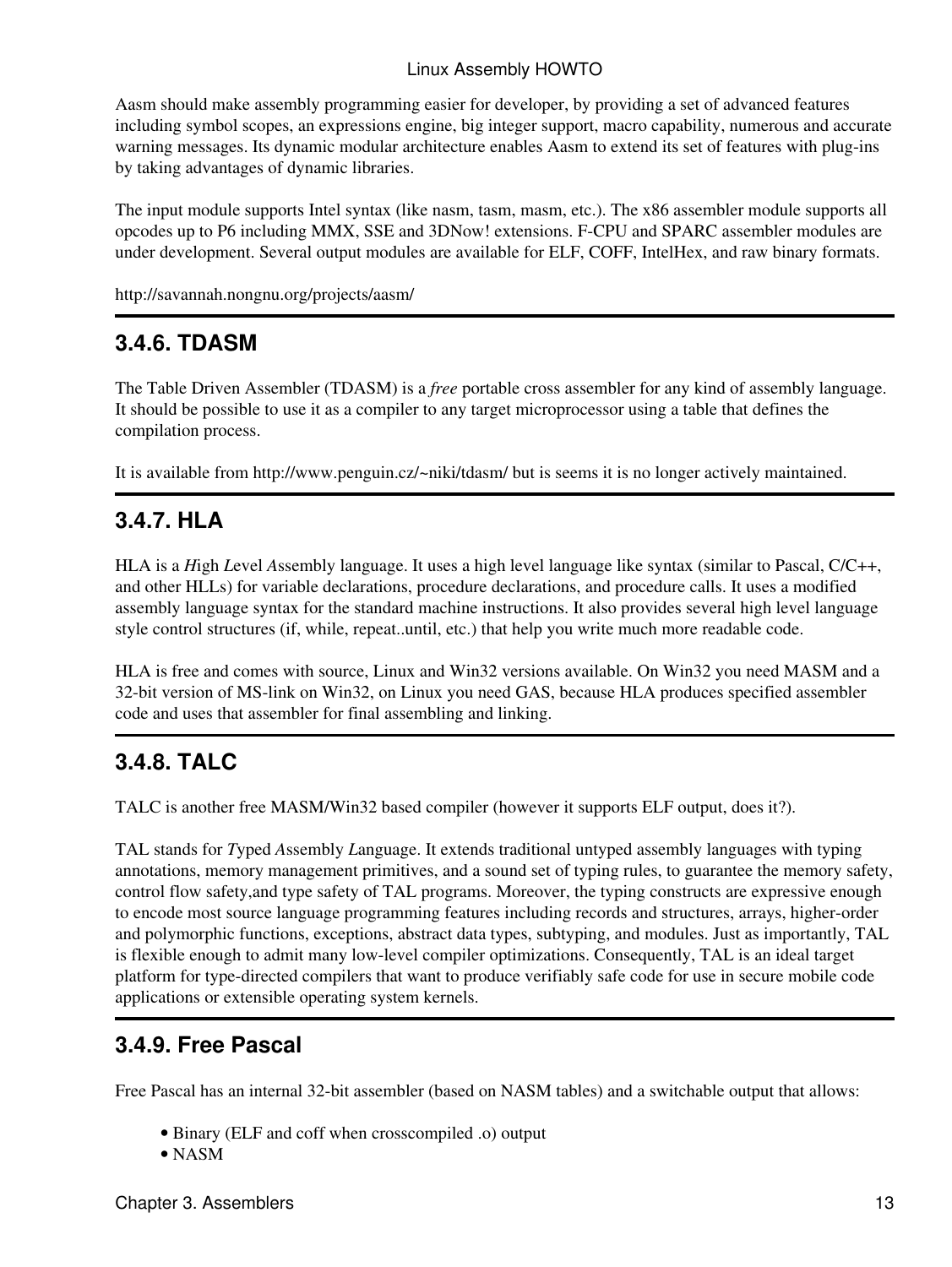- MASM
- TASM
- AS (aout, coff, elf32)

The MASM and TASM output are not as good debugged as the other two, but can be handy sometimes.

The assembler's look and feel are based on Turbo Pascal's internal BASM, and the IDE supports similar highlighting, and FPC can fully integrate with gcc (on C level, not C++).

Using a dummy RTL, one can even generate pure assembler programs.

### <span id="page-17-0"></span>**3.4.10. Win32Forth assembler**

Win32Forth is a *free* 32-bit ANS FORTH system that successfully runs under Win32s, Win95, Win/NT. It includes a free 32-bit assembler (either prefix or postfix syntax) integrated into the reflective FORTH language. Macro processing is done with the full power of the reflective language FORTH; however, the only supported input and output contexts is Win32For itself (no dumping of .  $\circ$ b  $\dagger$  file, but you could add that feature yourself, of course). Find it at ftp://ftp.forth.org/pub/Forth/Compilers/native/windows/Win32For/.

## <span id="page-17-1"></span>**3.4.11. Terse**

Terse is a programming tool that provides *THE* most compact assembler syntax for the x86 family! However, it is evil proprietary software. It is said that there was a project for a free clone somewhere, that was abandoned after worthless pretenses that the syntax would be owned by the original author. Thus, if you're looking for a nifty programming project related to assembly hacking, I invite you to develop a terse-syntax frontend to NASM, if you like that syntax.

As an interesting historic remark, on comp.compilers,

1999/07/11 19:36:51, the moderator wrote:

"There's no reason that assemblers have to have awful syntax. About 30 years ago I used Niklaus Wirth's PL360, which was basically a S/360 assembler with Algol syntax and a a little syntactic sugar like while loops that turned into the obvious branches. It really was an assembler, e.g., you had to write out your expressions with explicit assignments of values to registers, but it was nice. Wirth used it to write Algol W, a small fast Algol subset, which was a predecessor to Pascal. As is so often the case, Algol W was a significant improvement over many of its successors. -John"

### <span id="page-17-2"></span>**3.4.12. Non-free and/or Non-32bit x86 assemblers**

You may find more about them, together with the basics of x86 assembly programming, in the Raymond Moon's x86 assembly FAQ.

Note that all DOS-based assemblers should work inside the Linux DOS Emulator, as well as other similar emulators, so that if you already own one, you can still use it inside a real OS. Recent DOS-based assemblers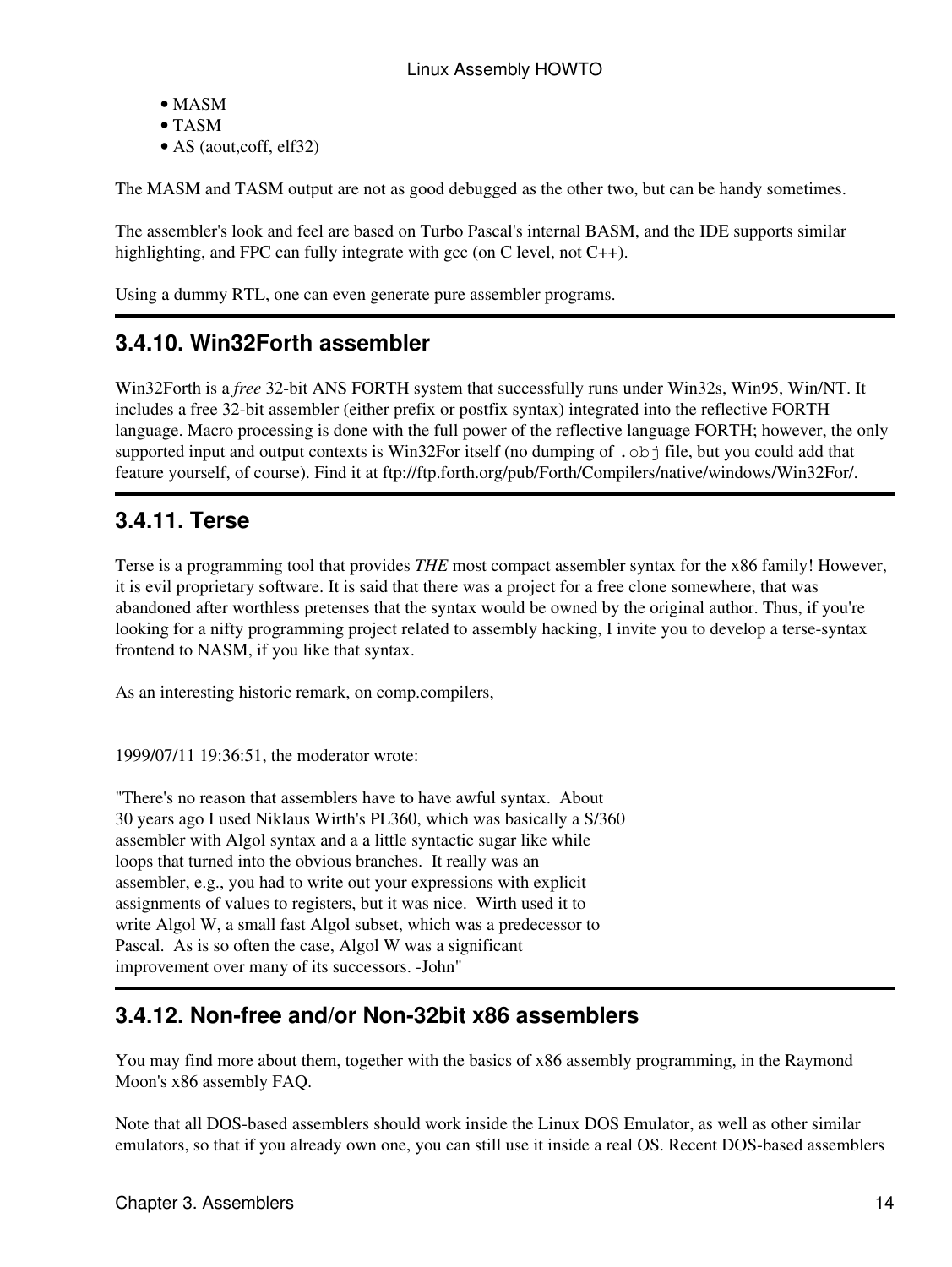also support COFF and/or other object file formats that are supported by the GNU BFD library, so that you can use them together with your free 32-bit tools, perhaps using GNU objcopy (part of the binutils) as a conversion filter.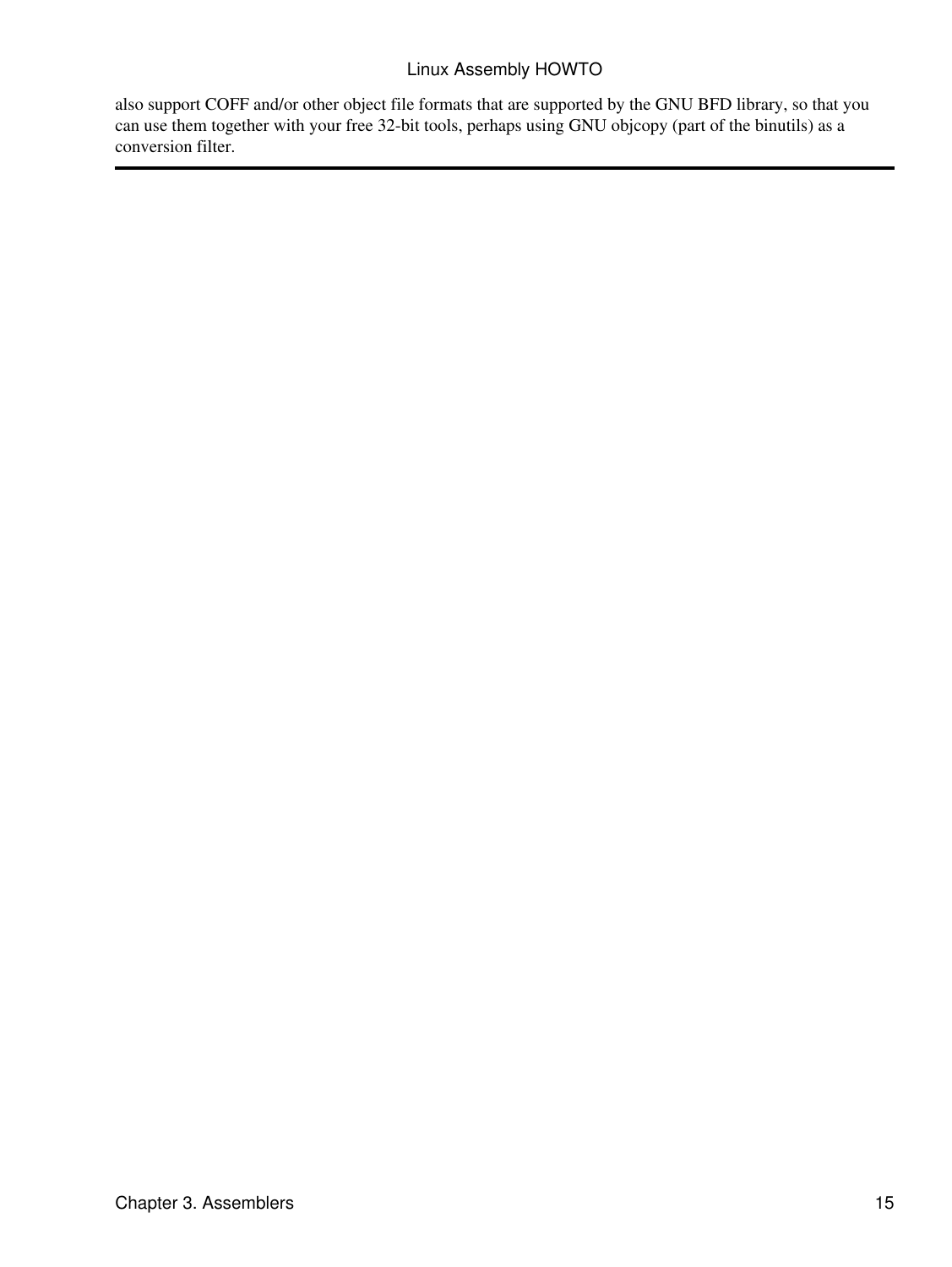# <span id="page-19-0"></span>**Chapter 4. Metaprogramming**

Assembly programming is a bore, but for critical parts of programs.

You should use the appropriate tool for the right task, so don't choose assembly when it does not fit; C, OCaml, perl, Scheme, might be a better choice in the most cases.

However, there are cases when these tools do not give fine enough control on the machine, and assembly is useful or needed. In these cases you'll appreciate a system of macroprocessing and metaprogramming that allows recurring patterns to be factored each into one indefinitely reusable definition, which allows safer programming, automatic propagation of pattern modification, etc. Plain assembler often is not enough, even when one is doing only small routines to link with C.

## <span id="page-19-1"></span>**4.1. External filters**

Whatever is the macro support from your assembler, or whatever language you use (even C!), if the language is not expressive enough to you, you can have files passed through an external filter with a Makefile rule like that:

```
%.s: %.S other_dependencies
        $(FILTER) $(FILTER_OPTIONS) < $< > $@
```
## <span id="page-19-2"></span>**4.1.1. CPP**

CPP is truly not very expressive, but it's enough for easy things, it's standard, and called transparently by GCC.

As an example of its limitations, you can't declare objects so that destructors are automatically called at the end of the declaring block; you don't have diversions or scoping, etc.

CPP comes with any C compiler. However, considering how mediocre it is, stay away from it if by chance you can make it without C.

## <span id="page-19-3"></span>**4.1.2. M4**

M4 gives you the full power of macroprocessing, with a Turing equivalent language, recursion, regular expressions, etc. You can do with it everything that CPP cannot.

See macro4th (this4th) as an example of advanced macroprogramming using m4.

However, its disfunctional quoting and unquoting semantics force you to use explicit continuation-passing tail-recursive macro style if you want to do *advanced* macro programming (which is remindful of TeX -- BTW, has anyone tried to use TeX as a macroprocessor for anything else than typesetting ?). This is NOT worse than CPP that does not allow quoting and recursion anyway.

The right version of M4 to get is GNU  $m4$  which has the most features and the least bugs or limitations of all. m4 is designed to be slow for anything but the simplest uses, which might still be ok for most assembly programming (you are not writing million-lines assembly programs, are you?).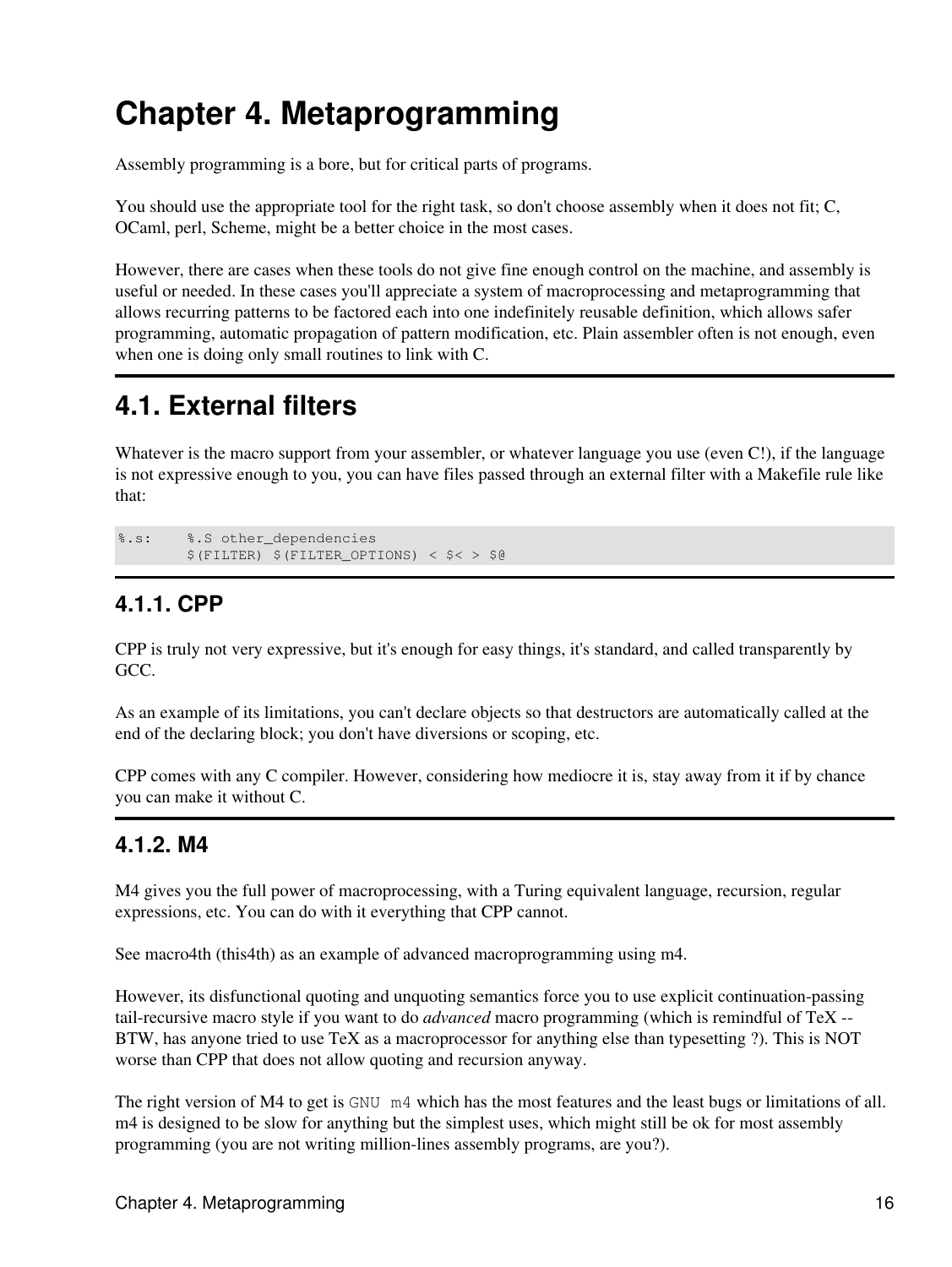## <span id="page-20-0"></span>**4.1.3. Macroprocessing with your own filter**

You can write your own simple macro-expansion filter with the usual tools: perl, awk, sed, etc. It can be made rather quickly, and you control everything. But, of course, power in macroprocessing implies "the hard way".

## <span id="page-20-1"></span>**4.2. Metaprogramming**

Instead of using an external filter that expands macros, one way to do things is to write programs that write part or all of other programs.

For instance, you could use a program outputting source code

- to generate sine/cosine/whatever lookup tables,
- to extract a source-form representation of a binary file,
- to compile your bitmaps into fast display routines,
- to extract documentation, initialization/finalization code, description tables, as well as normal code from the same source files,
- to have customized assembly code, generated from a perl/shell/scheme script that does arbitrary processing,
- to propagate data defined at one point only into several cross-referencing tables and code chunks.
- etc.

Think about it!

#### <span id="page-20-2"></span>**4.2.1. Backends from compilers**

Compilers like GCC, SML/NJ, Objective CAML, MIT-Scheme, CMUCL, etc, do have their own generic assembler backend, which you might choose to use, if you intend to generate code semi-automatically from the according languages, or from a language you hack: rather than write great assembly code, you may instead modify a compiler so that it dumps great assembly code!

### <span id="page-20-3"></span>**4.2.2. The New-Jersey Machine-Code Toolkit**

There is a project, using the programming language Icon (with an experimental ML version), to build a basis for producing assembly-manipulating code. See around http://www.eecs.harvard.edu/~nr/toolkit/

### <span id="page-20-4"></span>**4.2.3. TUNES**

The TUNES Project for a Free Reflective Computing System is developing its own assembler as an extension to the Scheme language, as part of its development process. It doesn't run at all yet, though help is welcome.

The assembler manipulates abstract syntax trees, so it could equally serve as the basis for a assembly syntax translator, a disassembler, a common assembler/compiler back-end, etc. Also, the full power of a real language, Scheme, make it unchallenged as for macroprocessing/metaprogramming.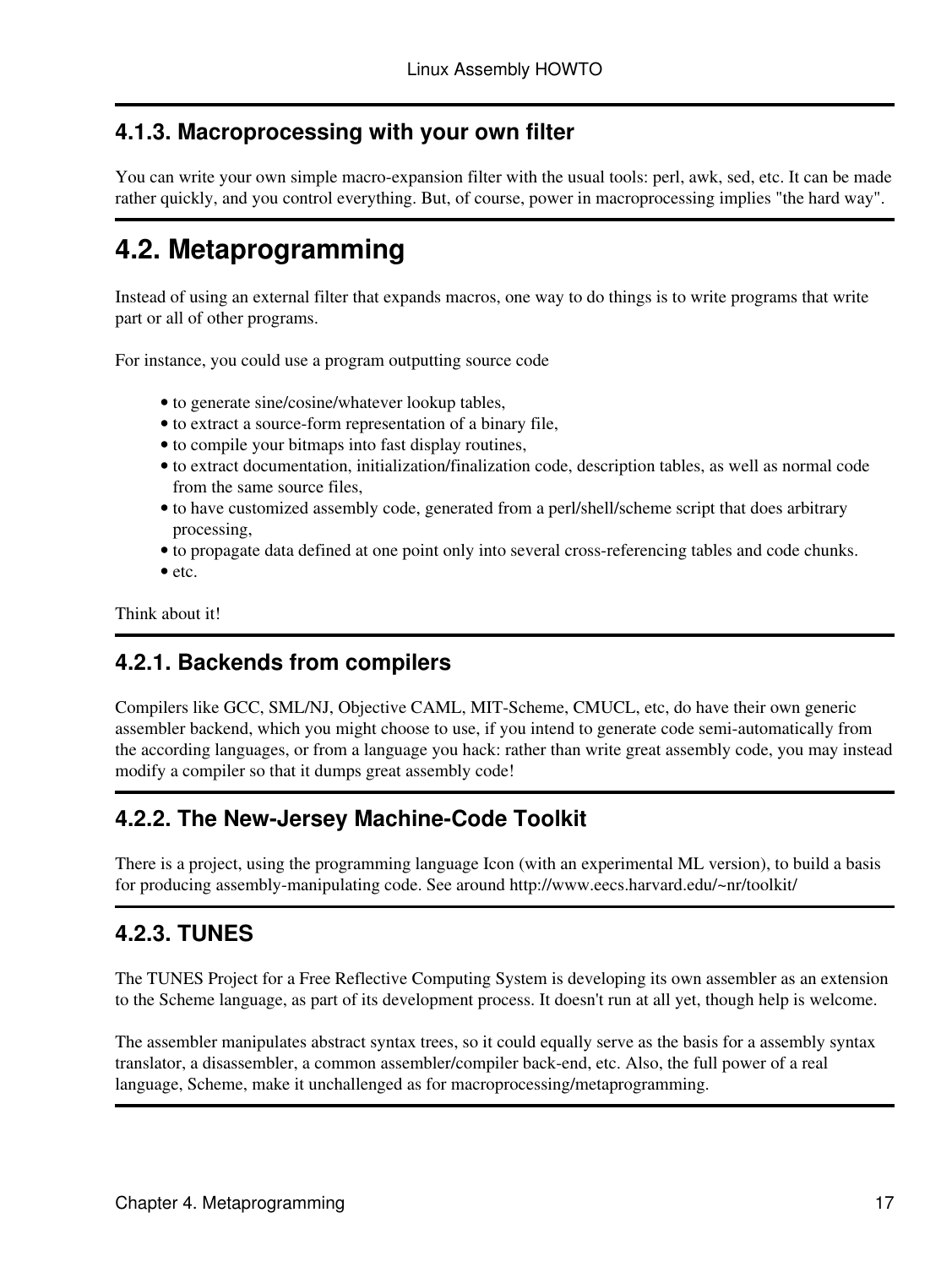# <span id="page-21-0"></span>**Chapter 5. Calling conventions**

## <span id="page-21-1"></span>**5.1. Linux**

### <span id="page-21-2"></span>**5.1.1. Linking to GCC**

This is the preferred way if you are developing mixed C-asm project. Check GCC docs and examples from Linux kernel. S files that go through gas (not those that go through as  $86$ ).

32-bit arguments are pushed down stack in reverse syntactic order (hence accessed/popped in the right order), above the 32-bit near return address. %ebp, %esi, %edi, %ebx are callee-saved, other registers are caller-saved; %eax is to hold the result, or %edx:%eax for 64-bit results.

FP stack: I'm not sure, but I think result is in st(0), whole stack caller-saved.

Note that GCC has options to modify the calling conventions by reserving registers, having arguments in registers, not assuming the FPU, etc. Check the i386, info pages.

Beware that you must then declare the cdecl or regparm(0) attribute for a function that will follow standard GCC calling conventions. See C Extensions::Extended Asm:: section from the GCC info pages. See also how Linux defines its asmlinkage macro.

#### <span id="page-21-3"></span>**5.1.2. ELF vs a.out problems**

Some C compilers prepend an underscore before every symbol, while others do not.

Particularly, Linux a.out GCC does such prepending, while Linux ELF GCC does not.

If you need to cope with both behaviors at once, see how existing packages do. For instance, get an old Linux source tree, the Elk, qthreads, or OCaml.

You can also override the implicit C->asm renaming by inserting statements like

void foo asm("bar") (void);

to be sure that the C function foo() will be called really bar in assembly.

Note that the **objcopy** utility from the binutils package should allow you to transform your a.out objects into ELF objects, and perhaps the contrary too, in some cases. More generally, it will do lots of file format conversions.

### <span id="page-21-4"></span>**5.1.3. Direct Linux syscalls**

Often you will be told that using C library (libc) is the only way, and direct system calls are bad. This is true. To some extent. In general, you must know that libc is not sacred, and in *most* cases it only does some checks, then calls kernel, and then sets errno. You can easily do this in your program as well (if you need to), and your program will be dozen times smaller, and this will result in improved performance as well, just because you're not using shared libraries (static binaries are faster). Using or not using libc in assembly programming is more a question of taste/belief than something practical. Remember, Linux is aiming to be POSIX compliant, so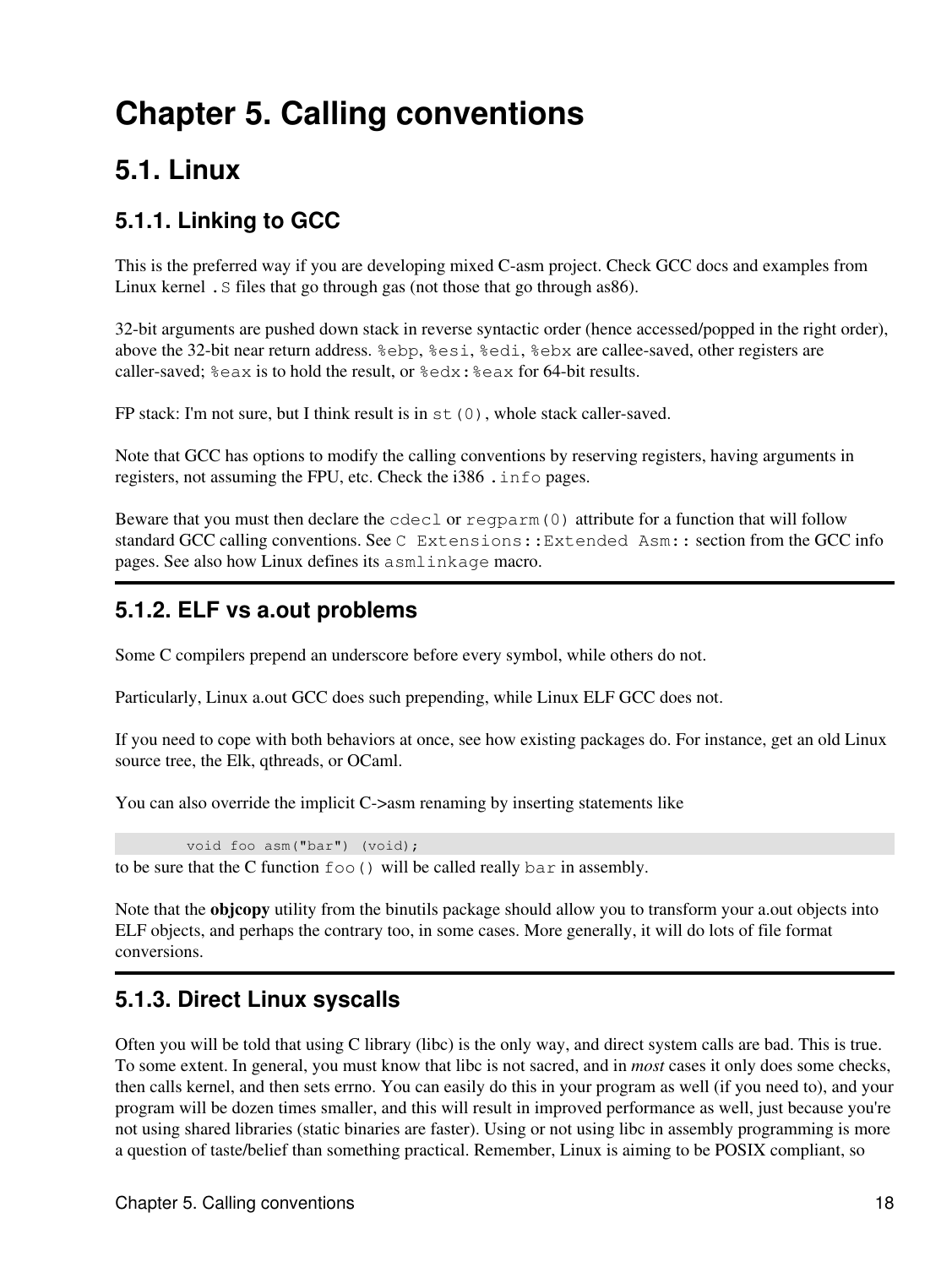does libc. This means that syntax of almost all libc "system calls" exactly matches syntax of real kernel system calls (and vice versa). Besides, GNU libc(glibc) becomes slower and slower from version to version, and eats more and more memory; and so, cases of using direct system calls become quite usual. However, the main drawback of throwing libc away is that you will possibly need to implement several libc specific functions (that are not just syscall wrappers) on your own ( $print f()$  and Co.), and you are ready for that, aren't you? :-)

Here is summary of direct system calls pros and cons.

Pros:

- the smallest possible size; squeezing the last byte out of the system
- the highest possible speed; squeezing cycles out of your favorite benchmark
- full control: you can adapt your program/library to your specific language or memory requirements or whatever
- no pollution by libc cruft
- no pollution by C calling conventions (if you're developing your own language or environment)
- static binaries make you independent from libc upgrades or crashes, or from dangling #! path to an interpreter (and are faster)
- just for the fun out of it (don't you get a kick out of assembly programming?)

Cons:

- If any other program on your computer uses the libc, then duplicating the libc code will actually wastes memory, not saves it.
- Services redundantly implemented in many static binaries are a waste of memory. But you can make your libc replacement a shared library.
- Size is much better saved by having some kind of bytecode, wordcode, or structure interpreter than by writing everything in assembly. (the interpreter itself could be written either in C or assembly.) The best way to keep multiple binaries small is to not have multiple binaries, but instead to have an interpreter process files with #! prefix. This is how OCaml works when used in wordcode mode (as opposed to optimized native code mode), and it is compatible with using the libc. This is also how Tom Christiansen's Perl PowerTools reimplementation of unix utilities works. Finally, one last way to keep things small, that doesn't depend on an external file with a hardcoded path, be it library or interpreter, is to have only one binary, and have multiply-named hard or soft links to it: the same binary will provide everything you need in an optimal space, with no redundancy of subroutines or useless binary headers; it will dispatch its specific behavior according to its *argv* [0]; in case it isn't called with a recognized name, it might default to a shell, and be possibly thus also usable as an interpreter!
- You cannot benefit from the many functionalities that libc provides besides mere linux syscalls: that is, functionality described in section 3 of the manual pages, as opposed to section 2, such as malloc, threads, locale, password, high-level network management, etc.
- Therefore, you might have to reimplement large parts of libc, from printf() to malloc() and gethostbyname. It's redundant with the libc effort, and can be *quite* boring sometimes. Note that some people have already reimplemented "light" replacements for parts of the libc - - check them out! (Redhat's minilibc, Rick Hohensee's libsys, Felix von Leitner's dietlibc, asmutils project is working on pure assembly libc)
- Static libraries prevent you to benefit from libc upgrades as well as from libc add-ons such as the zlibc package, that does on-the-fly transparent decompression of gzip-compressed files.
- The few instructions added by the libc can be a *ridiculously* small speed overhead as compared to the cost of a system call. If speed is a concern, your main problem is in your usage of system calls, not in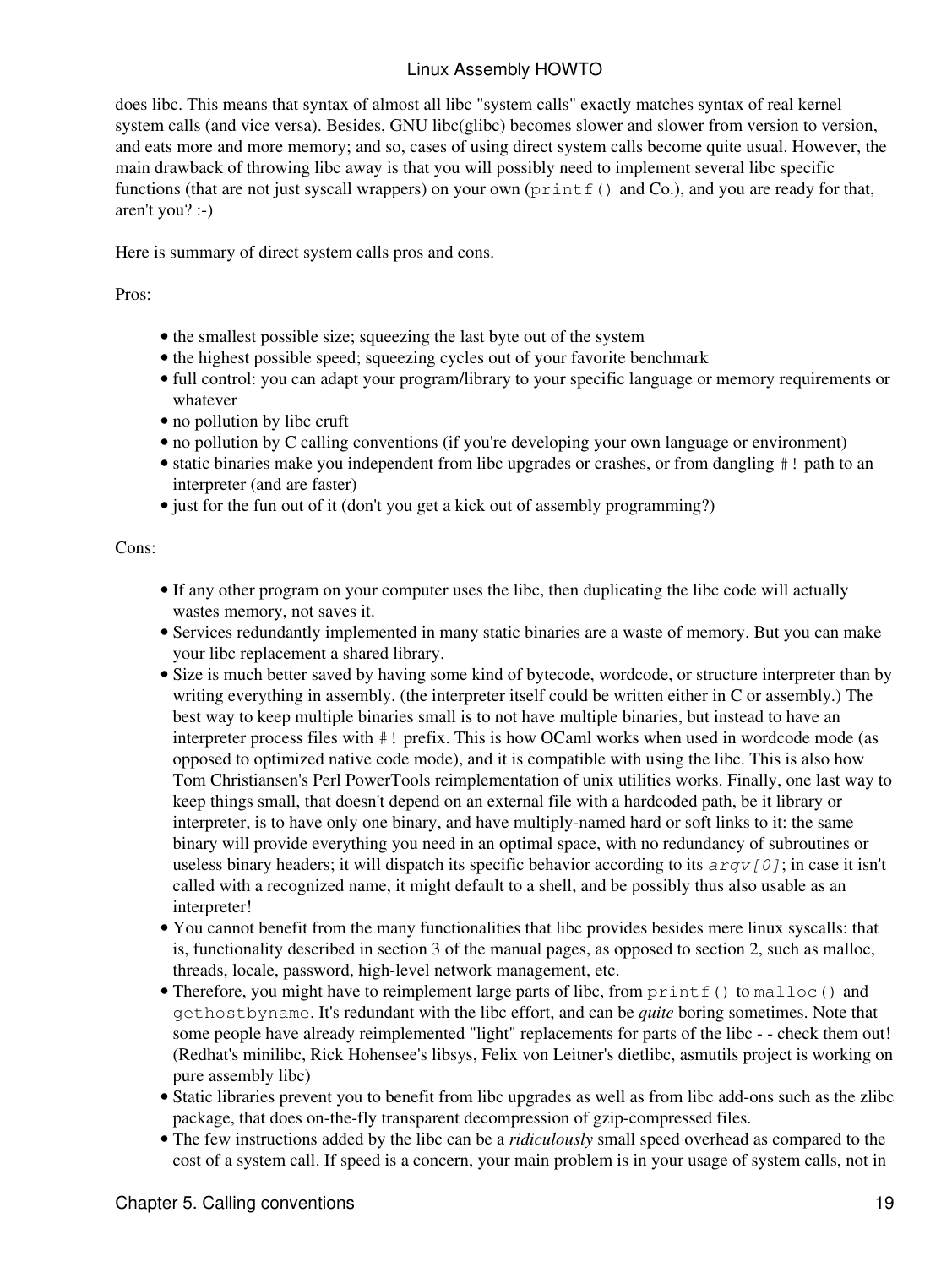their wrapper's implementation.

- Using the standard assembly API for system calls is much slower than using the libc API when running in micro-kernel versions of Linux such as L4Linux, that have their own faster calling convention, and pay high convention-translation overhead when using the standard one (L4Linux comes with libc recompiled with their syscall API; of course, you could recompile your code with their API, too).
- See previous discussion for general speed optimization issue.
- If syscalls are too slow to you, you might want to hack the kernel sources (in C) instead of staying in userland.

If you've pondered the above pros and cons, and still want to use direct syscalls, then here is some advice.

- You can easily define your system calling functions in a portable way in C (as opposed to unportable using assembly), by including asm/unistd.h, and using provided macros.
- Since you're trying to replace it, go get the sources for the libc, and grok them. (And if you think you can do better, then send feedback to the authors!)
- As an example of pure assembly code that does everything you want, examine .

Basically, you issue an int  $0 \times 80$ , with the  $\parallel$ NR syscallname number (from  $\parallel$ asm/unistd.h) in eax, and parameters (up to six) in ebx, ecx, edx, esi, edi, ebp respectively.

Result is returned in eax, with a negative result being an error, whose opposite is what libc would put into errno. The user-stack is not touched, so you needn't have a valid one when doing a syscall.

Passing sixth parameter in ebp appeared in Linux 2.4, previous Linux versions understand only 5 parameters in registers.

Linux Kernel Internals, and especially How System Calls Are Implemented on i386 Architecture? chapter will give you more robust overview.

As for the invocation arguments passed to a process upon startup, the general principle is that the stack originally contains the number of arguments *argc*, then the list of pointers that constitute *\*argv*, then a null-terminated sequence of null-terminated variable=value strings for the *environ*ment. For more details, do examine , read the sources of C startup code from your libc (crt0.S or crt1.S), or those from the Linux kernel (exec.c and binfmt\_\*.c in linux/fs/).

## <span id="page-23-0"></span>**5.1.4. Hardware I/O under Linux**

If you want to perform direct port I/O under Linux, either it's something very simple that does not need OS arbitration, and you should see the IO-Port-Programming mini-HOWTO; or it needs a kernel device driver, and you should try to learn more about kernel hacking, device driver development, kernel modules, etc, for which there are other excellent HOWTOs and documents from the LDP.

Particularly, if what you want is Graphics programming, then do join one of the GGI or XFree86 projects.

Some people have even done better, writing small and robust XFree86 drivers in an interpreted domain-specific language, GAL, and achieving the efficiency of hand C-written drivers through partial evaluation (drivers not only not in asm, but not even in C!). The problem is that the partial evaluator they used to achieve efficiency is not free software. Any taker for a replacement?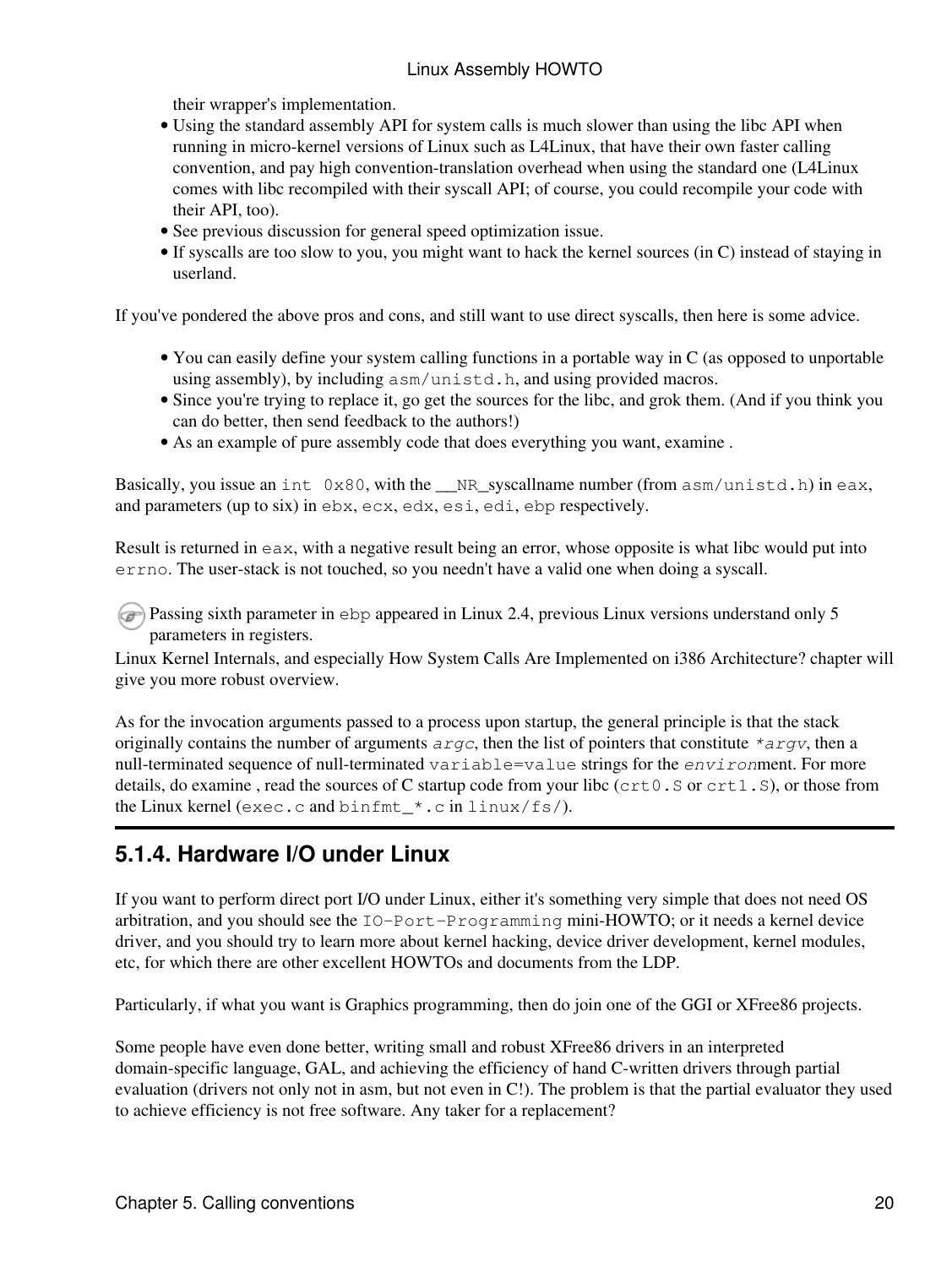Anyway, in all these cases, you'll be better when using GCC inline assembly with the macros from linux/asm/\*.h than writing full assembly source files.

## <span id="page-24-0"></span>**5.1.5. Accessing 16-bit drivers from Linux/i386**

Such thing is theoretically possible (proof: see how DOSEMU can selectively grant hardware port access to programs), and I've heard rumors that someone somewhere did actually do it (in the PCI driver? Some VESA access stuff? ISA PnP? dunno). If you have some more precise information on that, you'll be most welcome. Anyway, good places to look for more information are the Linux kernel sources, DOSEMU sources, and sources for various low-level programs under Linux. (perhaps GGI if it supports VESA).

Basically, you must either use 16-bit protected mode or vm86 mode.

The first is simpler to setup, but only works with well-behaved code that won't do any kind of segment arithmetics or absolute segment addressing (particularly addressing segment 0), unless by chance it happens that all segments used can be setup in advance in the LDT.

The later allows for more "compatibility" with vanilla 16-bit environments, but requires more complicated handling.

In both cases, before you can jump to 16-bit code, you must

- mmap any absolute address used in the 16-bit code (such as ROM, video buffers, DMA targets, and memory-mapped I/O) from /dev/mem to your process' address space,
- setup the LDT and/or vm86 mode monitor.
- grab proper I/O permissions from the kernel (see the above section)

Again, carefully read the source for the stuff contributed to the DOSEMU project, particularly these mini-emulators for running ELKS and/or simple . COM programs under Linux/i386.

## <span id="page-24-1"></span>**5.2. DOS and Windows**

Most DOS extenders come with some interface to DOS services. Read their docs about that, but often, they just simulate  $int \ 0x21$  and such, so you do "as if" you are in real mode (I doubt they have more than stubs and extend things to work with 32-bit operands; they most likely will just reflect the interrupt into the real-mode or vm86 handler).

Docs about DPMI (and much more) can be found on http://en.wikipedia.org/wiki/DOS\_Protected\_Mode\_Interface).

DJGPP comes with its own (limited) glibc derivative/subset/replacement, too.

It is possible to cross-compile from Linux to DOS, see the devel/msdos/ directory of your local FTP mirror for metalab.unc.edu; Also see the MOSS DOS-extender from the Flux project from the university of Utah.

Other documents and FAQs are more DOS-centered; we do not recommend DOS development.

**Windows and Co.** This document is not about Windows programming, you can find lots of documents about it everywhere... The thing you should know is that there is the cygwin32.dll library, for GNU programs to run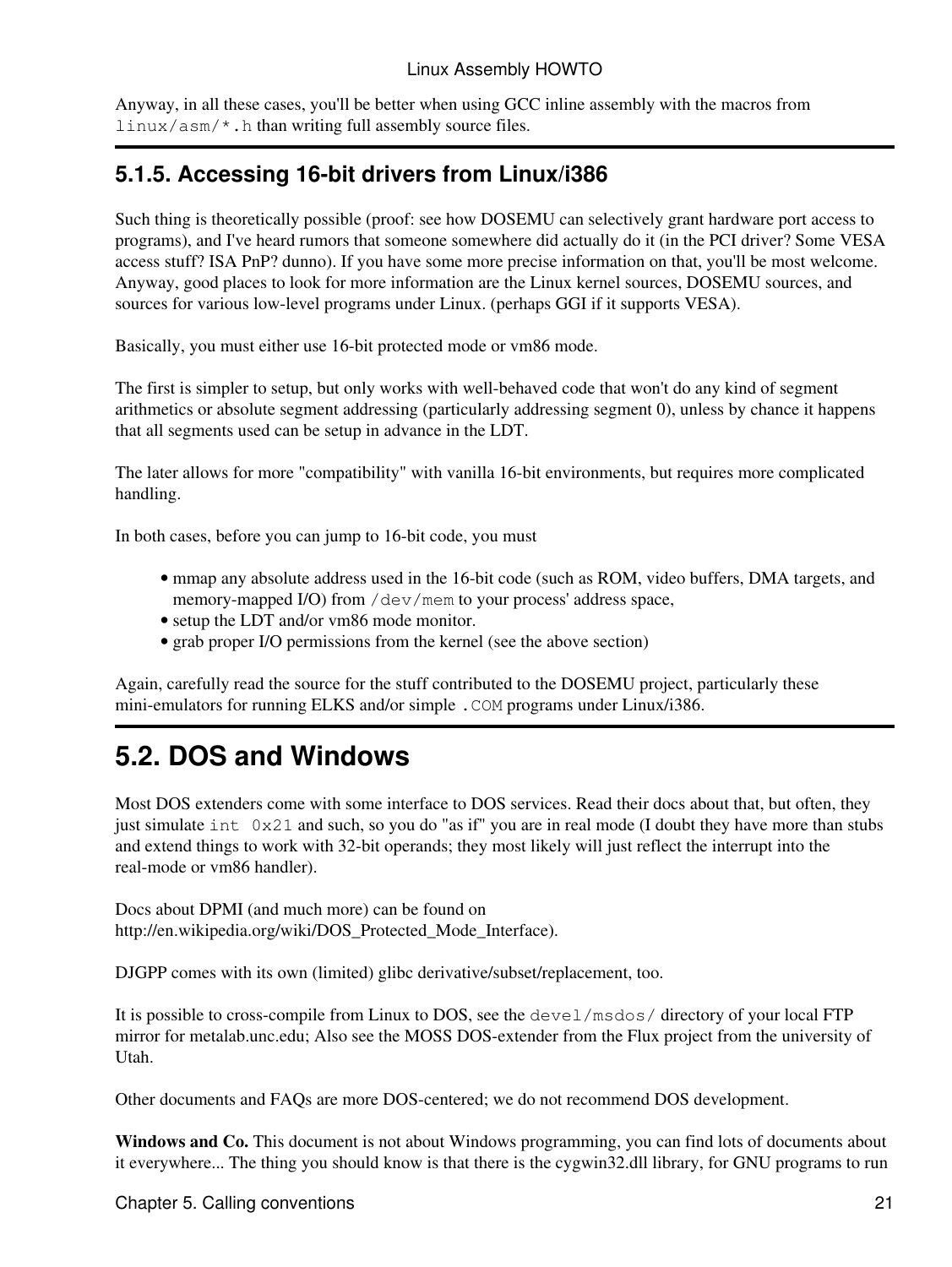on Win32 platform; thus, you can use GCC, GAS, all the GNU tools, and many other Unix applications.

# <span id="page-25-0"></span>**5.3. Your own OS**

Control is what attracts many OS developers to assembly, often is what leads to or stems from assembly hacking. Note that any system that allows self-development could be qualified an "OS", though it can run "on the top" of an underlying system (much like Linux over Mach or OpenGenera over Unix).

Hence, for easier debugging purpose, you might like to develop your "OS" first as a process running on top of Linux (despite the slowness), then use the Flux OS kit (which grants use of Linux and BSD drivers in your own OS) to make it stand-alone. When your OS is stable, it is time to write your own hardware drivers if you really love that.

This HOWTO will not cover topics such as bootloader code, getting into 32-bit mode, handling Interrupts, the basics about Intel protected mode or V86/R86 braindeadness, defining your object format and calling conventions.

The main place where to find reliable information about that all, is source code of existing OSes and bootloaders. Lots of pointers are on the following webpage: http://www.tunes.org/Review/OSes.html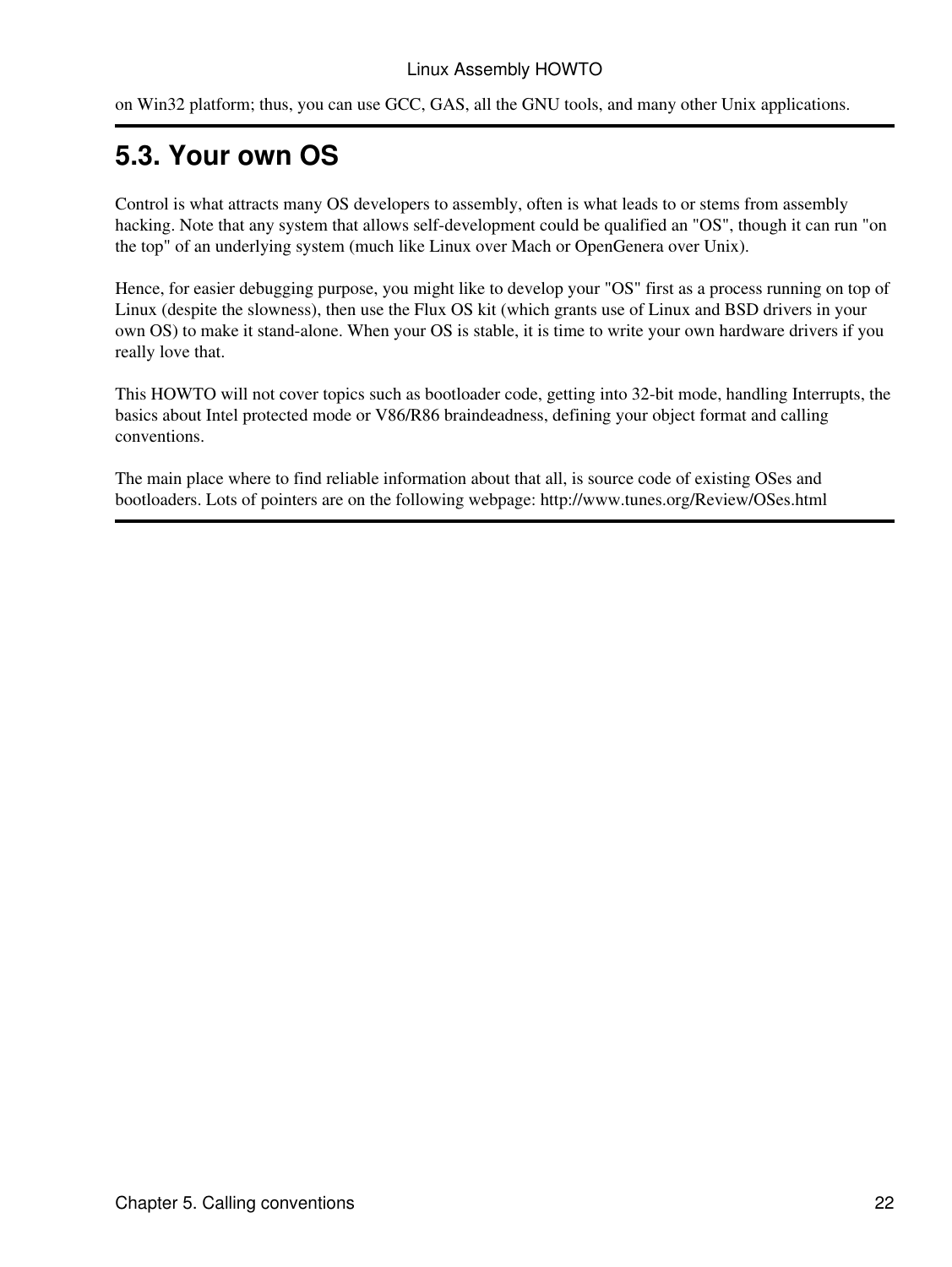# <span id="page-26-0"></span>**Chapter 6. Quick start**

## <span id="page-26-1"></span>**6.1. Introduction**

Finally, if you still want to try this crazy idea and write something in assembly (if you've reached this section -- you're real assembly fan), here's what you need to start.

As you've read before, you can write for Linux in different ways; I'll show how to use *direct* kernel calls, since this is the fastest way to call kernel service; our code is not linked to any library, does not use ELF interpreter, it communicates with kernel directly.

I will show the same sample program in two assemblers, **nasm** and **gas**, thus showing Intel and AT&T syntax.

You may also want to read Introduction to UNIX assembly programming tutorial, it contains sample code for other UNIX-like OSes.

### <span id="page-26-2"></span>**6.1.1. Tools you need**

First of all you need assembler (compiler) -- **nasm** or **gas**.

Second, you need a linker -- **ld**, since assembler produces only object code. Almost all distributions have gas and ld, in the binutils package.

As for nasm, you may have to download and install binary packages for Linux and docs from the nasm site; note that several distributions (Stampede, Debian, SuSe, Mandrake) already have nasm, check first.

If you're going to dig in, you should also install include files for your OS, and if possible, kernel source.

## <span id="page-26-3"></span>**6.2. Hello, world!**

### <span id="page-26-4"></span>**6.2.1. Program layout**

Linux is 32-bit, runs in protected mode, has flat memory model, and uses the ELF format for binaries.

A program can be divided into sections: .text for your code (read-only), .data for your data (read-write), .bss for uninitialized data (read-write); there can actually be a few other standard sections, as well as some user-defined sections, but there's rare need to use them and they are out of our interest here. A program must have at least .text section.

Now we will write our first program. Here is sample code:

## <span id="page-26-5"></span>**6.2.2. NASM (hello.asm)**

| section .text | ; section declaration                                                                                                                                               |  |
|---------------|---------------------------------------------------------------------------------------------------------------------------------------------------------------------|--|
| qlobal start  | ; we must export the entry point to the ELF linker or<br>; loader. They conventionally recognize start as their<br>; entry point. Use ld -e foo to override the def |  |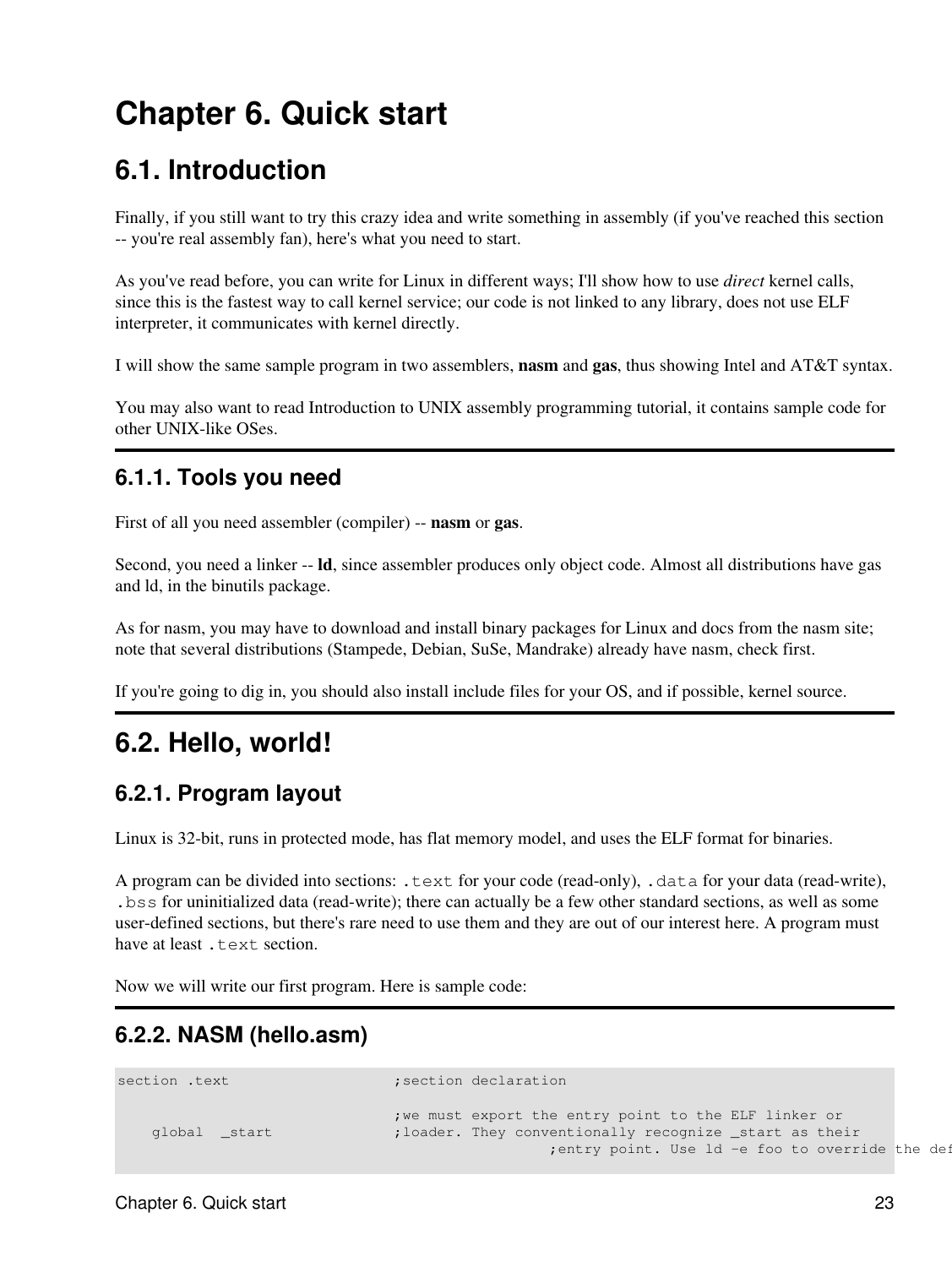```
_start:
                             ;write our string to stdout
   mov edx, len ;third argument: message length<br>mov ecx, msg ;second argument: pointer to me
   mov ecx, msg ; second argument: pointer to message to write
   mov ebx, 1 ;first argument: file handle (stdout)
   mov eax, 4 ; system call number (sys_write)
   int 0x80 ;call kernel
                           ; and exit
      mov ebx, 0 ;first syscall argument: exit code
   mov eax, 1 ; system call number (sys_exit)
   int 0x80 ;call kernel
section .data \overline{\hspace{1cm}} ; section declaration
msg db "Hello, world!",0xa ;our dear string
len equ \qquad $ - msg ; length of our dear string
```
## <span id="page-27-0"></span>**6.2.3. GAS (hello.S)**

| .text                                                         | # section declaration                                                                                                                                                                                                             |
|---------------------------------------------------------------|-----------------------------------------------------------------------------------------------------------------------------------------------------------------------------------------------------------------------------------|
| .global _start                                                | # we must export the entry point to the ELF lir<br># loader. They conventionally recognize _start as their<br># entry point. Use 1d -e foo to override the de                                                                     |
| _start:                                                       |                                                                                                                                                                                                                                   |
|                                                               | # write our string to stdout                                                                                                                                                                                                      |
| movl<br>movl<br>\$1,%ebx<br>movl<br>movl<br>50x80<br>int      | # third argument: message length<br>\$len, %edx<br>$Smsq,$ $secx$<br># second argument: pointer to message to write<br># first argument: file handle (stdout)<br>$$4, $e$ ax<br># system call number (sys_write)<br># call kernel |
|                                                               | # and exit                                                                                                                                                                                                                        |
| movl<br>$$0, $e$ bx<br>$$1,$ $3$ eax<br>movl<br>\$0x80<br>int | # first argument: exit code<br># system call number (sys_exit)<br># call kernel                                                                                                                                                   |
| .data                                                         | # section declaration                                                                                                                                                                                                             |
| msq:<br>.ascii<br>$len = . - msg$                             | "Hello, world!\n" $\#$ our dear string<br># length of our dear string                                                                                                                                                             |

## <span id="page-27-1"></span>**6.3. Building an executable**

## <span id="page-27-2"></span>**6.3.1. Producing object code**

First step of building an executable is compiling (or assembling) object file from the source:

#### Linux Assembly HOWTO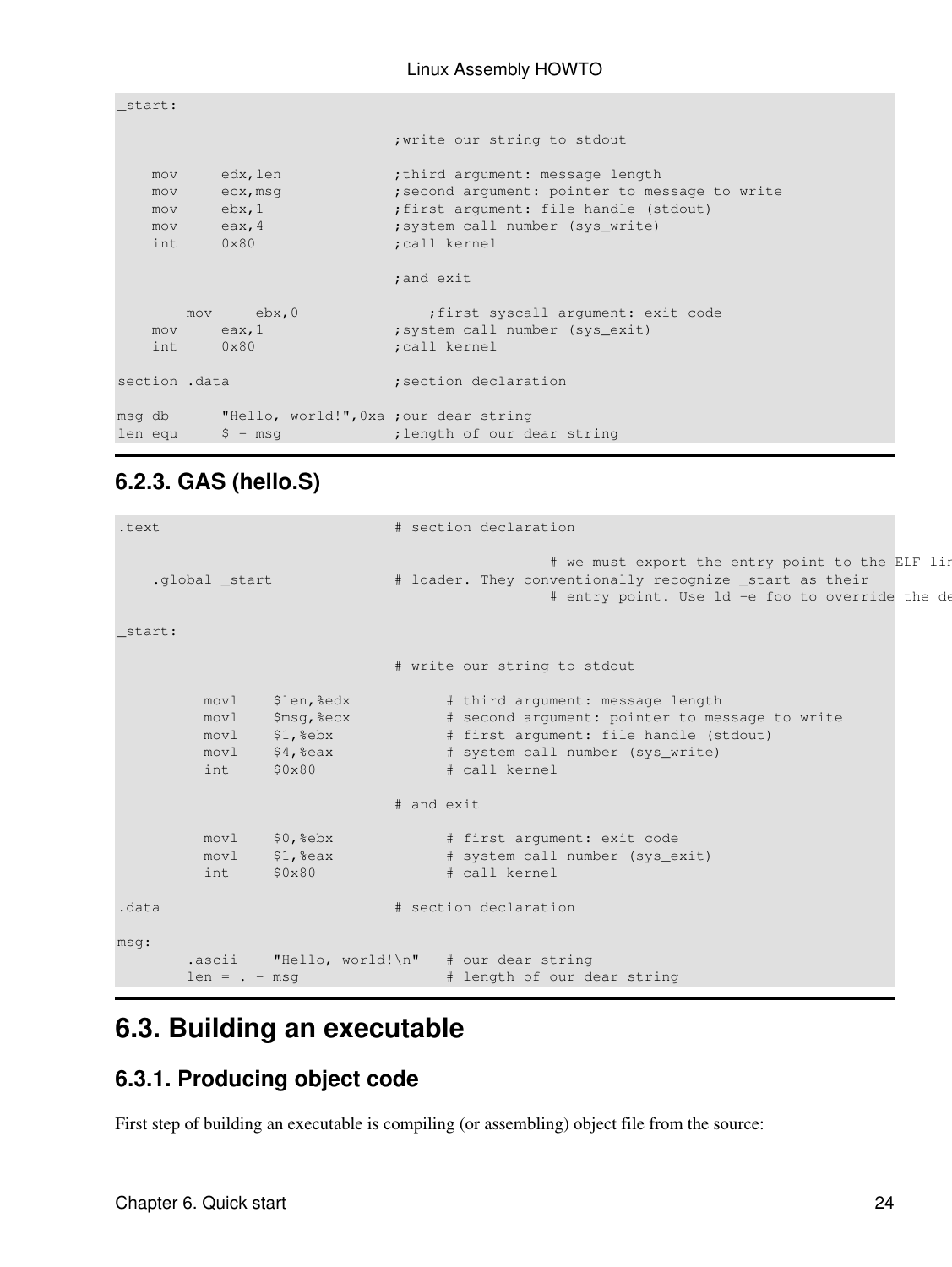For nasm example:

\$ nasm -f elf hello.asm For gas example:

```
$ as -o hello.o hello.S
This makes hello. o object file.
```
### <span id="page-28-0"></span>**6.3.2. Producing executable**

Second step is producing executable file itself from the object file by invoking linker:

```
$ ld -s -o hello hello.o
This will finally build hello executable.
```
Hey, try to run it... Works? That's it. Pretty simple.

## <span id="page-28-1"></span>**6.4. MIPS Example**

As a demonstration of a fact that there's a universe other than x86, here comes an example program for MIPS by Spencer Parkin.

```
# hello.S by Spencer T. Parkin
# This is my first MIPS-RISC assembly program!
# To compile this program type:
# > gcc -o hello hello.S -non_shared
# This program compiles without errors or warnings
# on a PlayStation2 MIPS R5900 (EE Core).
# EE stands for Emotion Engine...lame!
# The -non_shared option tells gcc that we`re
# not interrested in compiling relocatable code.
# If we were, we would need to follow the PIC-
# ABI calling conventions and other protocols.
#include <asm/regdef.h> // ...for human readable register names
#include <asm/unistd.h> // ...for system serivices 
             .rdata # begin read-only data segment
            .align 2 2 2 # because of the way memory is built
hello: .asciz "Hello, world!\n" # a null terminated string
            .align 4 4 \# because of the way memory is built
length: .word . - hello # length = IC - (hello-addr)
            .text \qquad + begin code segment
            .globl main # for gcc/ld linking
            .ent main \qquad \qquad \text{main} \qquad \qquad \text{if for gdb debugging info.}main: # We must specify -non_shared to gcc or we'll need these 3 lines that fallow.
            .set noreorder # disable instruction reordering
            .cpload t9 t9 \# PIC ABI crap (function prologue)
            .set . reorder # re-enable instruction reordering
             move a0,$0 # load stdout fd
             la a1,hello # load string address
            lw a2, length \qquad # load string length
             li v0,__NR_write # specify system write service
```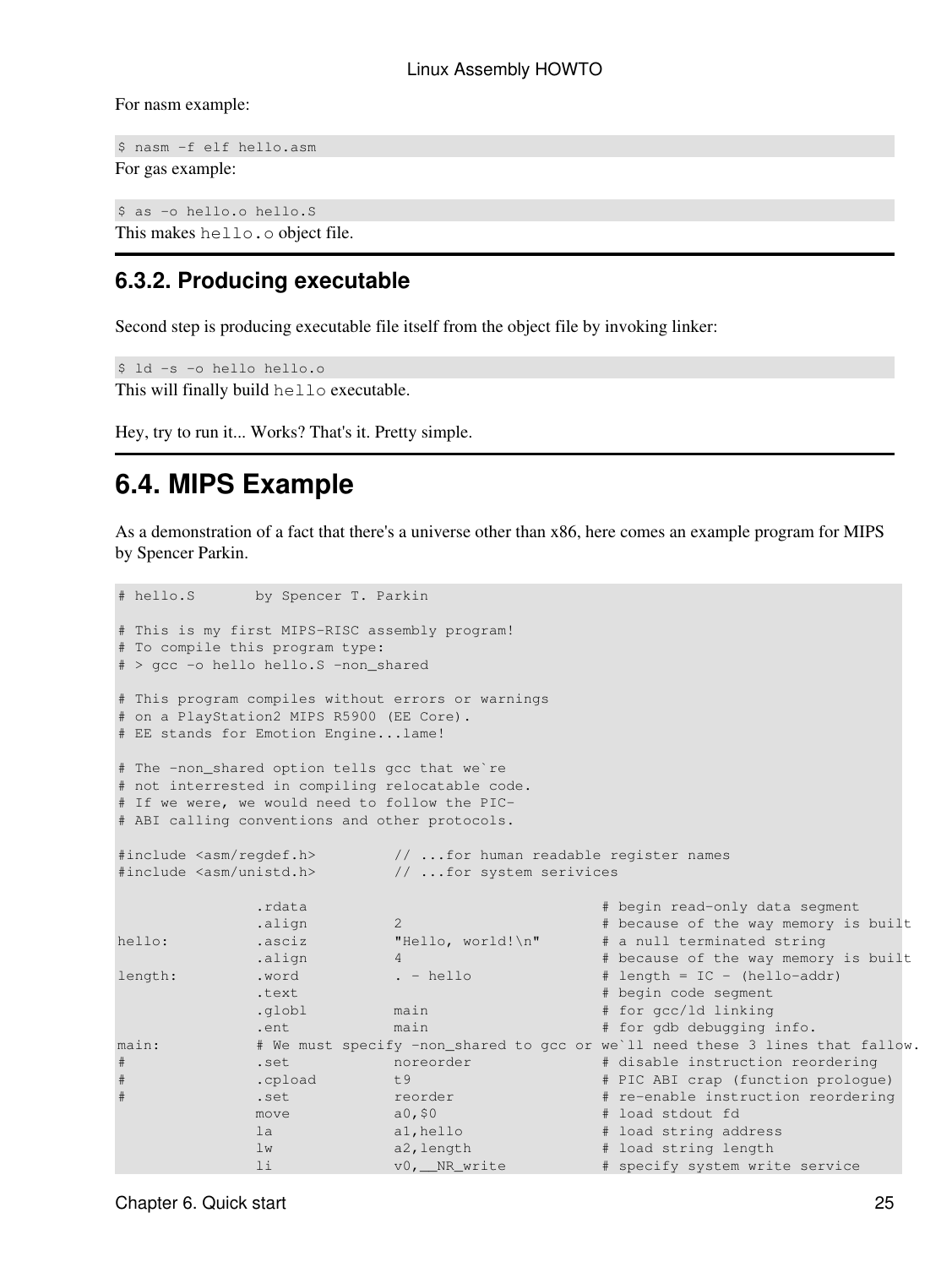|                     | syscall |       | # call the kernel (write string) |
|---------------------|---------|-------|----------------------------------|
|                     | 1i      | v0, 0 | # load return code               |
|                     |         | ra    | # return to caller               |
|                     | .end    | main  | # for dgb debugging info.        |
| # That's all folks! |         |       |                                  |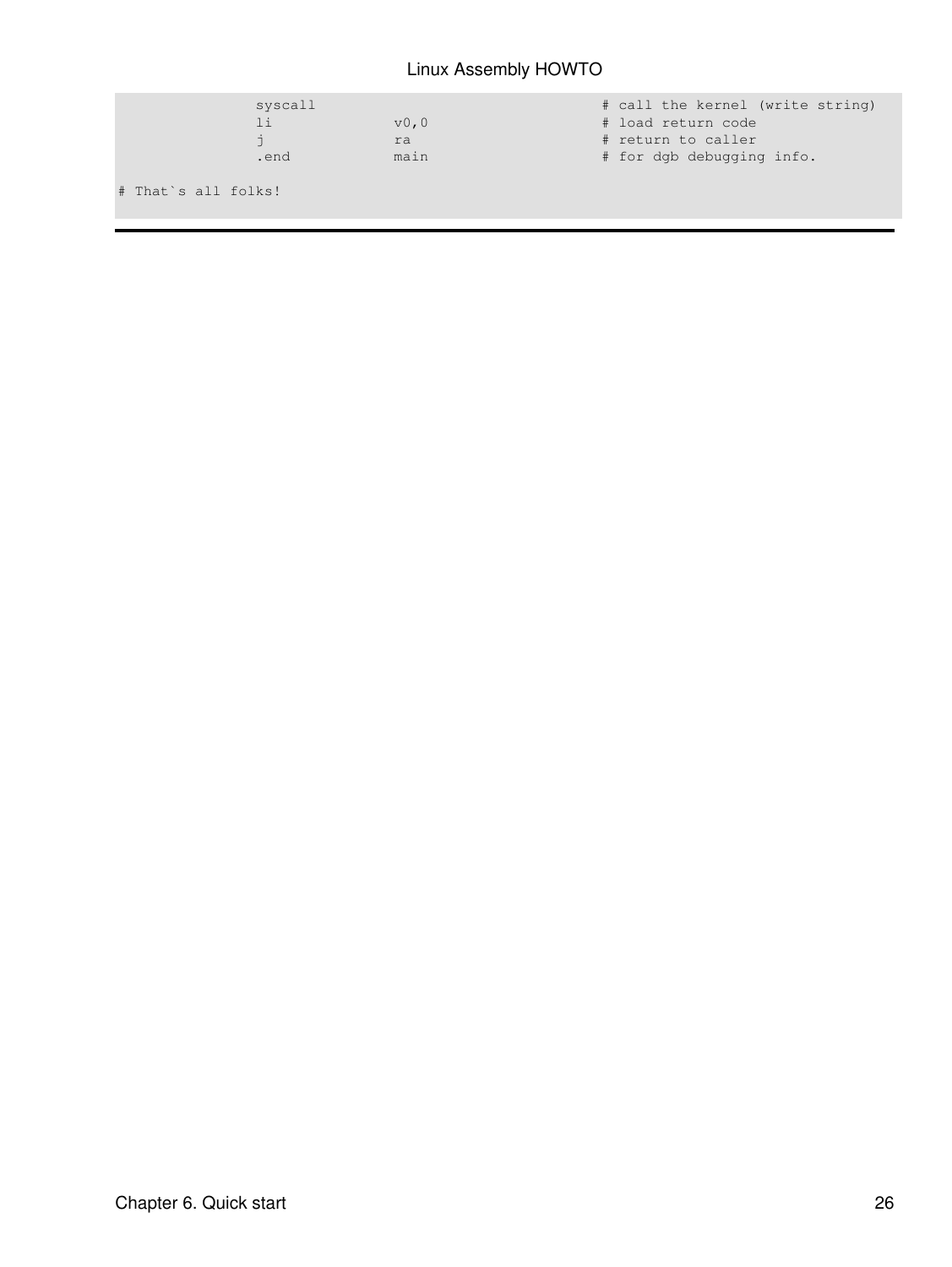# <span id="page-30-0"></span>**Chapter 7. Resources**

#### <span id="page-30-1"></span>**7.1. Pointers**

Your main resource for Linux/UNIX assembly programming material is:

http://asm.sourceforge.net/resources.html

Do visit it, and get plenty of pointers to assembly projects, tools, tutorials, documentation, guides, etc, concerning different UNIX operating systems and CPUs. Because it evolves quickly, I will no longer duplicate it here.

If you are new to assembly in general, here are few starting pointers:

- Programming from the ground up
- x86 assembly FAQ (use Google)
- CoreWars, a fun way to learn assembly in general
- Usenet: comp.lang.asm.x86; alt.lang.asm

#### <span id="page-30-2"></span>**7.2. Mailing list**

If you're are interested in Linux/UNIX assembly programming (or have questions, or are just curious) I especially invite you to join Linux assembly programming mailing list.

This is an open discussion of assembly programming under Linux, \*BSD, BeOS, or any other UNIX/POSIX like OS; also it is not limited to x86 assembly (Alpha, Sparc, PPC and other hackers are welcome too!).

Mailing list address is [<linux-assembly@vger.kernel.org](mailto:linux-assembly@vger.kernel.org)>.

To subscribe send a messgage to  $\leq$ <u>majordomo@vger.kernel.org</u>> with the following line in the body of the message:

subscribe linux-assembly Detailed information and list archives are available at http://asm.sourceforge.net/list.html.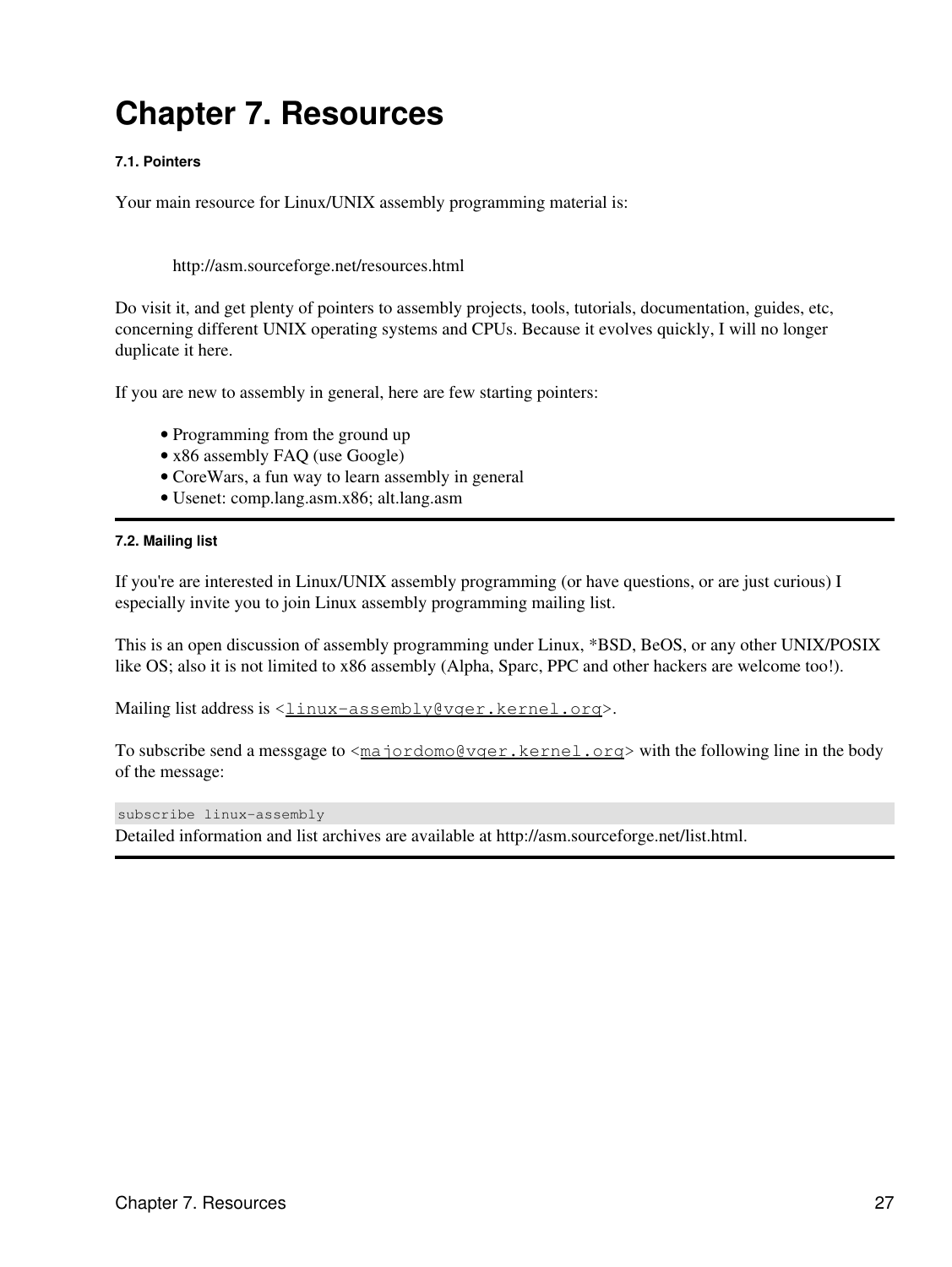# <span id="page-31-0"></span>**Chapter 8. Frequently Asked Questions**

Here are frequently asked questions (with answers) about Linux assembly programming. Some of the questions (and the answers) were taken from the the linux-assembly mailing list.

- 8.1. [How do I do graphics programming in Linux?](#page-31-1)
- 8.2. [How do I debug pure assembly code under Linux?](#page-32-0)
- 8.3. [Any other useful debugging tools?](#page-32-1)
- 8.4. [How do I access BIOS functions from Linux \(BSD, BeOS, etc\)?](#page-33-0)
- 8.5. [Is it possible to write kernel modules in assembly?](#page-33-1)
- 8.6. [How do I allocate memory dynamically?](#page-33-2)
- 8.7. [I can't understand how to use](#page-35-0) select [system call!](#page-35-0)
- <span id="page-31-1"></span>**8.1.** How do I do graphics programming in Linux?

#### An answer from Paul Furber:

Ok you have a number of options to graphics in Linux. Which one you use depends on what you want to do. There isn't one Web site with all the information but here are some tips:

SVGALib: This is a C library for console SVGA access. Pros: very easy to learn, good coding examples, not all that different from equivalent gfx libraries for DOS, all the effects you know from DOS can be converted with little difficulty. Cons: programs need superuser rights to run since they write directly to the hardware, doesn't work with all chipsets, can't run under X-Windows. Search for svgalib-1.4.x on http://ftp.is.co.za

Framebuffer: do it yourself graphics at SVGA res Pros: fast, linear mapped video access, ASM can be used if you want :) Cons: has to be compiled into the kernel, chipset-specific issues, must switch out of X to run, relies on good knowledge of linux system calls and kernel, tough to debug Examples: asmutils (http://www.linuxassembly.org) and the leaves example and my own site for some framebuffer code and tips in asm (http://ma.verick.co.za/linux4k/)

Xlib: the application and development libraries for XFree86. Pros: Complete control over your X application Cons: Difficult to learn, horrible to work with and requires quite a bit of knowledge as to how X works at the low level. Not recommended but if you're really masochistic go for it. All the include and lib files are probably installed already so you have what you need.

Low-level APIs: include PTC, SDL, GGI and Clanlib Pros: very flexible, run under X or the console, generally abstract away the video hardware a little so you can draw to a linear surface, lots of good coding examples, can link to other APIs like OpenGL and sound libs, Windows DirectX versions for free Cons: Not as fast as doing it yourself, often in development so versions can (and do) change frequently. Examples: PTC and GGI have excellent demos, SDL is used in sdlQuake, Myth II, Civ CTP and Clanlib has been used for games as well.

High-level APIs: OpenGL - any others?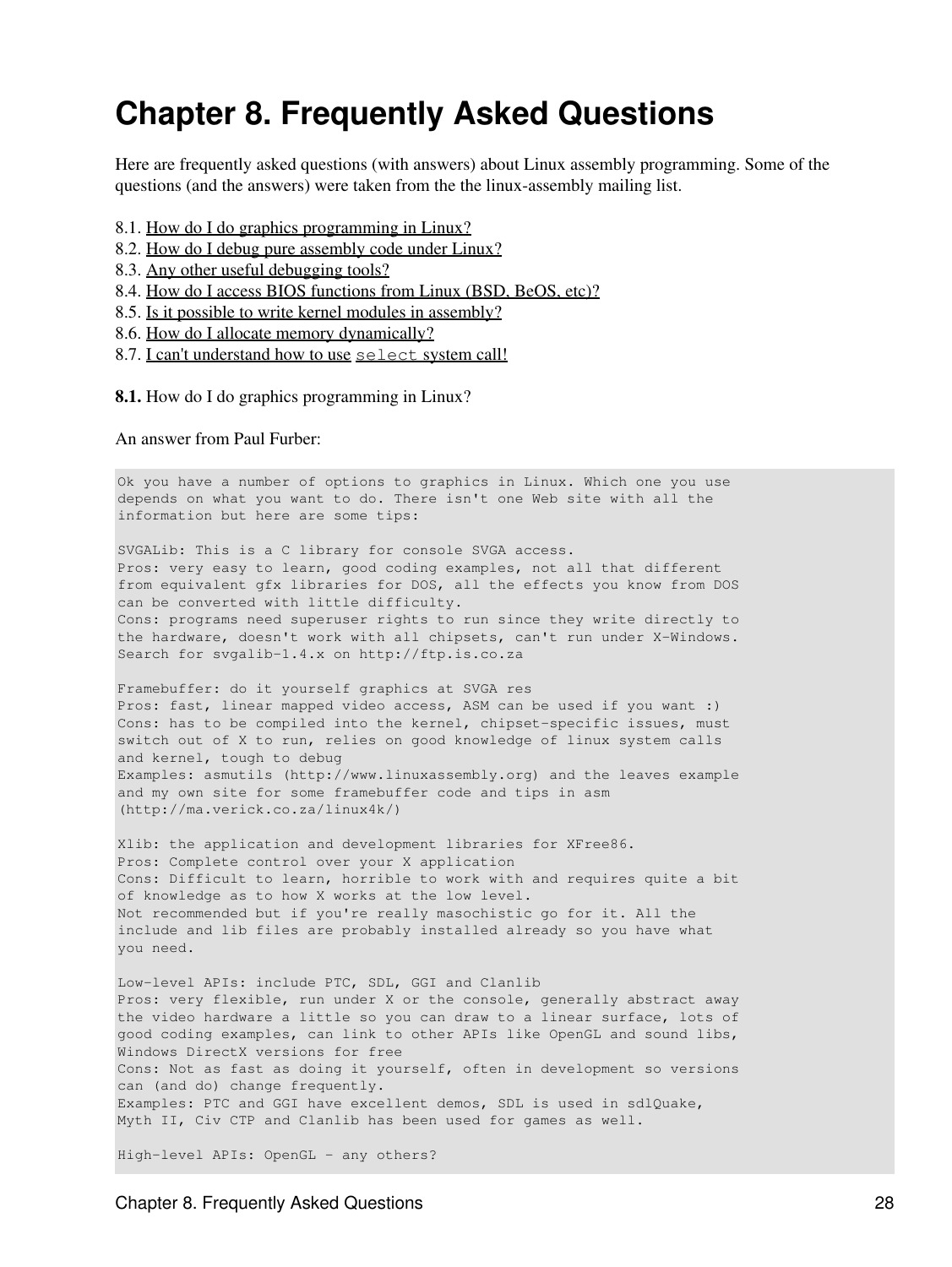Pros: clean api, tons of functionality and examples, industry standard so you can learn from SGI demos for example Cons: hardware acceleration is normally a must, some quirks between versions and platforms Examples: loads - check out www.mesa3d.org under the links section. To get going try looking at the svgalib examples and also install SDL and get it working. After that, the sky's the limit. **8.2.** How do I debug pure assembly code under Linux?

<span id="page-32-0"></span>There's an early version of the Assembly Language Debugger, which is designed to work with assembly code, and is portable enough to run on Linux and \*BSD. It is already functional and should be the right choice, check it out!

You can also try **gdb** ;). Although it is source-level debugger, it can be used to debug pure assembly code, and with some trickery you can make **gdb** to do what you need (unfortunately, nasm '-g' switch does not generate proper debug info for gdb; this is nasm bug, I think). Here's an answer from Dmitry Bakhvalov:

Personally, I use gdb for debugging asmutils. Try this: 1) Use the following stuff to compile: \$ nasm -f elf -g smth.asm \$ ld -o smth smth.o 2) Fire up gdb: \$ gdb smth 3) In gdb: (gdb) disassemble \_start Place a breakpoint at \_start+1 (If placed at \_start the breakpoint wouldnt work, dunno why) (gdb) b \*0x8048075 To step thru the code I use the following macro: (gdb)define n >ni >printf "eax=%x ebx=%x ...etc...",\$eax,\$ebx,...etc... >disassemble \$pc \$pc+15 >end Then start the program with r command and debug with n. Hope this helps.

An additional note from ???:

 I have such a macro in my .gdbinit for quite some time now, and it for sure makes life easier. A small difference : I use "x /8i \$pc", which guarantee a fixed number of disassembled instructions. Then, with a well chosen size for my xterm, gdb output looks like it is refreshed, and not scrolling.

If you want to set breakpoints across your code, you can just use int 3 instruction as breakpoint (instead of entering address manually in **gdb**).

If you're using gas, you should consult gas and gdb related tutorials.

<span id="page-32-1"></span>**8.3.** Any other useful debugging tools?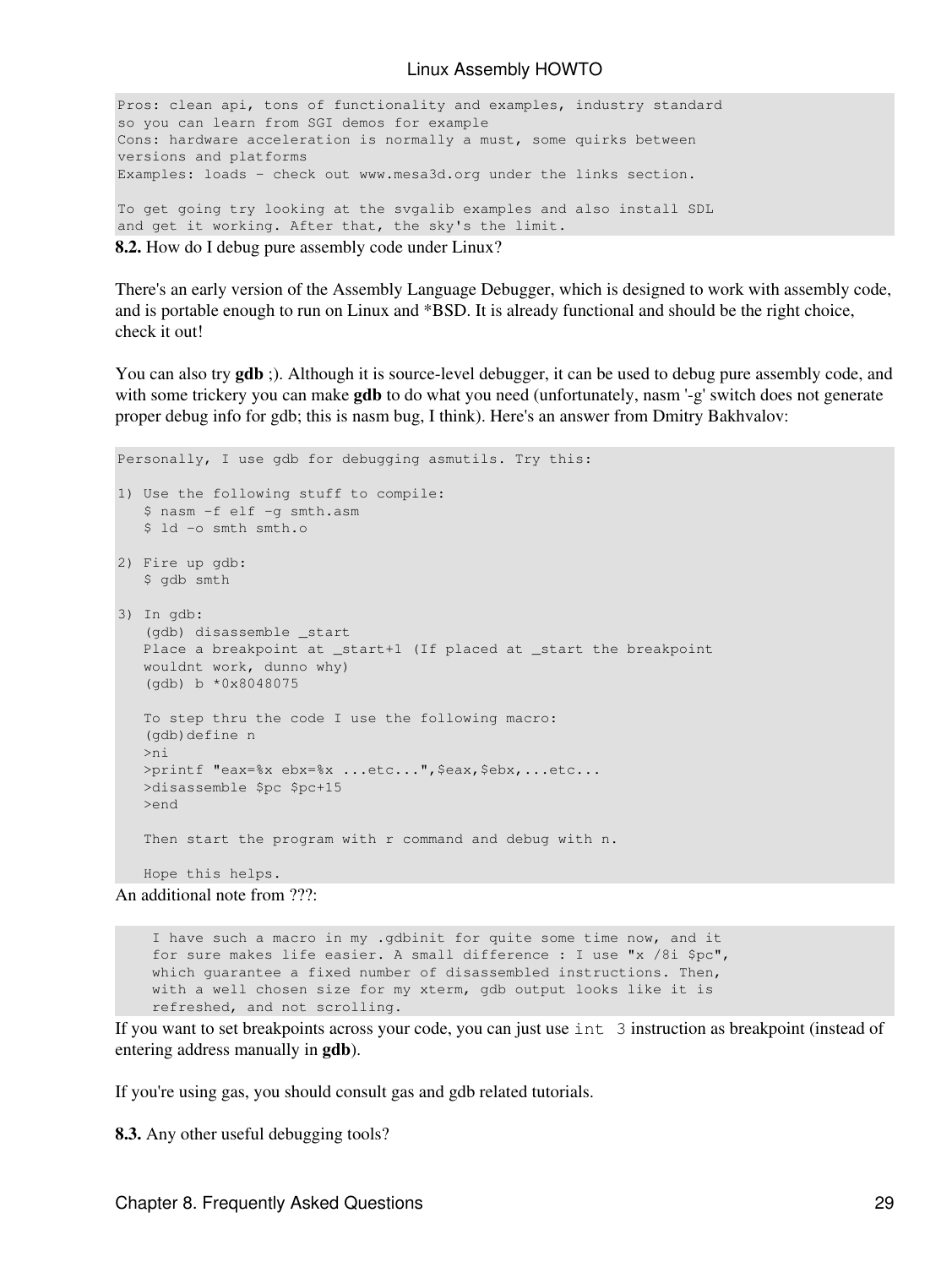Definitely **strace** can help a lot (**ktrace** and **kdump** on FreeBSD), it is used to trace system calls and signals. Read its manual page (**man strace**) and **strace - -help** output for details.

<span id="page-33-0"></span>**8.4.** How do I access BIOS functions from Linux (BSD, BeOS, etc)?

Short answer is -- noway. This is protected mode, use OS services instead. Again, you can't use  $int 0x10$ , int  $0x13$ , etc. Fortunately almost everything can be implemented by means of system calls or library functions. In the worst case you may go through direct port access, or make a kernel patch to implement needed functionality, or use LRMI library to access BIOS functions.

<span id="page-33-1"></span>**8.5.** Is it possible to write kernel modules in assembly?

Yes, indeed it is. While in general it is not a good idea (it hardly will speedup anything), there may be a need of such wizardy. The process of writing a module itself is not that hard - - a module must have some predefined global function, it may also need to call some external functions from the kernel. Examine kernel source code (that can be built as module) for details.

Meanwhile, here's an example of a minimum dumb kernel module ( $module$ ,  $asm$ ) (source is based on example by mammon\_ from APJ #8):

section .text global init\_module global cleanup\_module global kernel\_version extern printk init\_module: push dword str1 call printk pop eax xor eax,eax ret cleanup\_module: push dword str2 call printk pop eax ret str1 db "init\_module done", 0xa, 0 str2 db "cleanup\_module done", 0xa, 0

kernel\_version db "2.2.18",0

The only thing this example does is reporting its actions. Modify kernel\_version to match yours, and build module with:

\$ nasm -f elf -o module.m module.asm

\$ ld -r -o module.o module.m

Now you can play with it using **insmod/rmmod/lsmod** (root privilidged are required); a lot of fun, huh?

<span id="page-33-2"></span>**8.6.** How do I allocate memory dynamically?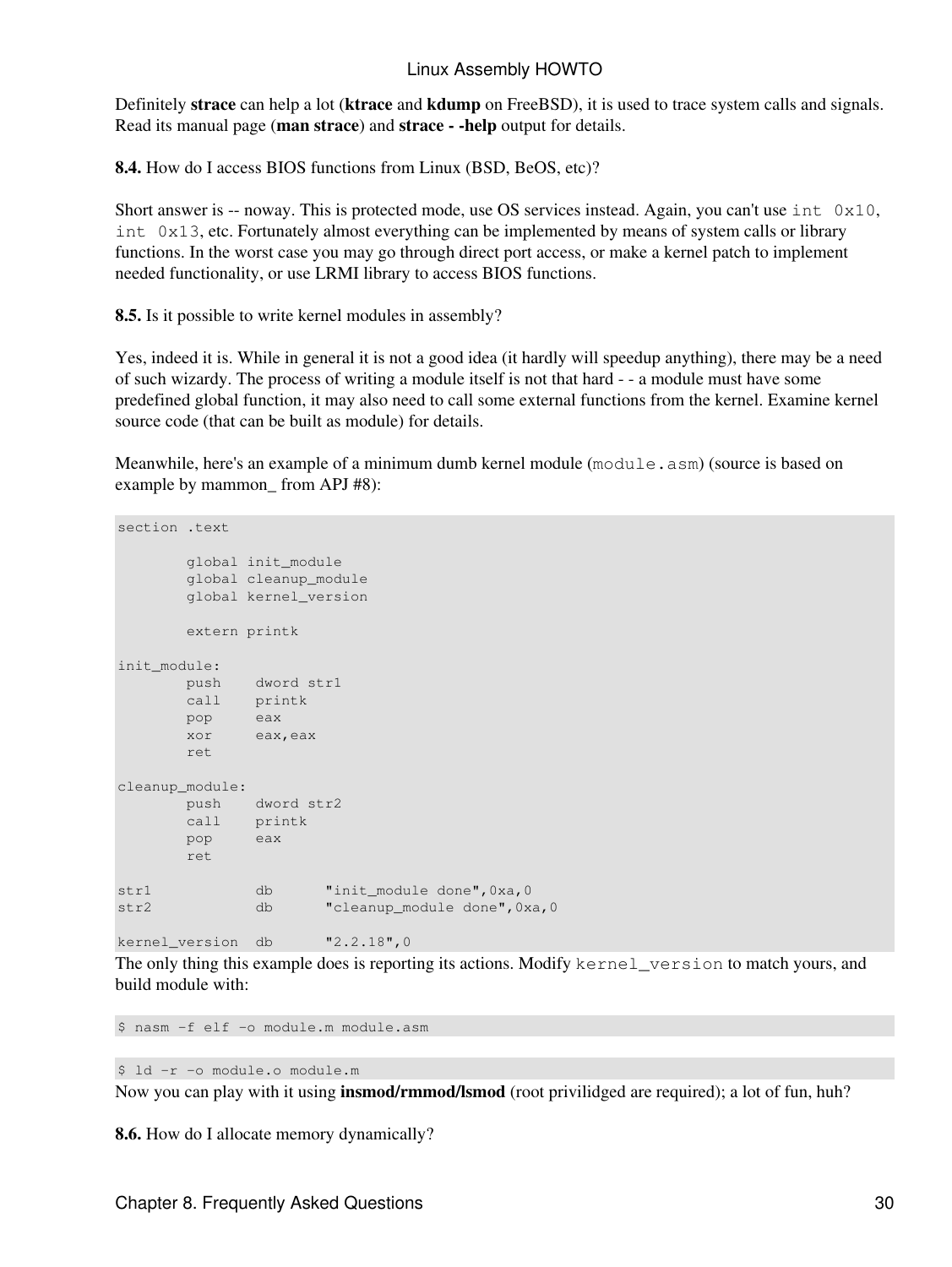A laconic answer from H-Peter Recktenwald:

```
 ebx := 0 (in fact, any value below .bss seems to do)
 sys_brk
eax := current top (of .bss section)
ebx := [ current top < ebx < (esp - 16K) ]
 sys_brk
eax := new top of .bss
```
An extensive answer from Tiago Gasiba:

```
section .bss
var1 resb 1
section .text
;
;allocate memory
;
%define LIMIT 0x4000000 ; about 100Megs
      mov ebx, 0 \qquad \qquad et bottom of data segment
       call sys_brk
      cmp eax, -1 ; ok?
       je erro1
      add eax, LIMIT interest and the contract of the easy allocate +LIMIT memory
       mov ebx,eax
       call sys_brk
      cmp eax, -1 ; ok?
       je erro1
      cmp eax, var1+1 \qquad \qquad ; has the data segment grown?
       je erro1
;
; use allocated memory
;
                                      ; now eax contains bottom of
                                      ; data segment
      mov ebx, eax ; save bottom<br>
mov eax, var1 ; eax=beginning
           eax,var1 induced and the east eax-beginning of data segment
repeat: 
      mov word [eax], 1 ; fill up with 1's
       inc eax
      cmp ebx, eax \qquad \qquad ; current pos = bottom?
       jne repeat
;
; free memory
;
      mov ebx, var1 ; deallocate memory
      call sys_brk ; by forcing its beginning=var1
      cmp eax,-1 ; ok?
       je erro2
```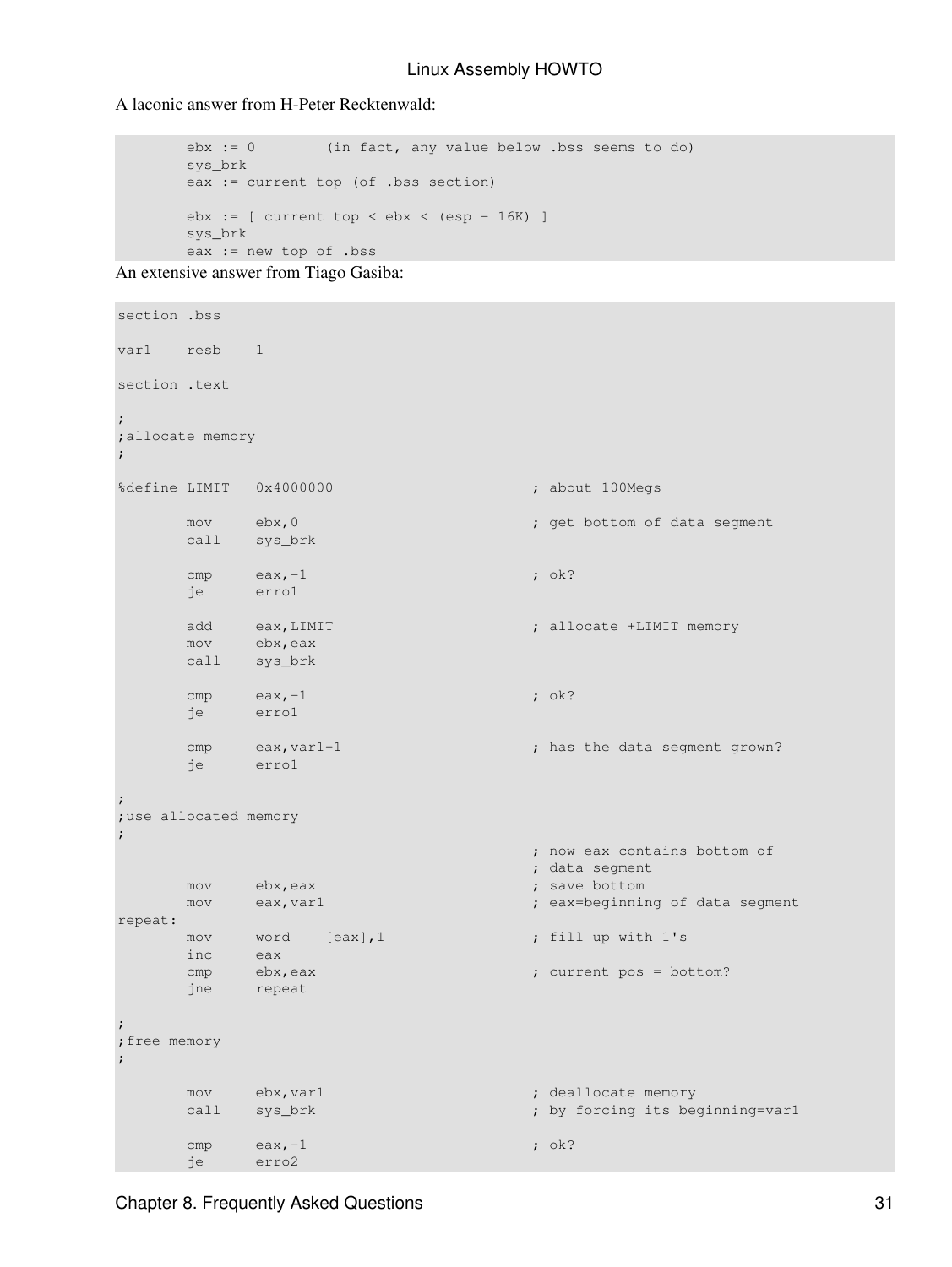#### <span id="page-35-0"></span>**8.7.** I can't understand how to use select system call!

#### An answer from Patrick Mochel:

When you call sys\_open, you get back a file descriptor, which is simply an index into a table of all the open file descriptors that your process has. stdin, stdout, and stderr are always 0, 1, and 2, respectively, because that is the order in which they are always open for your process from there. Also, notice that the first file descriptor that you open yourself (w/o first closing any of those magic three descriptors) is always 3, and they increment from there.

Understanding the index scheme will explain what select does. When you call select, you are saying that you are waiting certain file descriptors to read from, certain ones to write from, and certain ones to watch from exceptions from. Your process can have up to 1024 file descriptors open, so an fd\_set is just a bit mask describing which file descriptors are valid for each operation. Make sense?

Since each fd that you have open is just an index, and it only needs to be on or off for each fd\_set, you need only 1024 bits for an fd\_set structure. 1024 / 32 = 32 longs needed to represent the structure.

Now, for the loose example. Suppose you want to read from a file descriptor (w/o timeout).

- Allocate the equivalent to an fd\_set.

.data

my\_fds: times 32 dd 0

- open the file descriptor that you want to read from.

- set that bit in the fd\_set structure.

First, you need to figure out which of the 32 dwords the bit is in.

 Then, use bts to set the bit in that dword. bts will do a modulo 32 when setting the bit. That's why you need to first figure out which dword to start with.

 mov edx, 0 mov ebx, 32 div ebx

 lea ebx, my\_fds bts ebx[eax \* 4], edx

- repeat the last step for any file descriptors you want to read from.

- repeat the entire exercise for either of the other two fd\_sets if you want action from them.

That leaves two other parts of the equation - the n paramter and the timeout parameter. I'll leave the timeout parameter as an exercise for the reader (yes, I'm lazy), but I'll briefly talk about the n parameter.

It is the value of the largest file descriptor you are selecting from (from any of the fd\_sets), plus one. Why plus one? Well, because it's easy to determine a mask from that value. Suppose that there is data available on x file descriptors, but the highest one you care about is  $(n - 1)$ . Since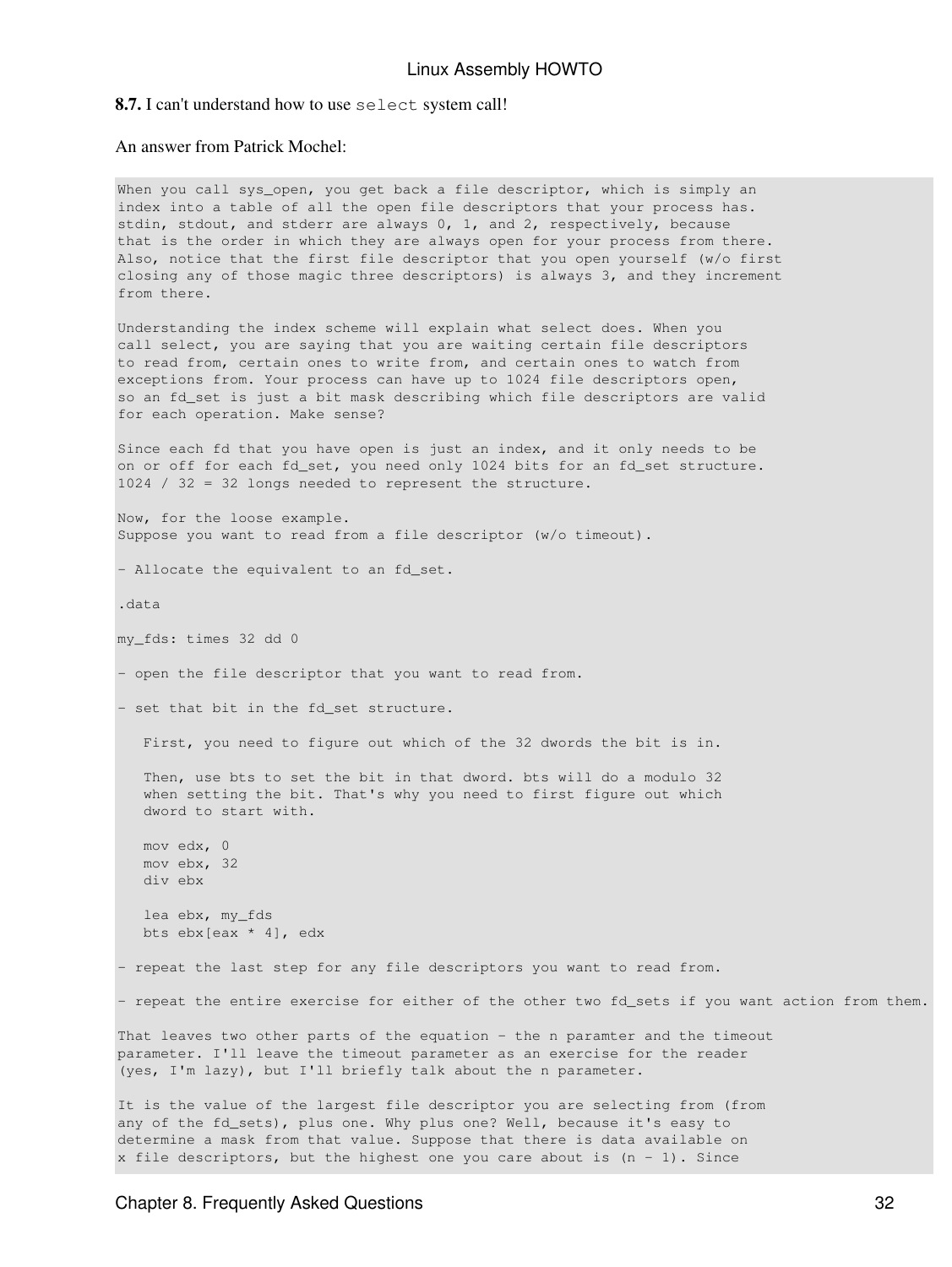an fd\_set is just a bitmask, the kernel needs some efficient way for determining whether to return or not from select. So, it masks off the bits that you care about, checks if anything is available from the bits that are still set, and returns if there is (pause as I rummage through kernel source). Well, it's not as easy as I fantasized it would be. To see how the kernel determines that mask, look in fs/select.c in the kernel source tree.

Anyway, you need to know that number, and the easiest way to do it is to save the value of the last file descriptor open somewhere so you don't lose it.

Ok, that's what I know. A warning about the code above (as always) is that it is not tested. I think it should work, but if it doesn't let me know. But, if it starts a global nuclear meltdown, don't call me. ;-) *That's all for now, folks*.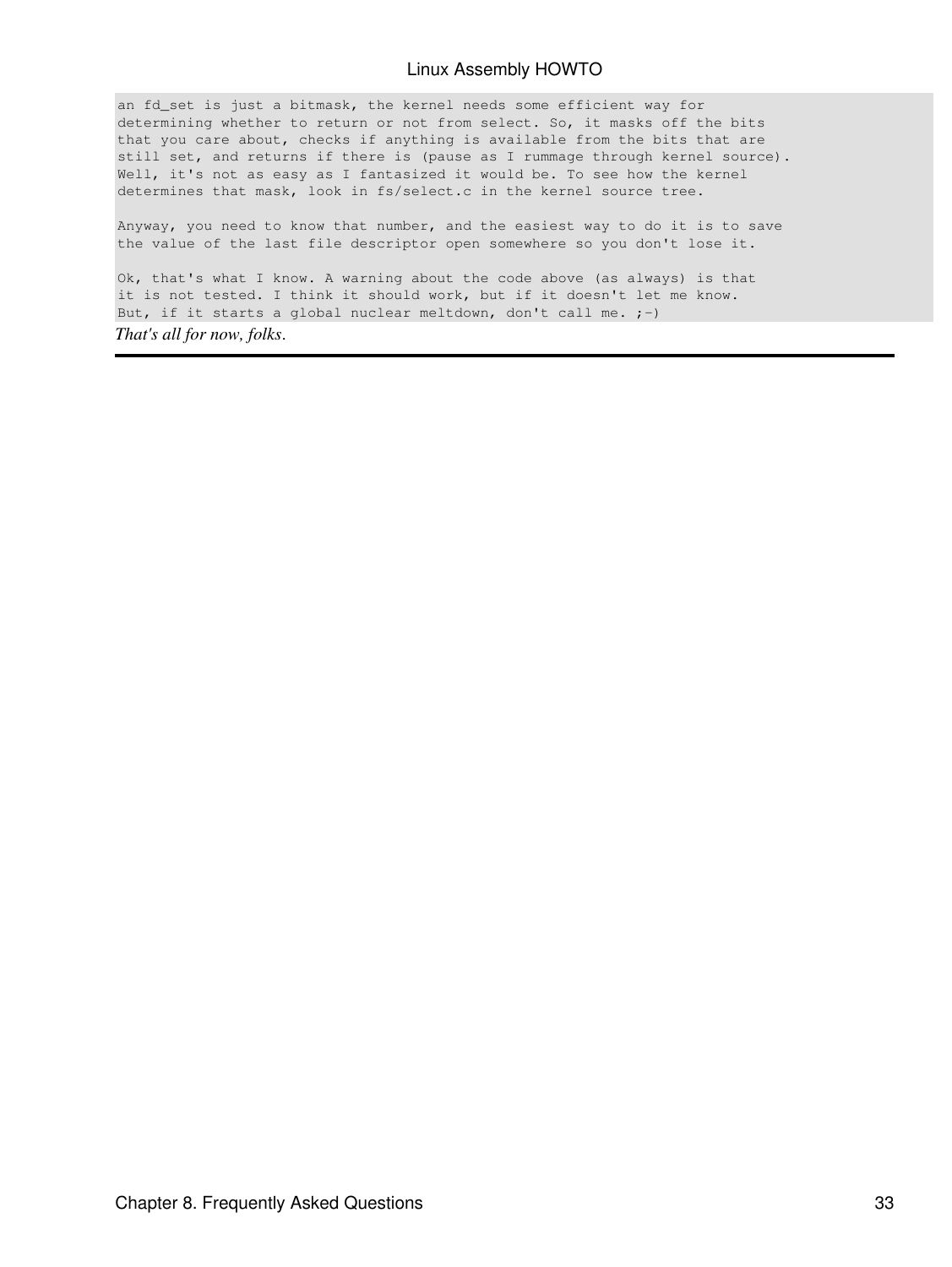# <span id="page-37-0"></span>**Appendix A. History**

Each version includes a few fixes and minor corrections, that need not to be repeatedly mentioned every time.

#### **Revision History**

| Revision 0.7                                                                                                                                          | 3 Mar 2013  | Revised by: lnoor                                                                                       |
|-------------------------------------------------------------------------------------------------------------------------------------------------------|-------------|---------------------------------------------------------------------------------------------------------|
| New maintainer, Reformatted as DocBook XML, Checked, updated or replaced dead links.                                                                  |             |                                                                                                         |
| Revision 0.6g                                                                                                                                         | 11 Feb 2006 | Revised by: konst                                                                                       |
| Russian translations, misc URL updates                                                                                                                |             | Added AASM, updated FASM, added MIPS example to Quick Start section, added URLs to Turkish and          |
| Revision 0.6f                                                                                                                                         | 17 Aug 2002 | Revised by: konst                                                                                       |
| Added FASM, added URL to Korean translation, added URL to SVR4 i386 ABI specs, update on<br>HLA/Linux, small fix in hello.S example, misc URL updates |             |                                                                                                         |
| Revision 0.6e                                                                                                                                         | 12 Jan 2002 | Revised by: konst                                                                                       |
|                                                                                                                                                       |             | Added URL describing GAS Intel syntax; Added OSIMPA(former SHASM); Added YASM; FAQ update.              |
| Revision 0.6d                                                                                                                                         | 18 Mar 2001 | Revised by: konst                                                                                       |
| Added Free Pascal; new NASM URL again                                                                                                                 |             |                                                                                                         |
| Revision 0.6c                                                                                                                                         | 15 Feb 2001 | Revised by: konst                                                                                       |
| Added SHASM; new answer in FAQ, new NASM URL, new mailing list address                                                                                |             |                                                                                                         |
| Revision 0.6b                                                                                                                                         | 21 Jan 2001 | Revised by: konst                                                                                       |
| new questions in FAQ, corrected few URLs                                                                                                              |             |                                                                                                         |
| Revision 0.6a                                                                                                                                         | 10 Dec 2000 | Revised by: konst                                                                                       |
| URLs that can be incorrectly rendered from sgml to html.                                                                                              |             | Remade section on AS86 (thanks to Holluby Istvan for pointing out obsolete information). Fixed several  |
| Revision 0.6                                                                                                                                          | 11 Nov 2000 | Revised by: konst                                                                                       |
| them here.                                                                                                                                            |             | HOWTO is completely rewritten using DocBook DTD. Layout is totally rearranged; too much changes to list |
| Revision 0.5n                                                                                                                                         | 07 Nov 2000 | Revised by: konst                                                                                       |
| Added question regarding kernel modules to FAQ, fixed NASM URLs, GAS has Intel syntax too                                                             |             |                                                                                                         |
| Revision 0.5m                                                                                                                                         | 22 Oct 2000 | Revised by: konst                                                                                       |
| Linux 2.4 system calls can have 6 args, Added ALD note to FAQ, fixed mailing list subscribe address                                                   |             |                                                                                                         |
| Revision 0.51                                                                                                                                         | 23 Aug 2000 | Revised by: konst                                                                                       |
| Added TDASM, updates on NASM                                                                                                                          |             |                                                                                                         |
| Revision 0.5k                                                                                                                                         | 11 Jul 2000 | Revised by: konst                                                                                       |
| Few additions to FAQ                                                                                                                                  |             |                                                                                                         |
| Revision 0.5j                                                                                                                                         | 14 Jun 2000 | Revised by: konst                                                                                       |
| and additions.                                                                                                                                        |             | Complete rearrangement of Introduction and Resources sections. FAQ added to Resources, misc cleanups    |
| Revision 0.5i                                                                                                                                         | 04 May 2000 | Revised by: konst                                                                                       |
| Added HLA, TALC; rearrangements in Resources, Quick Start sections. Few new pointers.                                                                 |             |                                                                                                         |
| Revision 0.5h                                                                                                                                         | 09 Apr 2000 | Revised by: konst                                                                                       |
| finally managed to state LDP license on document, new resources added, misc fixes                                                                     |             |                                                                                                         |
| Revision 0.5g                                                                                                                                         | 26 Mar 2000 | Revised by: konst                                                                                       |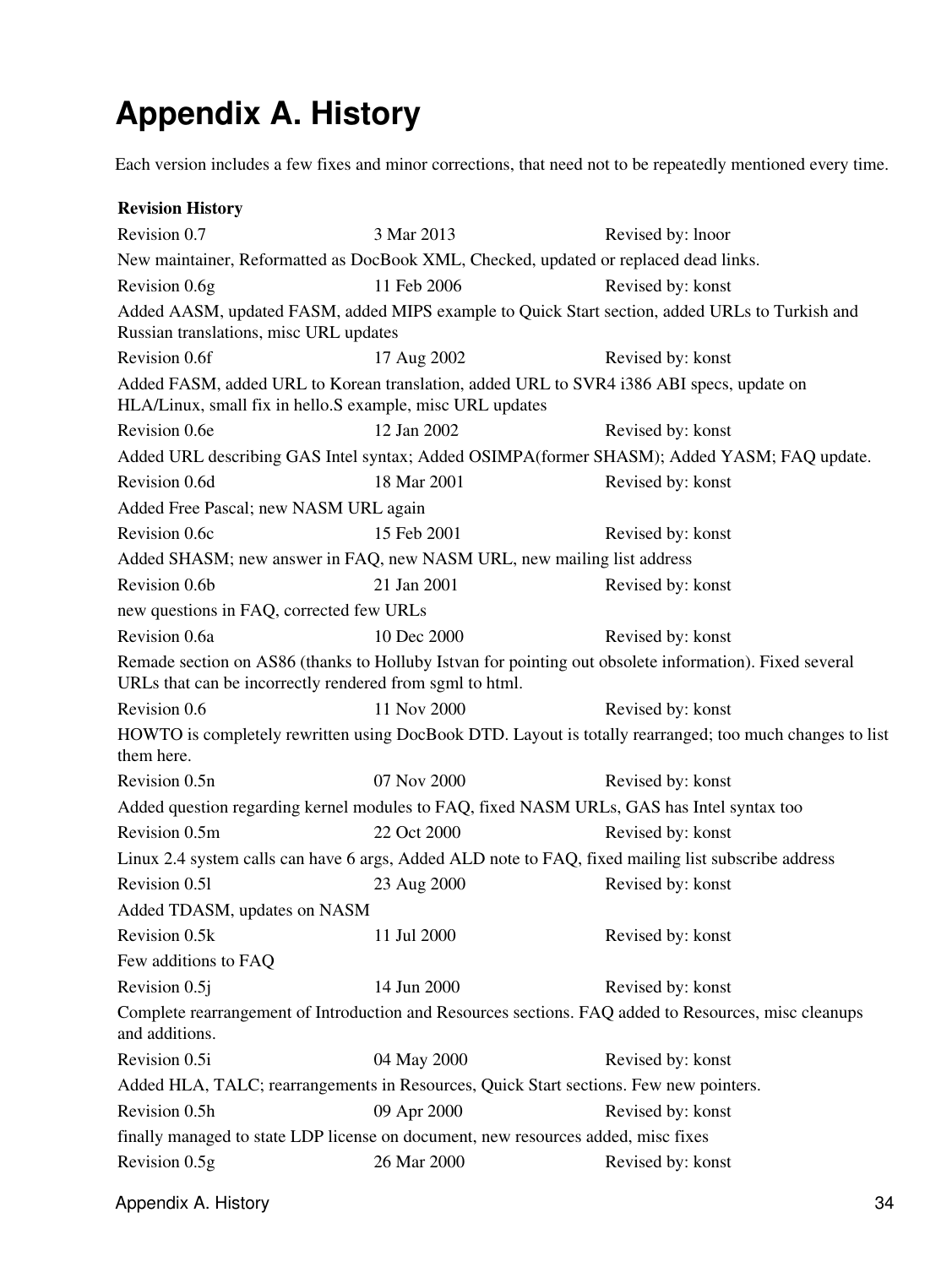| new resources on different CPUs                                                        |                                                                |                                                                                                              |
|----------------------------------------------------------------------------------------|----------------------------------------------------------------|--------------------------------------------------------------------------------------------------------------|
| Revision 0.5f                                                                          | 02 Mar 2000                                                    | Revised by: konst                                                                                            |
| new resources, misc corrections                                                        |                                                                |                                                                                                              |
| Revision 0.5e                                                                          | 10 Feb 2000                                                    | Revised by: konst                                                                                            |
| URL updates, changes in GAS example                                                    |                                                                |                                                                                                              |
| Revision 0.5d                                                                          | 01 Feb 2000                                                    | Revised by: konst                                                                                            |
| Resources (former "Pointers") section completely redone, various URL updates.          |                                                                |                                                                                                              |
| Revision 0.5c                                                                          | 05 Dec 1999                                                    | Revised by: konst                                                                                            |
| New pointers, updates and some rearrangements. Rewrite of sgml source.                 |                                                                |                                                                                                              |
| Revision 0.5b                                                                          | 19 Sep 1999                                                    | Revised by: konst                                                                                            |
| Discussion about libc or not libc continues. New web pointers and and overall updates. |                                                                |                                                                                                              |
| Revision 0.5a                                                                          | 01 Aug 1999                                                    | Revised by: konst                                                                                            |
| Quick Start section rearranged, added GAS example. Several new web pointers.           |                                                                |                                                                                                              |
| Revision 0.5                                                                           | 01 Aug 1999                                                    | Revised by: konstfare                                                                                        |
|                                                                                        | Added Quick Start section with examples of assembly code.      | GAS has 16-bit mode. New maintainer (at last): Konstantin Boldyshev. Discussion about libc or not libc.      |
| Revision 0.4q                                                                          | 22 Jun 1999                                                    | Revised by: fare                                                                                             |
| new maintainer takes over". Nobody knows who might be the new maintainer.              |                                                                | process argument passing (argc, argv, environ) in assembly. This is yet another "last release by Fare before |
| Revision 0.4p                                                                          | 06 Jun 1999                                                    | Revised by: fare                                                                                             |
| clean up and updates                                                                   |                                                                |                                                                                                              |
| Revision 0.4o                                                                          | 01 Dec 1998                                                    | Revised by: fare                                                                                             |
| Revision 0.4m                                                                          | 23 Mar 1998                                                    | Revised by: fare                                                                                             |
| corrections about gcc invocation                                                       |                                                                |                                                                                                              |
| Revision 0.41                                                                          | 16 Nov 1997                                                    | Revised by: fare                                                                                             |
| release for LSL 6th edition                                                            |                                                                |                                                                                                              |
| Revision 0.4k                                                                          | 19 Oct 1997                                                    | Revised by: fare                                                                                             |
| Revision 0.4j                                                                          | 07 Sep 1997                                                    | Revised by: fare                                                                                             |
| Revision 0.4i                                                                          | 17 Jul 1997                                                    | Revised by: fare                                                                                             |
| info on 16-bit mode access from Linux                                                  |                                                                |                                                                                                              |
| Revision 0.4h                                                                          | 19 Jun 1997                                                    | Revised by: fare                                                                                             |
|                                                                                        | still more on "how not to use assembly"; updates on NASM, GAS. |                                                                                                              |
| Revision 0.4g                                                                          | 30 Mar 1997                                                    | Revised by: fare                                                                                             |
| Revision 0.4f                                                                          | 20 Mar 1997                                                    | Revised by: fare                                                                                             |
| Revision 0.4e                                                                          | 13 Mar 1997                                                    | Revised by: fare                                                                                             |
| <b>Release for DrLinux</b>                                                             |                                                                |                                                                                                              |
| Revision 0.4d                                                                          | 28 Feb 1997                                                    | Revised by: fare                                                                                             |
| Vapor announce of a new Assembly-HOWTO maintainer                                      |                                                                |                                                                                                              |
| Revision 0.4c                                                                          | 09 Feb 1997                                                    | Revised by: fare                                                                                             |
| Added section Do you need assembly?.                                                   |                                                                |                                                                                                              |
| Revision 0.4b                                                                          | 03 Feb 1997                                                    | Revised by: fare                                                                                             |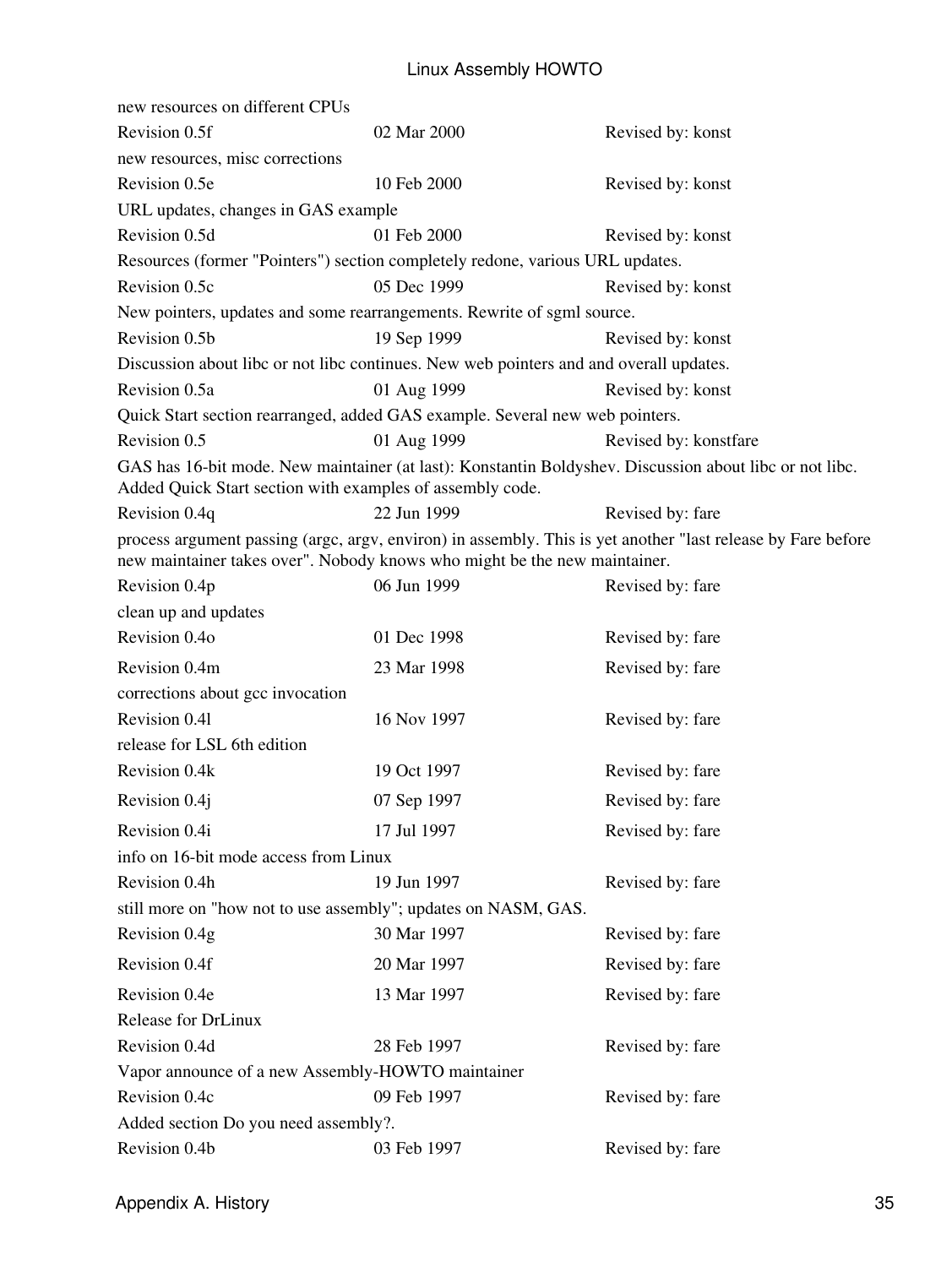| NASM moved: now is before AS86                              |             |                                                                                                           |  |  |
|-------------------------------------------------------------|-------------|-----------------------------------------------------------------------------------------------------------|--|--|
| Revision 0.4a                                               | 20 Jan 1997 | Revised by: fare                                                                                          |  |  |
| <b>CREDITS</b> section added                                |             |                                                                                                           |  |  |
| Revision 0.4                                                | 20 Jan 1997 | Revised by: fare                                                                                          |  |  |
| first release of the HOWTO as such                          |             |                                                                                                           |  |  |
| Revision 0.4pre1                                            | 13 Jan 1997 | Revised by: fare                                                                                          |  |  |
|                                                             |             | text mini-HOWTO transformed into a full linuxdoc-sgml HOWTO, to see what the SGML tools are like          |  |  |
| Revision 0.31                                               | 11 Jan 1997 | Revised by: fare                                                                                          |  |  |
| Revision 0.3k                                               | 19 Dec 1996 | Revised by: fare                                                                                          |  |  |
| What? I had forgotten to point to terse???                  |             |                                                                                                           |  |  |
| Revision 0.3j                                               | 24 Nov 1996 | Revised by: fare                                                                                          |  |  |
| point to French translated version                          |             |                                                                                                           |  |  |
| Revision 0.3i                                               | 16 Nov 1996 | Revised by: fare                                                                                          |  |  |
| NASM is getting pretty slick                                |             |                                                                                                           |  |  |
| Revision 0.3h                                               | 06 Nov 1996 | Revised by: fare                                                                                          |  |  |
| more about cross-compiling - - See on sunsite: devel/msdos/ |             |                                                                                                           |  |  |
| Revision 0.3g                                               | 02 Nov 1996 | Revised by: fare                                                                                          |  |  |
| Linux (particularly video).                                 |             | Created the History. Added pointers in cross-compiling section. Added section about I/O programming under |  |  |
| Revision 0.3f                                               | 17 Oct 1996 | Revised by: fare                                                                                          |  |  |
| Revision 0.3c                                               | 15 Jun 1996 | Revised by: fare                                                                                          |  |  |
| Revision 0.2                                                | 04 May 1996 | Revised by: fare                                                                                          |  |  |
| Revision 0.1                                                | 23 Apr 1996 | Revised by: fare                                                                                          |  |  |
|                                                             |             |                                                                                                           |  |  |

Francois-Rene "Fare" Rideau creates and publishes the first mini-HOWTO, because "I'm sick of answering ever the same questions on comp.lang.asm.x86"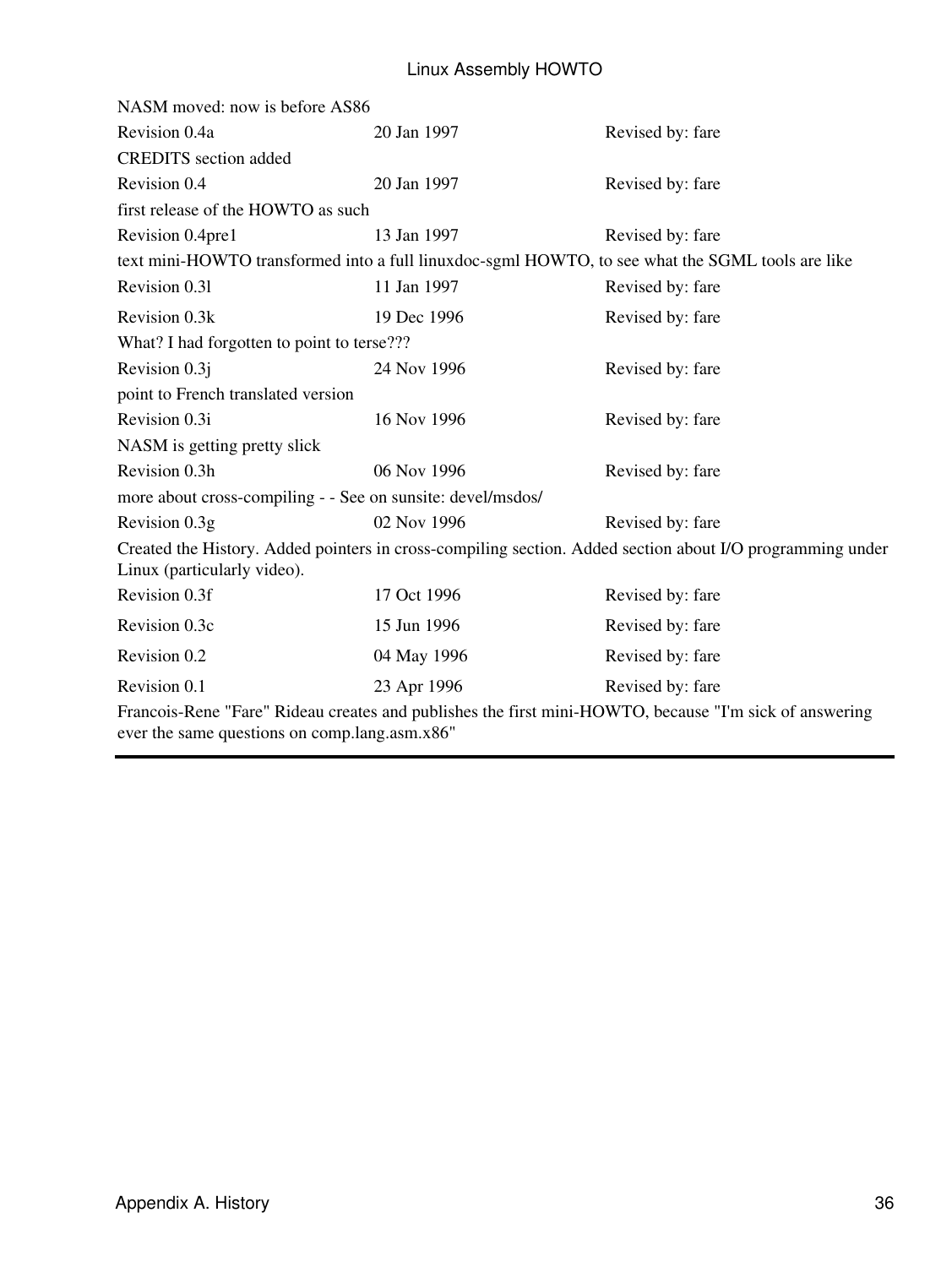# <span id="page-40-0"></span>**Appendix B. Acknowledgements**

I would like to thank all the people who have contributed ideas, answers, remarks, and moral support, and additionally the following persons, by order of appearance:

- Linus Torvalds for Linux
- Bruce Evans for bcc from which as86 is extracted
- Simon Tatham and Julian Hall for NASM
- Greg Hankins and now Tim Bynum for maintaining HOWTOs
- Raymond Moon for his FAQ
- Eric Dumas for his translation of the mini-HOWTO into French (sad thing for the original author to be French and write in English)
- Paul Anderson and Rahim Azizarab for helping me, if not for taking over the HOWTO
- Marc Lehman for his insight on GCC invocation
- Abhijit Menon-Sen for helping me figure out the argument passing convention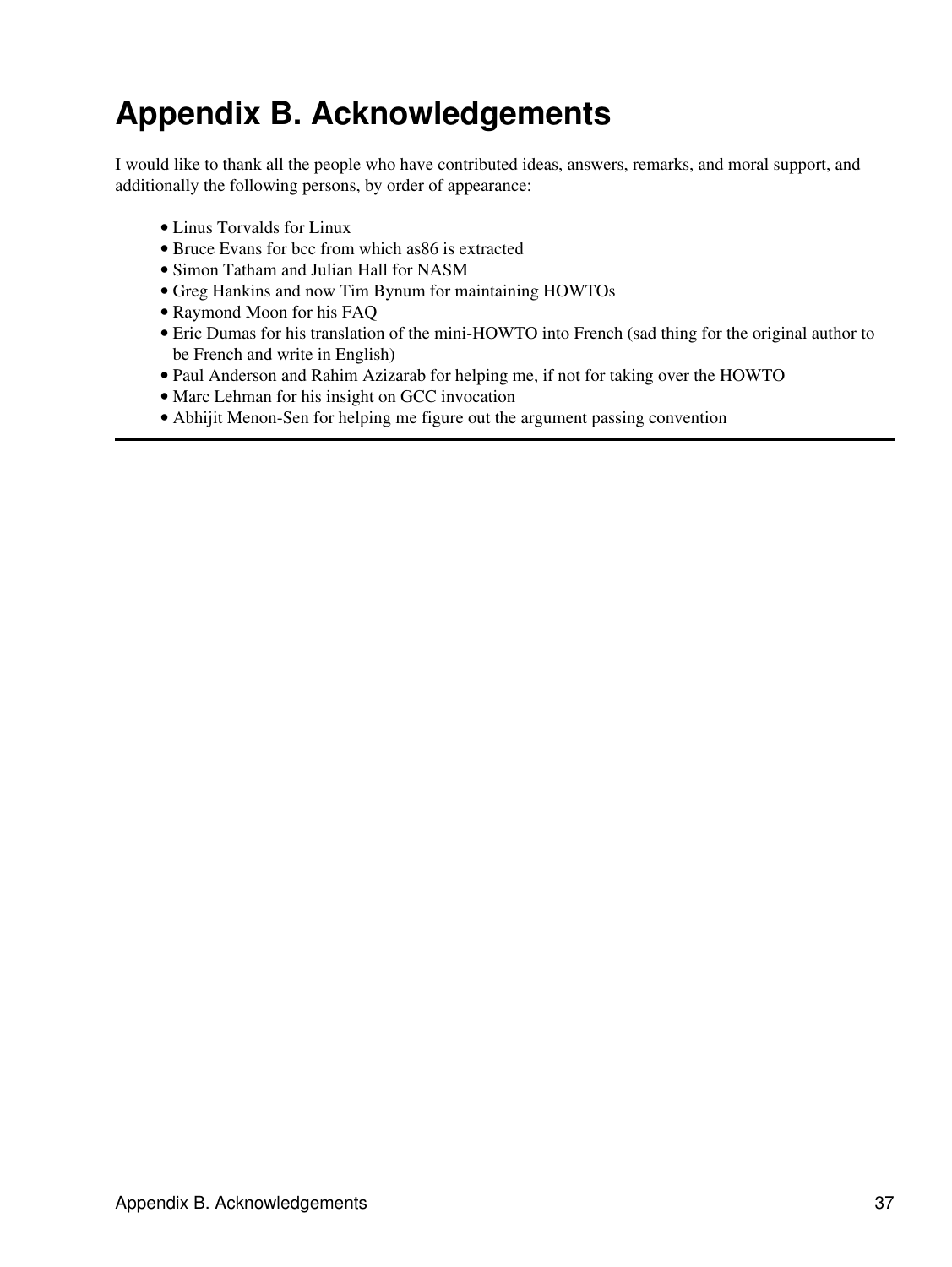# <span id="page-41-0"></span>**Appendix C. Endorsements**

This version of the document is endorsed by Leo Noordergraaf.

Modifications (including translations) must remove this appendix according to the license agreement.

\$Id: Assembly-HOWTO.xml 11 2013-03-03 15:47:09Z lnoor \$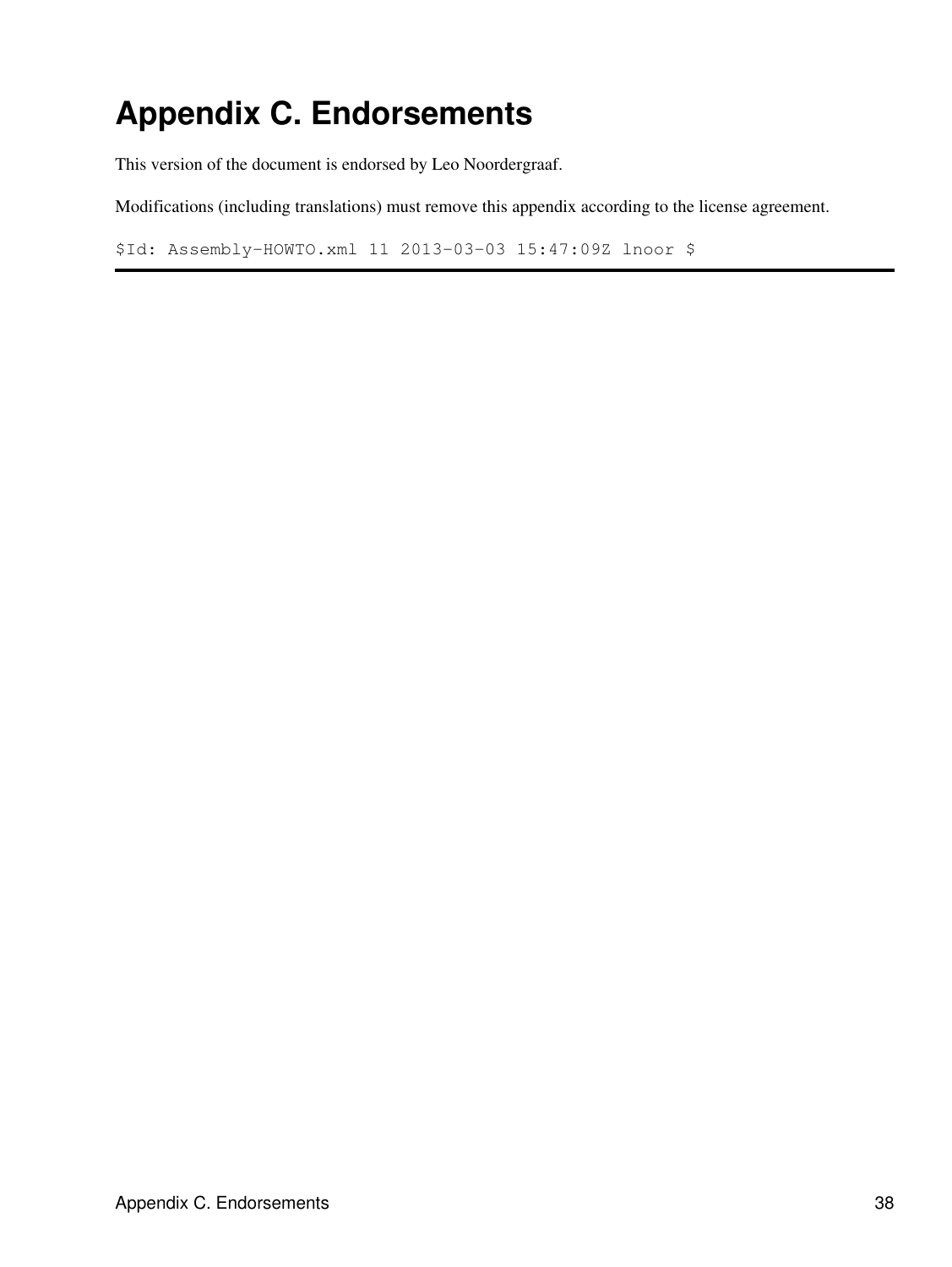# <span id="page-42-0"></span>**Appendix D. GNU Free Documentation License**

GNU Free Documentation License Version 1.1, March 2000

 Copyright (C) 2000 Free Software Foundation, Inc. 59 Temple Place, Suite 330, Boston, MA 02111-1307 USA Everyone is permitted to copy and distribute verbatim copies of this license document, but changing it is not allowed.

#### 0. PREAMBLE

The purpose of this License is to make a manual, textbook, or other written document "free" in the sense of freedom: to assure everyone the effective freedom to copy and redistribute it, with or without modifying it, either commercially or noncommercially. Secondarily, this License preserves for the author and publisher a way to get credit for their work, while not being considered responsible for modifications made by others.

This License is a kind of "copyleft", which means that derivative works of the document must themselves be free in the same sense. It complements the GNU General Public License, which is a copyleft license designed for free software.

We have designed this License in order to use it for manuals for free software, because free software needs free documentation: a free program should come with manuals providing the same freedoms that the software does. But this License is not limited to software manuals; it can be used for any textual work, regardless of subject matter or whether it is published as a printed book. We recommend this License principally for works whose purpose is instruction or reference.

#### 1. APPLICABILITY AND DEFINITIONS

This License applies to any manual or other work that contains a notice placed by the copyright holder saying it can be distributed under the terms of this License. The "Document", below, refers to any such manual or work. Any member of the public is a licensee, and is addressed as "you".

A "Modified Version" of the Document means any work containing the Document or a portion of it, either copied verbatim, or with modifications and/or translated into another language.

A "Secondary Section" is a named appendix or a front-matter section of the Document that deals exclusively with the relationship of the publishers or authors of the Document to the Document's overall subject (or to related matters) and contains nothing that could fall directly within that overall subject. (For example, if the Document is in part a textbook of mathematics, a Secondary Section may not explain any mathematics.) The relationship could be a matter of historical connection with the subject or with related matters, or of legal, commercial, philosophical, ethical or political position regarding them.

The "Invariant Sections" are certain Secondary Sections whose titles are designated, as being those of Invariant Sections, in the notice that says that the Document is released under this License.

The "Cover Texts" are certain short passages of text that are listed, as Front-Cover Texts or Back-Cover Texts, in the notice that says that the Document is released under this License.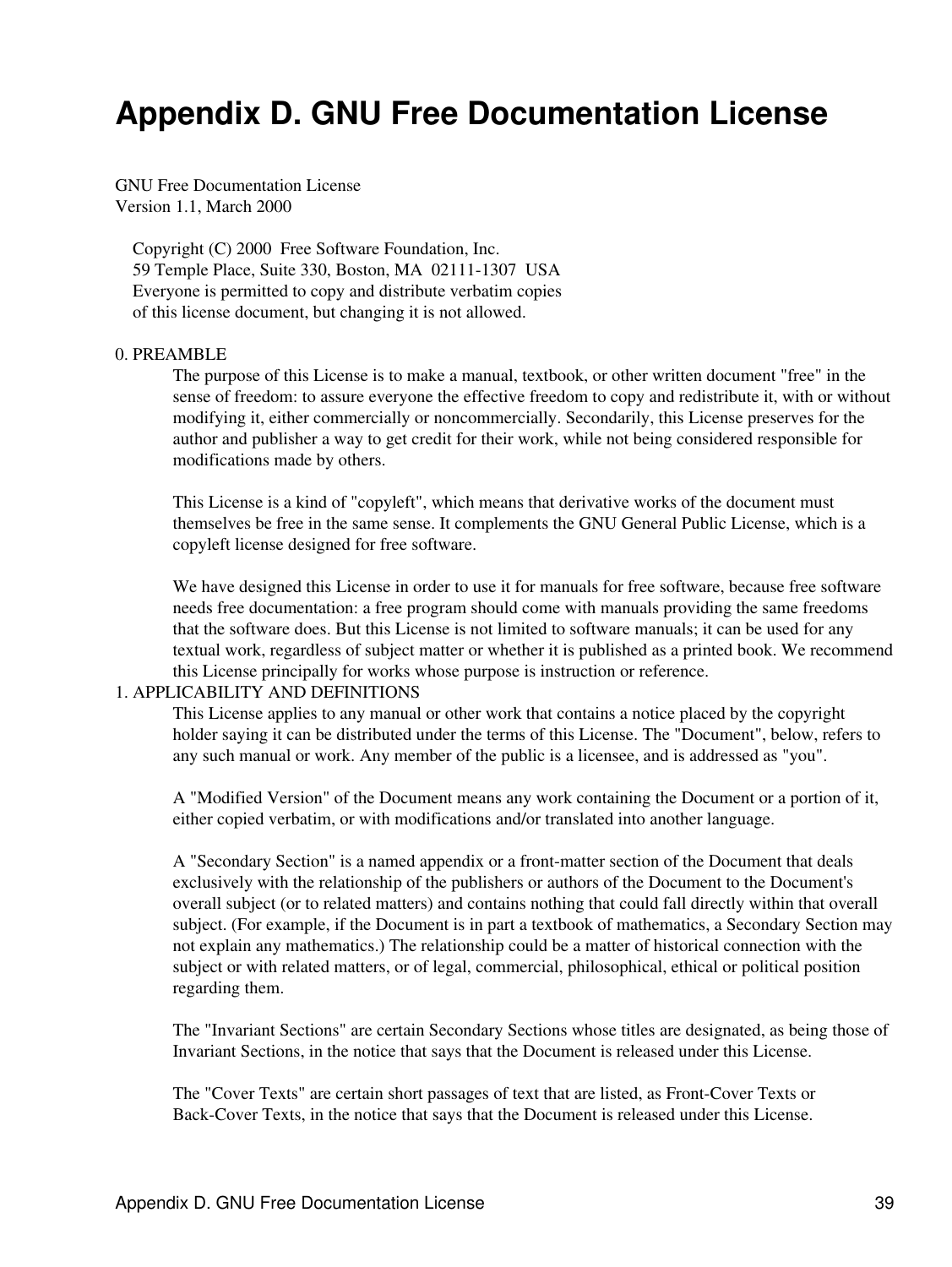A "Transparent" copy of the Document means a machine-readable copy, represented in a format whose specification is available to the general public, whose contents can be viewed and edited directly and straightforwardly with generic text editors or (for images composed of pixels) generic paint programs or (for drawings) some widely available drawing editor, and that is suitable for input to text formatters or for automatic translation to a variety of formats suitable for input to text formatters. A copy made in an otherwise Transparent file format whose markup has been designed to thwart or discourage subsequent modification by readers is not Transparent. A copy that is not "Transparent" is called "Opaque".

Examples of suitable formats for Transparent copies include plain ASCII without markup, Texinfo input format, LaTeX input format, SGML or XML using a publicly available DTD, and standard-conforming simple HTML designed for human modification. Opaque formats include PostScript, PDF, proprietary formats that can be read and edited only by proprietary word processors, SGML or XML for which the DTD and/or processing tools are not generally available, and the machine-generated HTML produced by some word processors for output purposes only.

The "Title Page" means, for a printed book, the title page itself, plus such following pages as are needed to hold, legibly, the material this License requires to appear in the title page. For works in formats which do not have any title page as such, "Title Page" means the text near the most prominent appearance of the work's title, preceding the beginning of the body of the text.

#### 2. VERBATIM COPYING

You may copy and distribute the Document in any medium, either commercially or noncommercially, provided that this License, the copyright notices, and the license notice saying this License applies to the Document are reproduced in all copies, and that you add no other conditions whatsoever to those of this License. You may not use technical measures to obstruct or control the reading or further copying of the copies you make or distribute. However, you may accept compensation in exchange for copies. If you distribute a large enough number of copies you must also follow the conditions in section 3.

You may also lend copies, under the same conditions stated above, and you may publicly display copies.

#### 3. COPYING IN QUANTITY

If you publish printed copies of the Document numbering more than 100, and the Document's license notice requires Cover Texts, you must enclose the copies in covers that carry, clearly and legibly, all these Cover Texts: Front-Cover Texts on the front cover, and Back-Cover Texts on the back cover. Both covers must also clearly and legibly identify you as the publisher of these copies. The front cover must present the full title with all words of the title equally prominent and visible. You may add other material on the covers in addition. Copying with changes limited to the covers, as long as they preserve the title of the Document and satisfy these conditions, can be treated as verbatim copying in other respects.

If the required texts for either cover are too voluminous to fit legibly, you should put the first ones listed (as many as fit reasonably) on the actual cover, and continue the rest onto adjacent pages.

If you publish or distribute Opaque copies of the Document numbering more than 100, you must either include a machine-readable Transparent copy along with each Opaque copy, or state in or with each Opaque copy a publicly-accessible computer-network location containing a complete Transparent copy of the Document, free of added material, which the general network-using public has access to download anonymously at no charge using public-standard network protocols. If you use the latter option, you must take reasonably prudent steps, when you begin distribution of Opaque copies in quantity, to ensure that this Transparent copy will remain thus accessible at the stated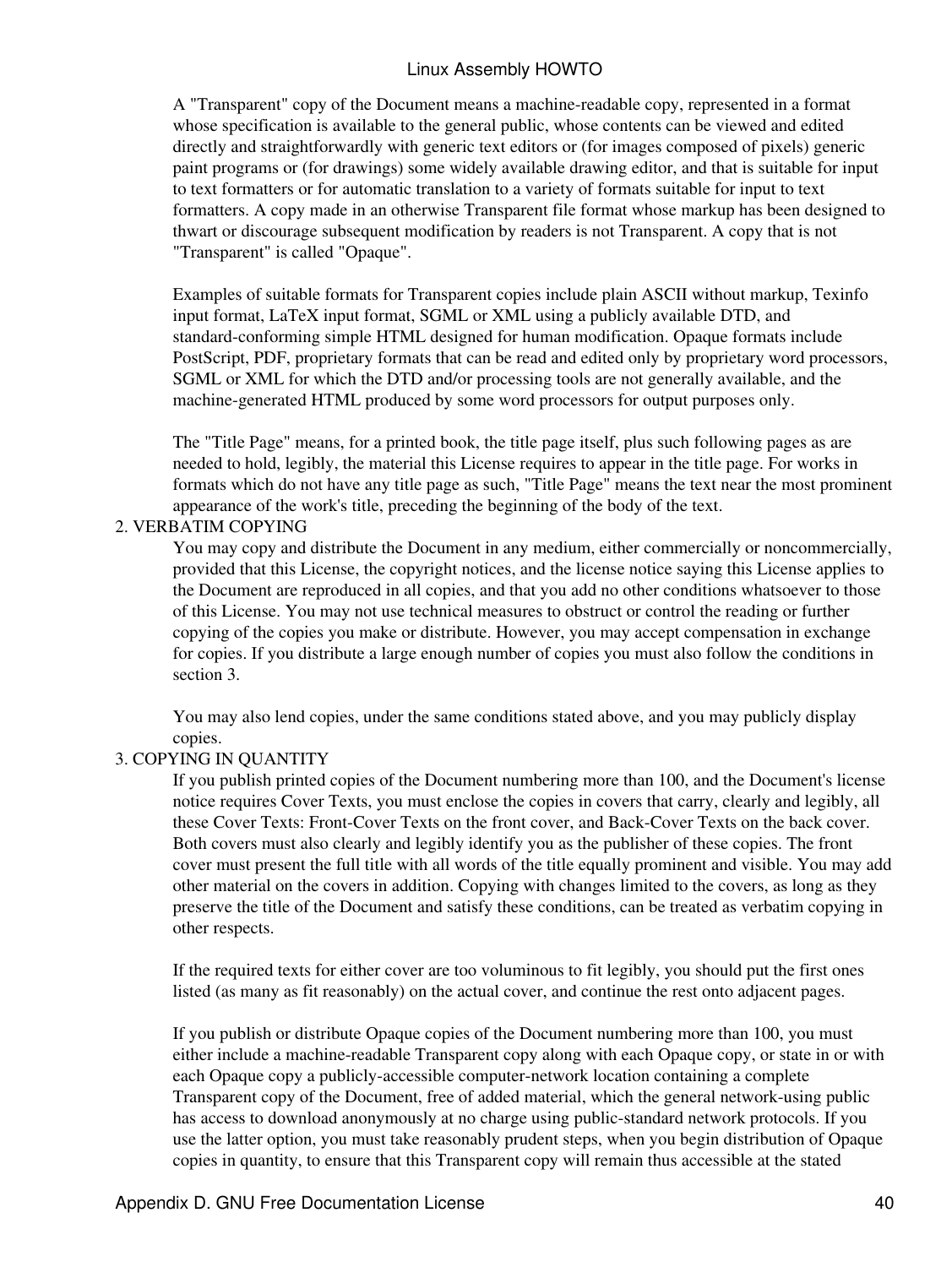location until at least one year after the last time you distribute an Opaque copy (directly or through your agents or retailers) of that edition to the public.

It is requested, but not required, that you contact the authors of the Document well before redistributing any large number of copies, to give them a chance to provide you with an updated version of the Document.

#### 4. MODIFICATIONS

You may copy and distribute a Modified Version of the Document under the conditions of sections 2 and 3 above, provided that you release the Modified Version under precisely this License, with the Modified Version filling the role of the Document, thus licensing distribution and modification of the Modified Version to whoever possesses a copy of it. In addition, you must do these things in the Modified Version:

- A. Use in the Title Page (and on the covers, if any) a title distinct from that of the Document, and from those of previous versions (which should, if there were any, be listed in the History section of the Document). You may use the same title as a previous version if the original publisher of that version gives permission.
- B. List on the Title Page, as authors, one or more persons or entities responsible for authorship of the modifications in the Modified Version, together with at least five of the principal authors of the Document (all of its principal authors, if it has less than five).
- C. State on the Title page the name of the publisher of the Modified Version, as the publisher.
- D. Preserve all the copyright notices of the Document.
- E. Add an appropriate copyright notice for your modifications adjacent to the other copyright notices.
- F. Include, immediately after the copyright notices, a license notice giving the public permission to use the Modified Version under the terms of this License, in the form shown in the Addendum below.
- G. Preserve in that license notice the full lists of Invariant Sections and required Cover Texts given in the Document's license notice.
- H. Include an unaltered copy of this License.
- I. Preserve the section entitled "History", and its title, and add to it an item stating at least the title, year, new authors, and publisher of the Modified Version as given on the Title Page. If there is no section entitled "History" in the Document, create one stating the title, year, authors, and publisher of the Document as given on its Title Page, then add an item describing the Modified Version as stated in the previous sentence.
- J. Preserve the network location, if any, given in the Document for public access to a Transparent copy of the Document, and likewise the network locations given in the Document for previous versions it was based on. These may be placed in the "History" section. You may omit a network location for a work that was published at least four years before the Document itself, or if the original publisher of the version it refers to gives permission.
- K. In any section entitled "Acknowledgements" or "Dedications", preserve the section's title, and preserve in the section all the substance and tone of each of the contributor acknowledgements and/or dedications given therein.
- L. Preserve all the Invariant Sections of the Document, unaltered in their text and in their titles. Section numbers or the equivalent are not considered part of the section titles.
- M. Delete any section entitled "Endorsements". Such a section may not be included in the Modified Version.
- N. Do not retitle any existing section as "Endorsements" or to conflict in title with any Invariant Section.

If the Modified Version includes new front-matter sections or appendices that qualify as Secondary Sections and contain no material copied from the Document, you may at your option designate some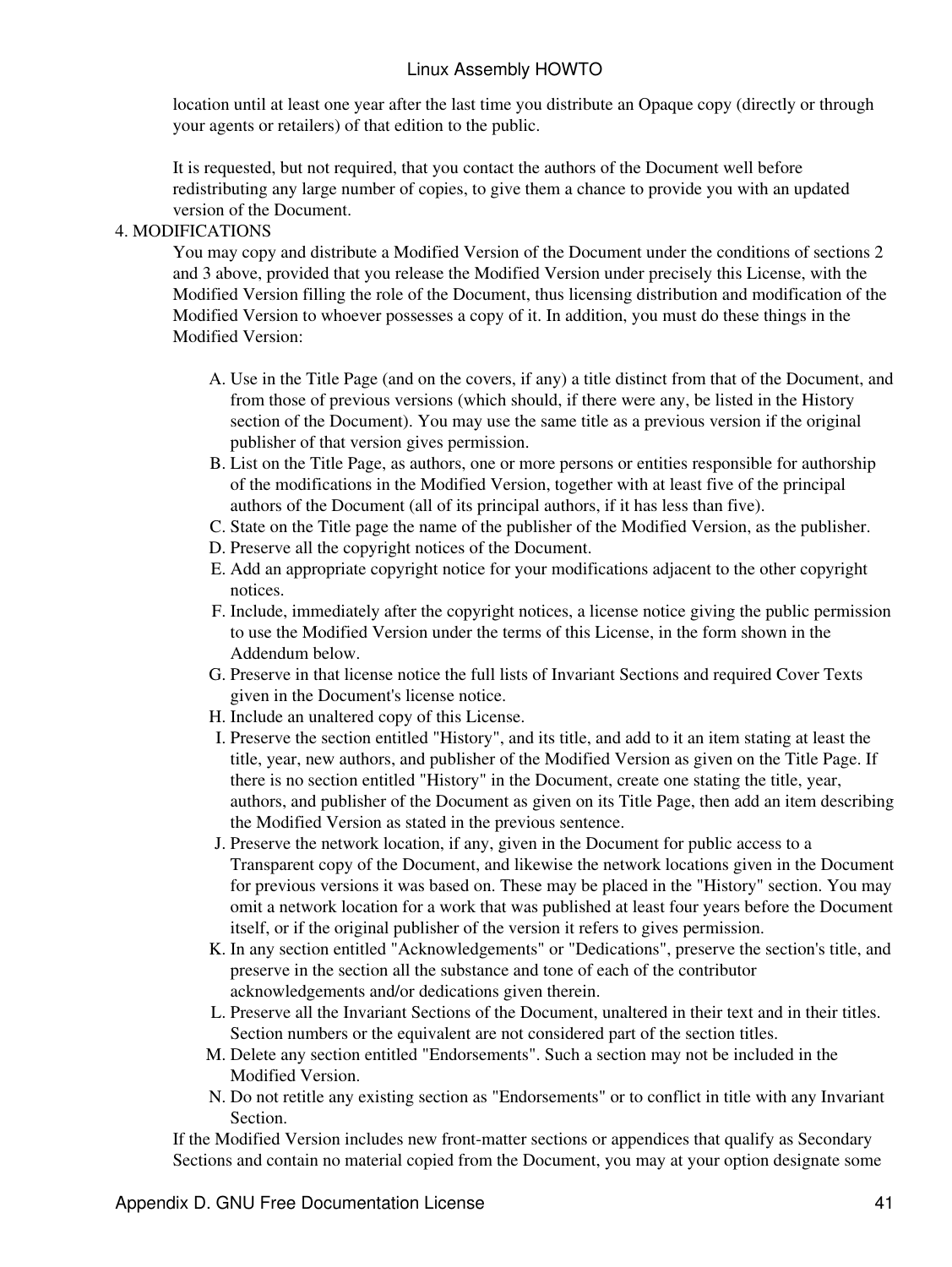or all of these sections as invariant. To do this, add their titles to the list of Invariant Sections in the Modified Version's license notice. These titles must be distinct from any other section titles.

You may add a section entitled "Endorsements", provided it contains nothing but endorsements of your Modified Version by various parties- -for example, statements of peer review or that the text has been approved by an organization as the authoritative definition of a standard.

You may add a passage of up to five words as a Front-Cover Text, and a passage of up to 25 words as a Back-Cover Text, to the end of the list of Cover Texts in the Modified Version. Only one passage of Front-Cover Text and one of Back-Cover Text may be added by (or through arrangements made by) any one entity. If the Document already includes a cover text for the same cover, previously added by you or by arrangement made by the same entity you are acting on behalf of, you may not add another; but you may replace the old one, on explicit permission from the previous publisher that added the old one.

The author(s) and publisher(s) of the Document do not by this License give permission to use their names for publicity for or to assert or imply endorsement of any Modified Version.

#### 5. COMBINING DOCUMENTS

You may combine the Document with other documents released under this License, under the terms defined in section 4 above for modified versions, provided that you include in the combination all of the Invariant Sections of all of the original documents, unmodified, and list them all as Invariant Sections of your combined work in its license notice.

The combined work need only contain one copy of this License, and multiple identical Invariant Sections may be replaced with a single copy. If there are multiple Invariant Sections with the same name but different contents, make the title of each such section unique by adding at the end of it, in parentheses, the name of the original author or publisher of that section if known, or else a unique number. Make the same adjustment to the section titles in the list of Invariant Sections in the license notice of the combined work.

In the combination, you must combine any sections entitled "History" in the various original documents, forming one section entitled "History"; likewise combine any sections entitled "Acknowledgements", and any sections entitled "Dedications". You must delete all sections entitled "Endorsements."

#### 6. COLLECTIONS OF DOCUMENTS

You may make a collection consisting of the Document and other documents released under this License, and replace the individual copies of this License in the various documents with a single copy that is included in the collection, provided that you follow the rules of this License for verbatim copying of each of the documents in all other respects.

You may extract a single document from such a collection, and distribute it individually under this License, provided you insert a copy of this License into the extracted document, and follow this License in all other respects regarding verbatim copying of that document.

#### 7. AGGREGATION WITH INDEPENDENT WORKS

A compilation of the Document or its derivatives with other separate and independent documents or works, in or on a volume of a storage or distribution medium, does not as a whole count as a Modified Version of the Document, provided no compilation copyright is claimed for the compilation. Such a compilation is called an "aggregate", and this License does not apply to the other self-contained works thus compiled with the Document, on account of their being thus compiled, if they are not themselves derivative works of the Document.